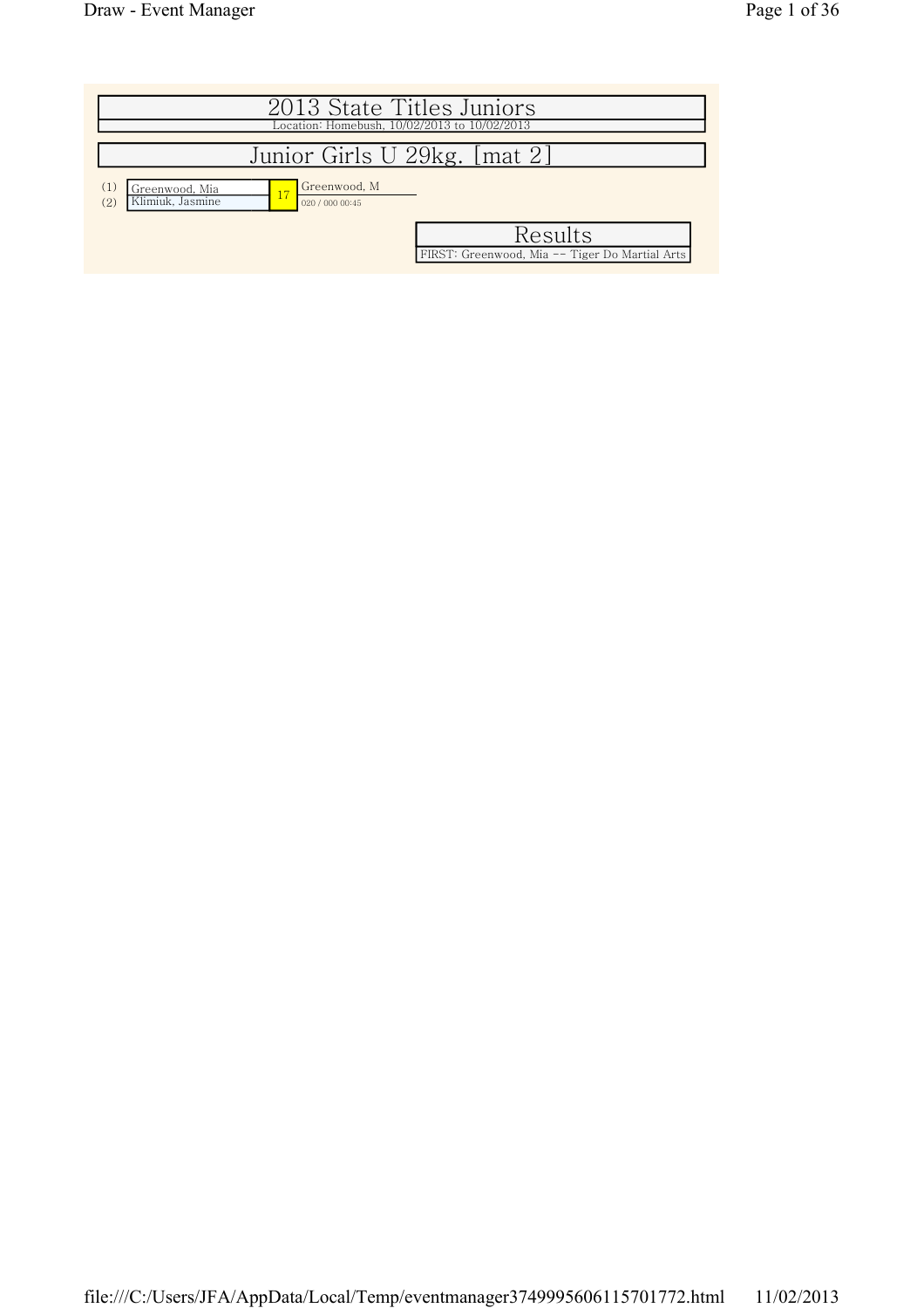|                                             | 2013 State Titles Juniors<br>Location: Homebush, 10/02/2013 to 10/02/2013 |                |                                |          |          |     |                                      |          |  |  |
|---------------------------------------------|---------------------------------------------------------------------------|----------------|--------------------------------|----------|----------|-----|--------------------------------------|----------|--|--|
| Junior Girls U 40kg combined U36kg. [mat 2] |                                                                           |                |                                |          |          |     |                                      |          |  |  |
|                                             |                                                                           | 1              | $\overline{2}$                 | 3        | Wins     | Pts |                                      |          |  |  |
| 1                                           | Brothers, Saskia                                                          |                | Budokan (3 Kyu)                |          | 10       | 10  | $\overline{2}$                       | 20       |  |  |
| $\overline{2}$                              | Edwards, Maddison                                                         |                | Budokan (4 Kyu)                | $\Omega$ |          | 10  | 1                                    | 10       |  |  |
| 3                                           | Taylor, Tamii                                                             |                | Shinsei (4 Kyu)                | $\Omega$ | $\Omega$ |     | $\Omega$                             | $\Omega$ |  |  |
|                                             |                                                                           |                |                                |          |          |     |                                      |          |  |  |
| (1)<br>(2)                                  | Brothers, Saskia<br>Edwards, Maddison                                     | $\overline{2}$ | Brothers, S<br>100 / 000 00:13 |          |          |     | Results                              |          |  |  |
|                                             |                                                                           |                |                                |          |          |     | FIRST: Brothers, Saskia -- Budokan   |          |  |  |
| (1)<br>(3)                                  | Brothers, Saskia<br>Taylor, Tamii                                         |                | Brothers, S<br>100 / 000 00:11 |          |          |     | SECOND: Edwards, Maddison -- Budokan |          |  |  |

| (2)<br>Edwards, Maddison<br>Taylor, Tamii<br>(3) | 12                             | Edwards, M<br>102 / 000 00:56 |                  |
|--------------------------------------------------|--------------------------------|-------------------------------|------------------|
|                                                  |                                |                               |                  |
| <b>BYE</b><br><b>BYE</b>                         | 18<br><b>BYE</b><br><b>BYE</b> |                               | <b>BYE</b><br>25 |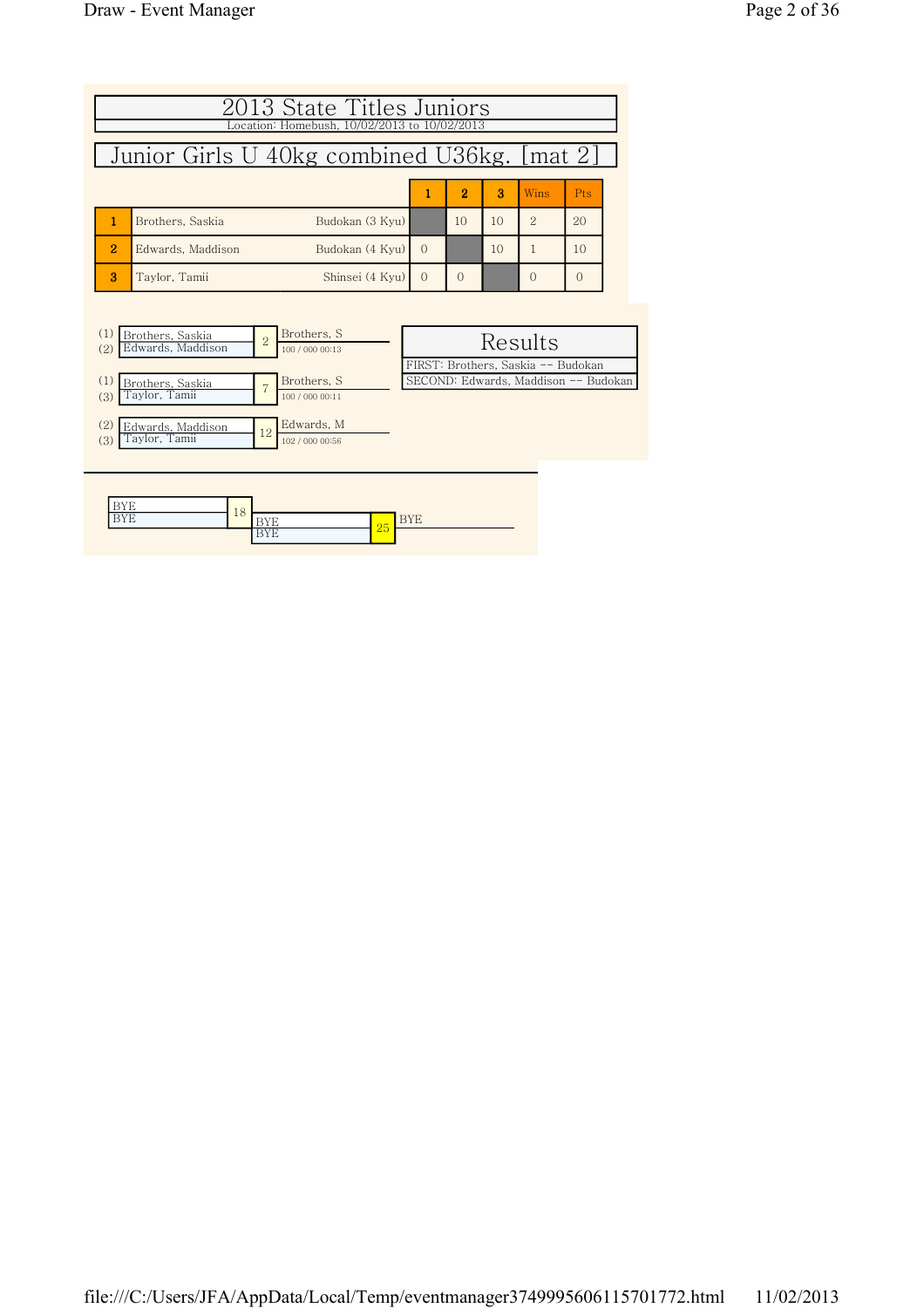| 2013 State Titles Juniors<br>Location: Homebush, 10/02/2013 to 10/02/2013 |                                                  |          |                |    |                |            |  |  |  |  |
|---------------------------------------------------------------------------|--------------------------------------------------|----------|----------------|----|----------------|------------|--|--|--|--|
| Junior Girls U 44kg. [mat 2]                                              |                                                  |          |                |    |                |            |  |  |  |  |
|                                                                           |                                                  |          | $\overline{2}$ | 3  | Wins           | <b>Pts</b> |  |  |  |  |
|                                                                           | Kido Mingara (3 Kyu)<br>Jackson, Elyshia         |          |                | 10 |                | 10         |  |  |  |  |
| $\overline{2}$                                                            | BLACKTOWN CITY JUDO CLUB (4 Kyu)<br>Tivoli, Avla | 10       |                | 10 | $\overline{2}$ | 20         |  |  |  |  |
| 3                                                                         | Yuukan Judo Club (4 Kyu)<br>Gautier, Amelie      | $\Omega$ |                |    |                |            |  |  |  |  |

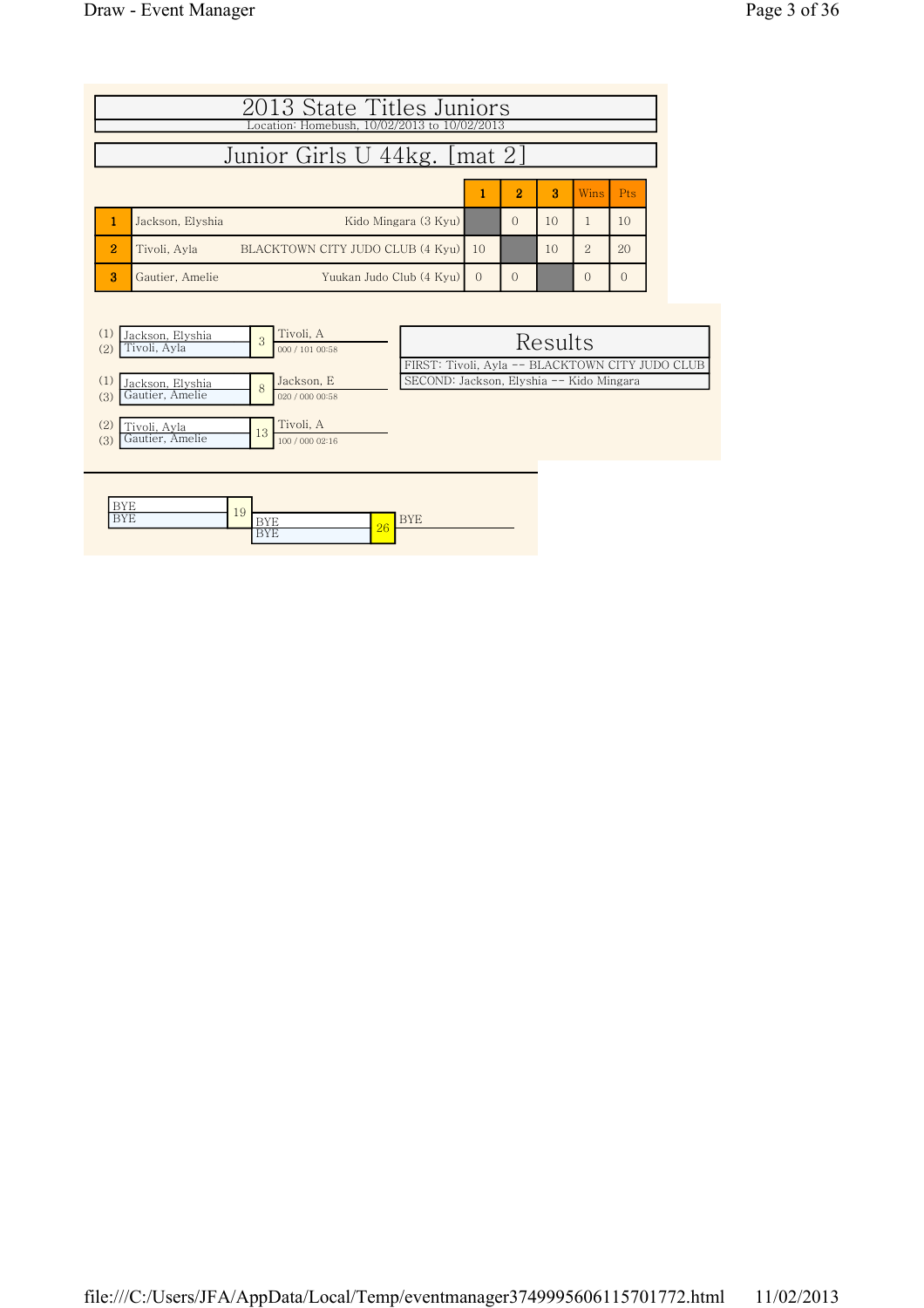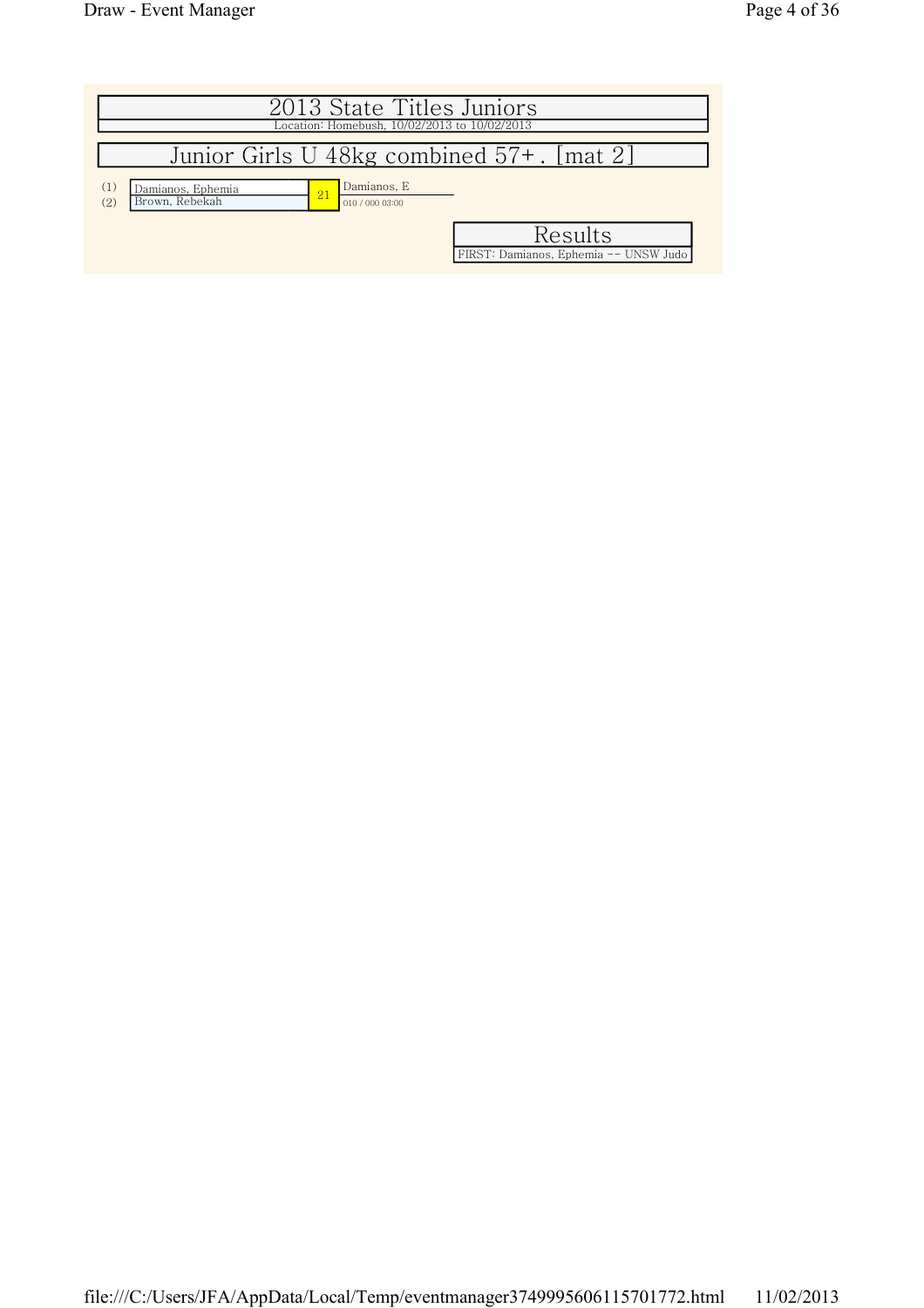| 2013 State Titles Juniors<br>Location: Homebush, 10/02/2013 to 10/02/2013<br>Junior Boys U 27kg. [mat 1] |                                                  |    |                |          |                |            |  |  |  |  |
|----------------------------------------------------------------------------------------------------------|--------------------------------------------------|----|----------------|----------|----------------|------------|--|--|--|--|
|                                                                                                          |                                                  |    | $\overline{2}$ | 3        | Wins           | <b>Pts</b> |  |  |  |  |
|                                                                                                          | Illawarra International (4 Kyu)<br>Walker, Clint |    | $\Omega$       | $\Omega$ | $\Omega$       | $\Omega$   |  |  |  |  |
| $\overline{2}$                                                                                           | Tiger Do Martial Arts (4 Kyu)<br>McClifty, Liam  | 10 |                | 10       | $\overline{2}$ | 20         |  |  |  |  |
| 3                                                                                                        | Yuukan Judo Club (4 Kyu)<br>Dinnen, Nicholas     | 10 | $\Omega$       |          |                | 10         |  |  |  |  |

| Walker, Clint<br>McClifty, Liam<br>(2) | 12 | McClifty, L<br>000 / 101 01:18 | Results                                        |
|----------------------------------------|----|--------------------------------|------------------------------------------------|
|                                        |    |                                | FIRST: McClifty, Liam -- Tiger Do Martial Arts |
| Walker, Clint                          | 19 | Dinnen, N                      | SECOND: Dinnen, Nicholas -- Yuukan Judo Club   |
| Dinnen, Nicholas<br>(3)                |    | 000 / 020 02:17                |                                                |
|                                        |    |                                |                                                |
| (2)<br>McClifty, Liam                  | 21 | McClifty, L                    |                                                |
| Dinnen, Nicholas<br>(3)                |    | 100 / 000 00:57                |                                                |
|                                        |    |                                |                                                |
|                                        |    |                                |                                                |

| $-1$<br>. .<br>-         | ററ       |          |          |        |
|--------------------------|----------|----------|----------|--------|
| $-77$<br>. .<br><b>.</b> | $\omega$ |          | $\Omega$ | .<br>∸ |
|                          |          | 1 L<br>∸ | 25       |        |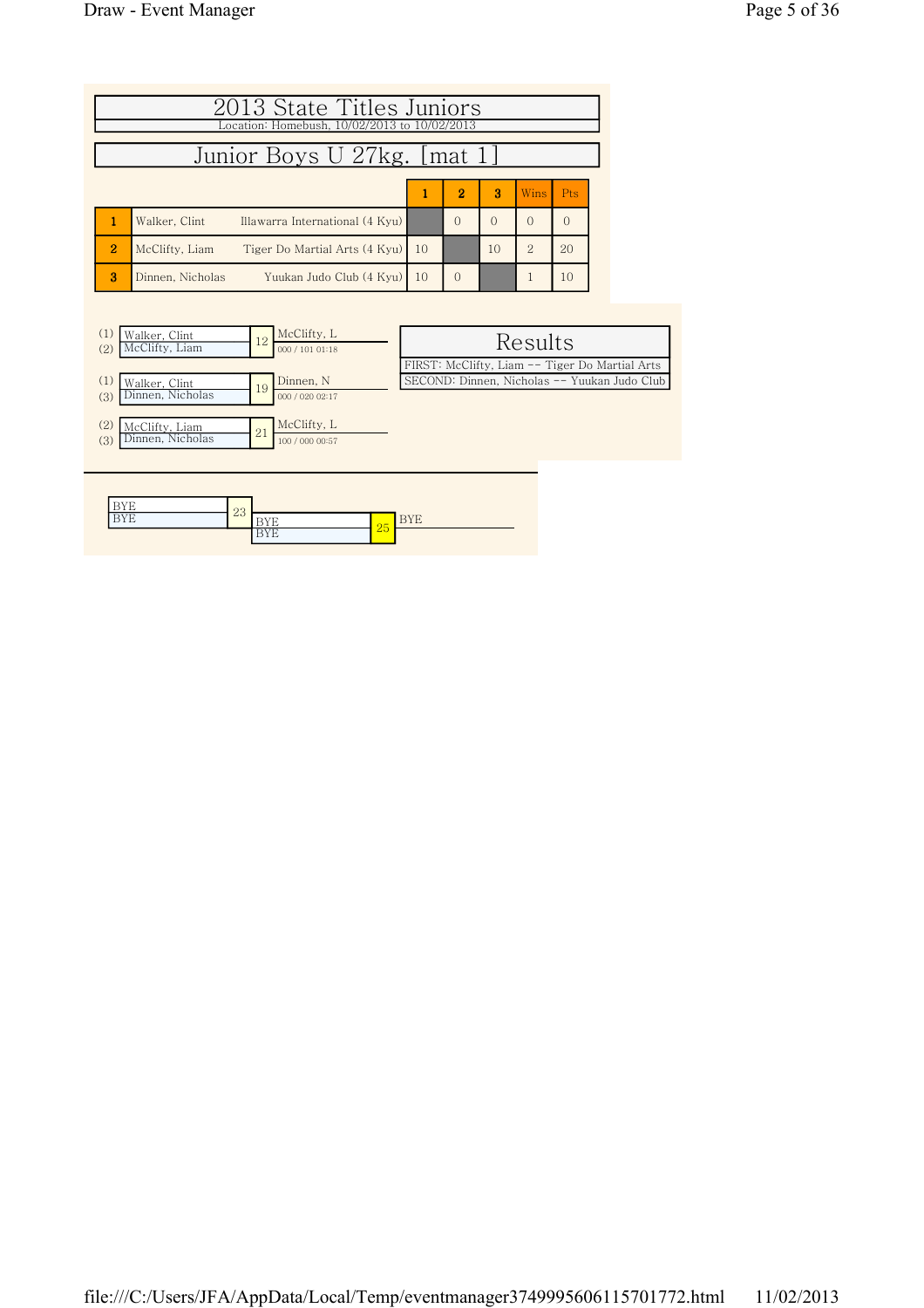|             |                                           |                |                               | 2013 State Titles Juniors<br>Location: Homebush, 10/02/2013 to 10/02/2013                                                                                                   |    |                               |    |
|-------------|-------------------------------------------|----------------|-------------------------------|-----------------------------------------------------------------------------------------------------------------------------------------------------------------------------|----|-------------------------------|----|
|             |                                           |                |                               |                                                                                                                                                                             |    |                               |    |
|             |                                           |                |                               | Junior Boys U 30kg. [mat 1                                                                                                                                                  |    |                               |    |
| (1)<br>(2)  | FOTI, Jasper<br>Lambley, Harrison         | $\mathbf{1}$   | Lambley, H<br>001/111 01:42   |                                                                                                                                                                             |    |                               |    |
| (3)<br>(4)  | Carter- Pavin, Jacob<br>Edwards, Rauiri   | $\overline{2}$ | Edwards, R<br>000 / 100 00:08 |                                                                                                                                                                             |    |                               |    |
| (1)<br>(5)  | FOTI, Jasper<br><b>BYE</b>                |                | FOTI, J                       |                                                                                                                                                                             |    |                               |    |
| (2)<br>(3)  | Lamblev. Harrison<br>Carter- Pavin, Jacob | $\overline{4}$ | Lambley, H<br>101 / 000 00:41 |                                                                                                                                                                             |    |                               |    |
| (4)<br>(5)  | Edwards, Rauiri<br><b>BYE</b>             |                | Edwards, R                    |                                                                                                                                                                             |    |                               |    |
| (1)<br>(3)  | FOTI, Jasper<br>Carter-Pavin, Jacob       | $\overline{7}$ | FOTI, J<br>021/000 00:53      |                                                                                                                                                                             |    |                               |    |
| (2)<br>(4)  | Lambley, Harrison<br>Edwards, Rauiri      | 8              | Lambley, H<br>101 / 000 01:50 |                                                                                                                                                                             |    |                               |    |
| (3)<br>(5)  | Carter- Pavin, Jacob<br><b>BYE</b>        |                | Carter- Pavin, J              |                                                                                                                                                                             |    |                               |    |
| (1)<br>(4)  | FOTI, Jasper<br>Edwards, Rauiri           | 5              | Edwards, R<br>000 / 100 01:25 | Edwards, R                                                                                                                                                                  |    | Reda, J                       |    |
| (2)<br>(5)  | Lambley, Harrison<br><b>BYE</b>           |                | Lambley, H                    | Reda. J<br>Lambley, H                                                                                                                                                       | 20 | 000 / 103 02:57<br>Lambley, H |    |
|             |                                           |                |                               | Reda. J<br>Edwards, R                                                                                                                                                       | 22 | 101 / 000 01:30<br>Tafft, F   | 22 |
| (6)<br>(7)  | Khu, Joshua<br><b>BYE</b>                 |                | Khu, J                        | Tafft, F<br>Lambley, H                                                                                                                                                      | 24 | 000 / 100 01:45<br>Lambley, H |    |
| (8)<br>(9)  | Reda, Jad Lee<br>Tafft, Finnian           | 3              | Tafft, F<br>000 / 101 01:35   | Tafft, F                                                                                                                                                                    | 26 | 011/001 03:00                 |    |
| (6)<br>(10) | Khu, Joshua<br><b>BYE</b>                 |                | Khu, J                        |                                                                                                                                                                             |    |                               |    |
| (7)<br>(8)  | <b>BYE</b><br>Reda, Jad Lee               |                | Reda, J                       |                                                                                                                                                                             |    |                               |    |
| (9)<br>(10) | Tafft, Finnian<br><b>BYE</b>              |                | Tafft, F                      |                                                                                                                                                                             |    |                               |    |
| (6)<br>(8)  | Khu, Joshua<br>Reda, Jad Lee              | 6              | Reda, J<br>000s2 / 001 03:00  |                                                                                                                                                                             |    |                               |    |
| (7)<br>(9)  | <b>BYE</b><br>Tafft, Finnian              |                | Tafft, F                      |                                                                                                                                                                             |    |                               |    |
| (8)<br>(10) | Reda, Jad Lee<br><b>BYE</b>               |                | Reda, J                       |                                                                                                                                                                             |    |                               |    |
| (6)<br>(9)  | Khu. Joshua<br>Tafft, Finnian             | 9              | Tafft, F<br>000 / 020 01:04   |                                                                                                                                                                             |    |                               |    |
| (7)<br>(10) | <b>BYE</b><br><b>BYE</b>                  |                | <b>BYE</b>                    |                                                                                                                                                                             |    |                               |    |
|             |                                           |                |                               | FIRST: Lambley, Harrison -- Samurai Judo Academy<br>SECOND: Tafft, Finnian -- Budokan<br>THIRD: Reda, Jad Lee -- Tiger Do Martial Arts<br>FORTH: Edwards, Rauiri -- Budokan |    | Results                       |    |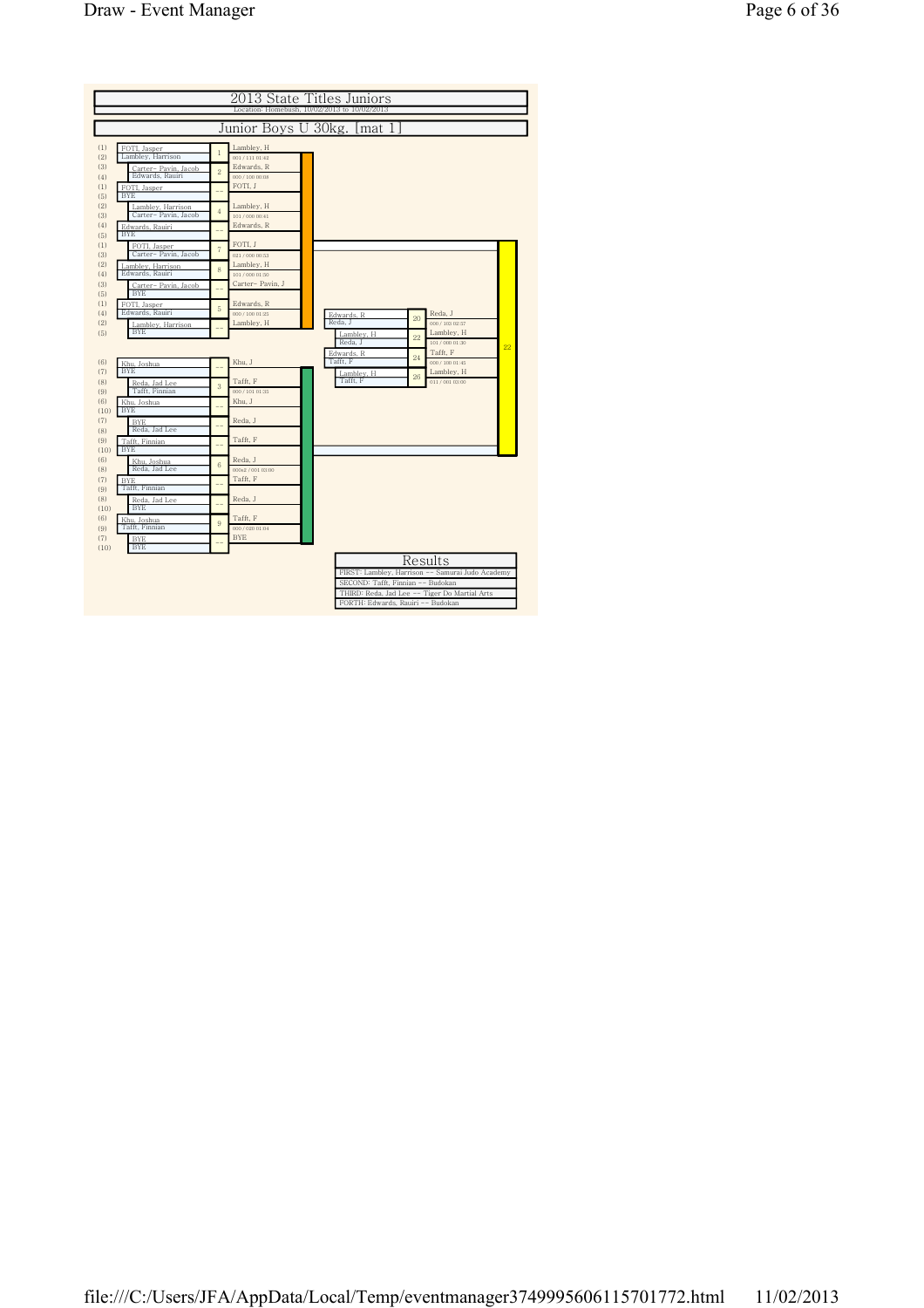|                              |                                                            | Junior Boys U 30kg.           |                          | mat                 | 1              |                   |                |                |              |
|------------------------------|------------------------------------------------------------|-------------------------------|--------------------------|---------------------|----------------|-------------------|----------------|----------------|--------------|
|                              |                                                            |                               | $\mathbf{1}$             | 2                   | 3              | 4                 | 5              | Wins           | Pts          |
| $\mathbf{1}$                 | FOTI, Jasper                                               | Woy Woy (4 Kyu)               |                          | $\theta$            | 10             | $\theta$          |                | $\,1$          | $10\,$       |
| $\overline{\mathbf{2}}$      | Lambley, Harrison                                          | Samurai Judo Academy (3 Kyu)  | 10                       |                     | 10             | 10                |                | 3              | 30           |
| 3                            | Carter- Pavin, Jacob                                       | Shinsei (4 Kyu)               | $\mathbf{0}$             | $\theta$            |                | $\theta$          |                | $\mathbf{0}$   | $\theta$     |
| $\overline{\mathbf{4}}$      | Edwards, Rauiri                                            | Budokan (4 Kyu)               | 10                       | $\theta$            | 10             |                   |                | $\,2$          | 20           |
| 5                            |                                                            |                               |                          |                     |                |                   |                |                |              |
| <b>BYE</b><br><b>BYE</b>     | 10<br><b>BYE</b><br><b>BYE</b><br><b>BYE</b><br><b>BYE</b> | 14<br>$11\,$                  | <b>BYE</b><br><b>BYE</b> |                     |                | 17                | <b>BYE</b>     |                |              |
|                              |                                                            |                               | 6                        | $\scriptstyle\rm 7$ | 8              | 9                 | 10             | Wins           | Pts          |
| 6                            | Khu, Joshua                                                | Zenbu (4 Kyu)                 |                          | $\mathbf 0$         | $\overline{0}$ |                   |                | $\mathbf{0}$   | $\mathbf{0}$ |
| $\overline{7}$               | Reda, Jad Lee                                              | Tiger Do Martial Arts (4 Kyu) | 5                        |                     | $\theta$       |                   |                | $\mathbf{1}$   | 5            |
| 8                            | Tafft, Finnian                                             | Budokan (4 Kyu)               | 10                       | 10                  |                |                   |                | $\overline{2}$ | 20           |
| 9                            |                                                            |                               |                          |                     |                |                   |                |                |              |
| 10                           |                                                            |                               |                          |                     |                |                   |                |                |              |
| <b>BYE</b><br><b>BYE</b>     | 13<br><b>BYE</b><br><b>BYE</b><br><b>BYE</b><br><b>BYE</b> | 16<br>15                      | <b>BYE</b><br><b>BYE</b> |                     |                | 18                | <b>BYE</b>     |                |              |
|                              |                                                            |                               | $\overline{1}$           | $\overline{2}$      | 3              | $\overline{4}$    | Wins           |                | Pts          |
| $\mathbf{1}$                 | Lambley, Harrison                                          | Samurai Judo Academy (3 Kyu)  |                          | 10                  | 10             | $\overline{\tau}$ | $\sqrt{3}$     |                | 27           |
| $\overline{2}$               | Edwards, Rauiri                                            | Budokan (4 Kyu)               | $\theta$                 |                     | $\overline{0}$ | $\theta$          | $\overline{0}$ |                | $\mathbf{0}$ |
|                              | Reda, Jad Lee                                              | Tiger Do Martial Arts (4 Kyu) | $\theta$                 | 10                  |                | $\mathbf{0}$      | $\mathbf{1}$   |                | 10           |
| $\overline{\mathbf{3}}$<br>4 |                                                            |                               | $\theta$                 |                     |                |                   | $\,2$          |                | 20           |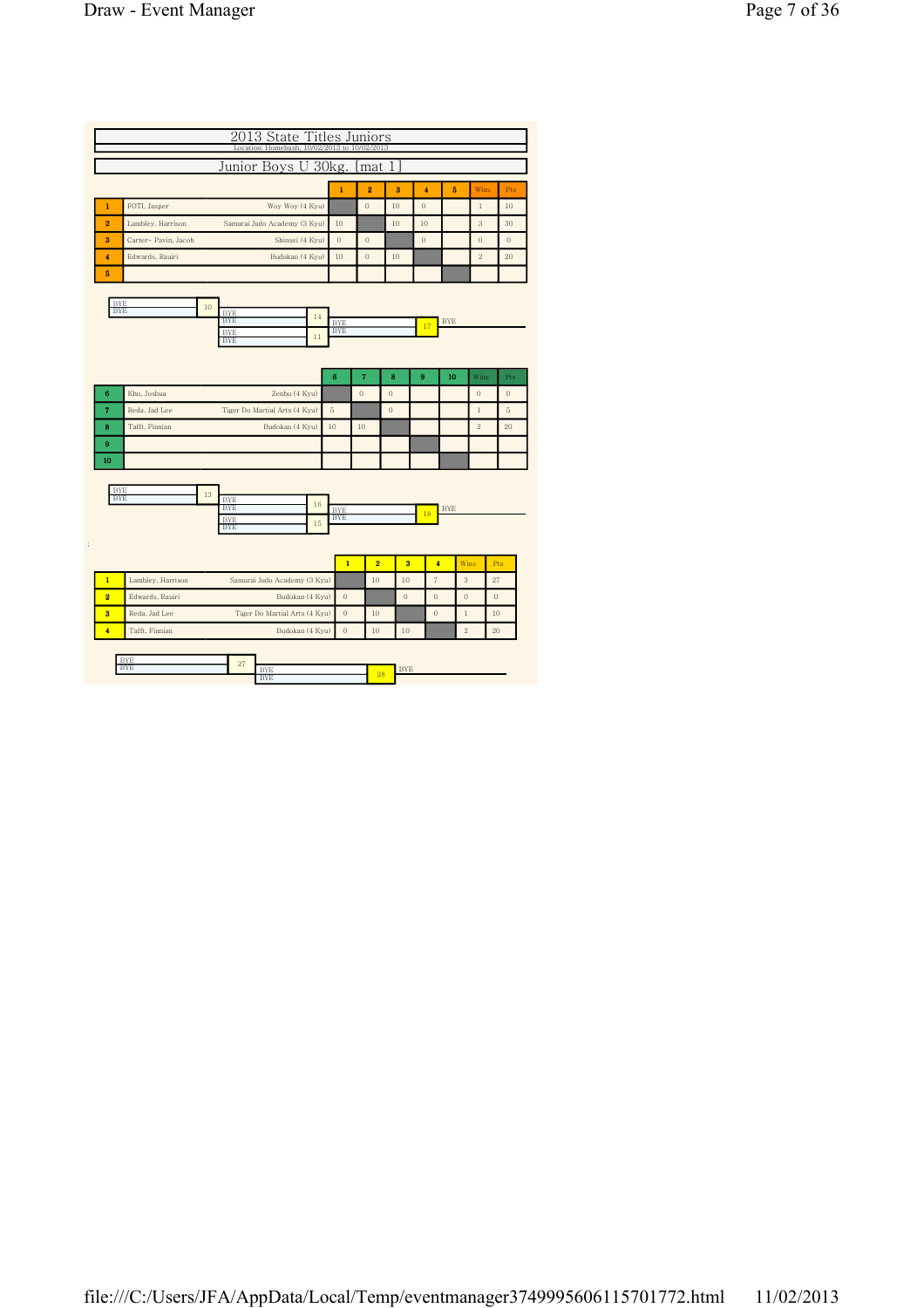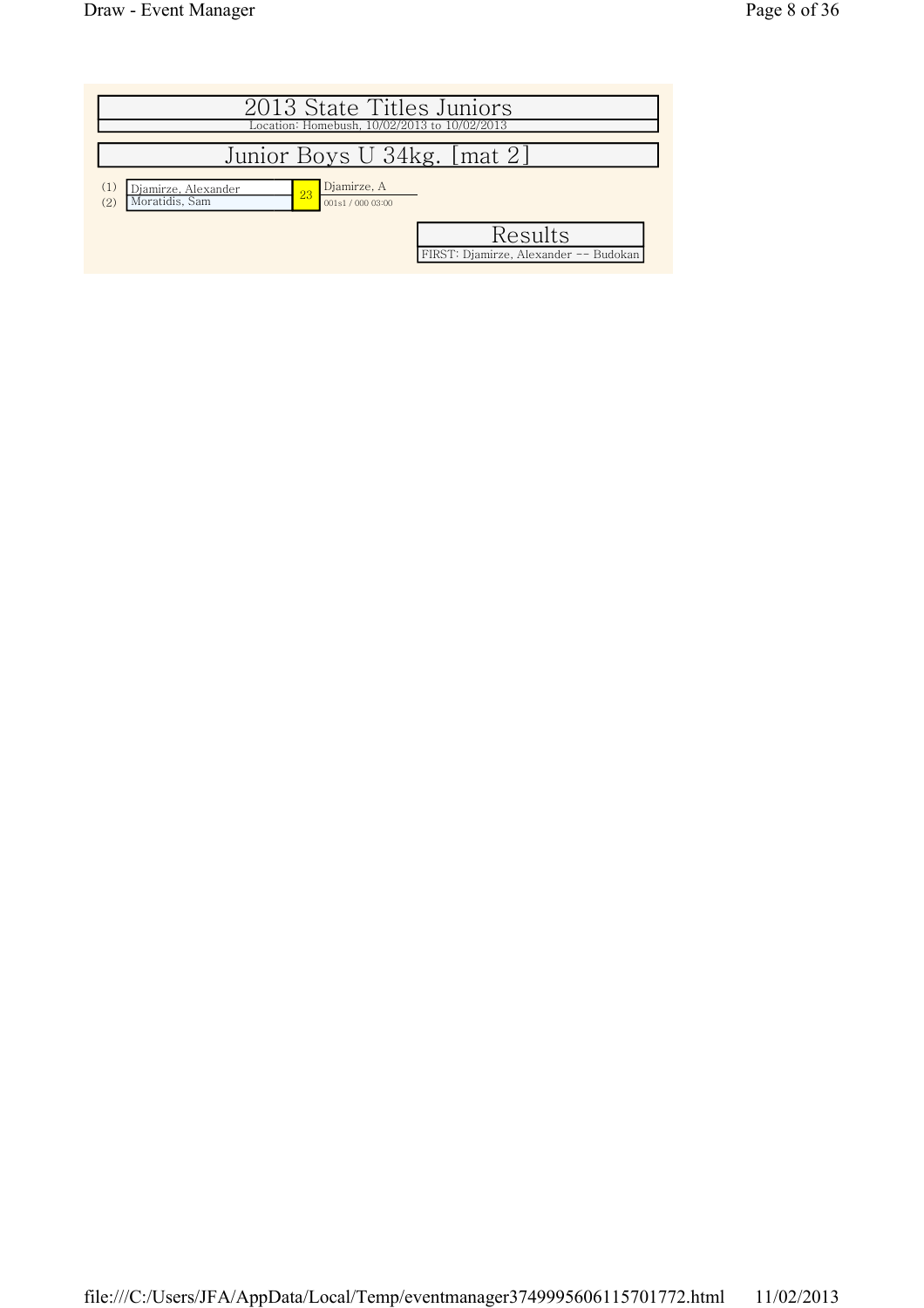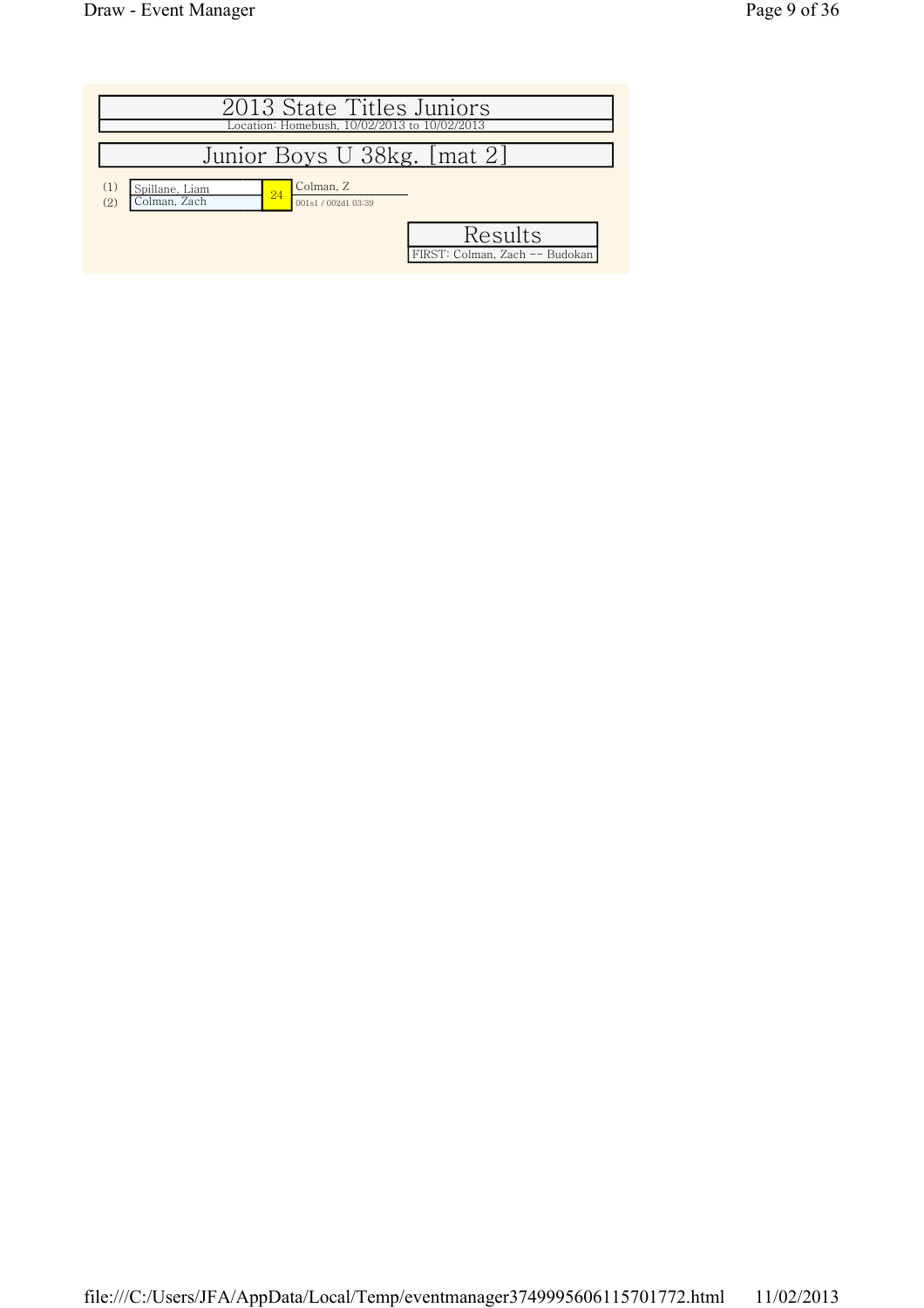|                                           | 2013 State Titles Juniors<br>Location: Homebush, 10/02/2013 to 10/02/2013 |          |                |    |                |            |  |  |  |  |  |
|-------------------------------------------|---------------------------------------------------------------------------|----------|----------------|----|----------------|------------|--|--|--|--|--|
| Junior Boys U 42kg combined 46kg. [mat 2] |                                                                           |          |                |    |                |            |  |  |  |  |  |
|                                           |                                                                           |          | $\overline{2}$ | я  | Wins           | <b>Pts</b> |  |  |  |  |  |
|                                           | Zenbu (4 Kyu)<br>Taylor, Lewis                                            |          | 5              | 10 | $\overline{2}$ | 15         |  |  |  |  |  |
| $\overline{2}$                            | Vojnikovich, Danny Samurai Judo Academy (4 Kyu)                           | $\Omega$ |                | 10 |                | 10         |  |  |  |  |  |
| $\mathbf{R}$                              | Maitland PCYC (4 Kyu)<br>Peterson, Yarran                                 | $\Omega$ | ∩              |    | $\Omega$       | 0          |  |  |  |  |  |



| - -        | $\Omega$ |                 |                   |        |
|------------|----------|-----------------|-------------------|--------|
| ---<br>. . | $\sim$   | . .<br><b>.</b> | $\sigma$ $\sigma$ | .<br>∸ |
|            |          | - 11<br>∸       | ▵                 |        |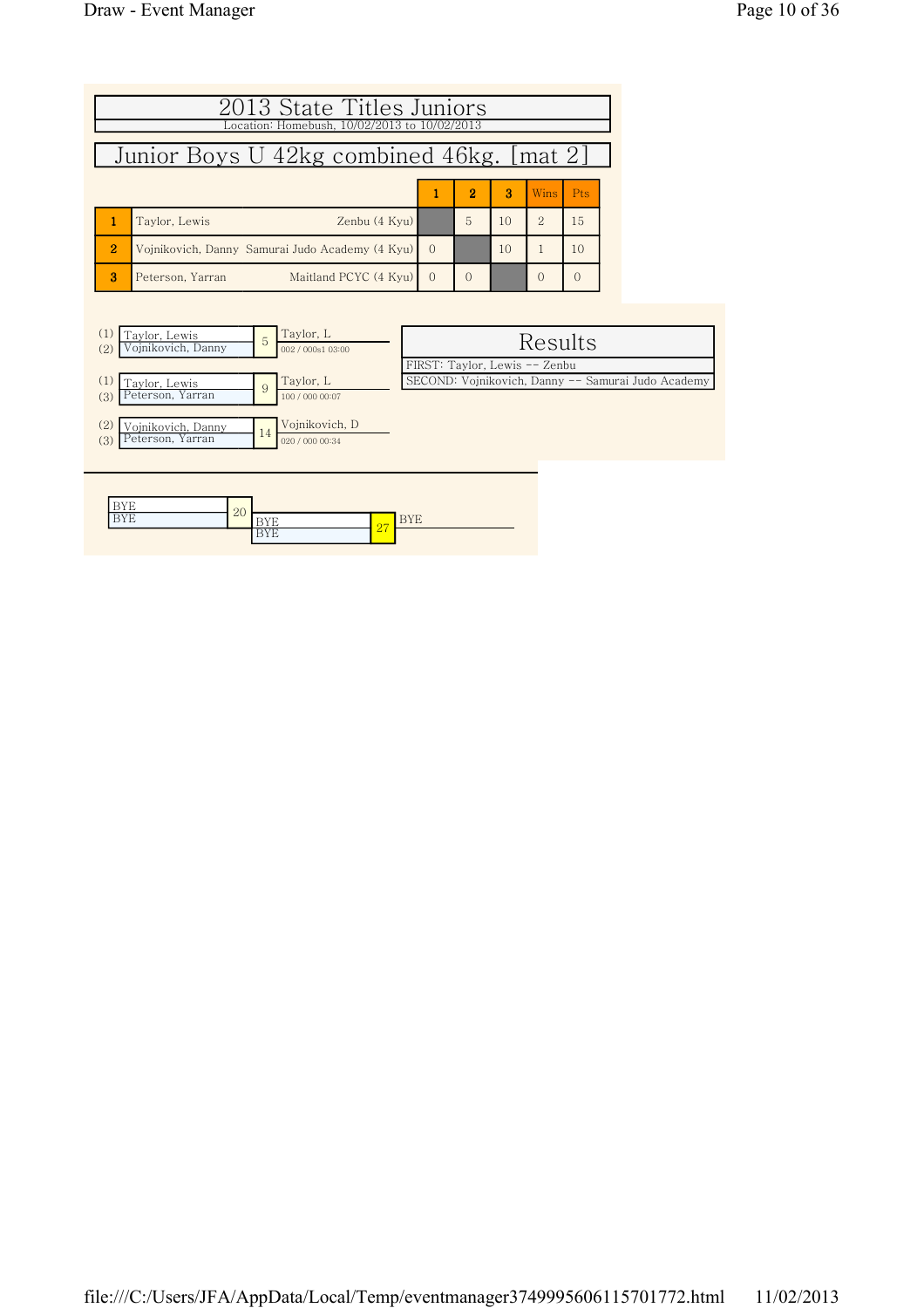| 2013 State Titles Juniors<br>Location: Homebush, 10/02/2013 to 10/02/2013 |                                                                            |                                                                                                                         |          |          |          |                |    |  |  |  |  |  |  |
|---------------------------------------------------------------------------|----------------------------------------------------------------------------|-------------------------------------------------------------------------------------------------------------------------|----------|----------|----------|----------------|----|--|--|--|--|--|--|
|                                                                           | Junior Boys U 50kg combined 50+. [mat 2]                                   |                                                                                                                         |          |          |          |                |    |  |  |  |  |  |  |
|                                                                           | $\overline{2}$<br>3<br>4<br>Wins<br><b>Pts</b><br>1                        |                                                                                                                         |          |          |          |                |    |  |  |  |  |  |  |
| 1                                                                         | Brice, mark<br>Tiger-Do (4 Kyu)                                            |                                                                                                                         | $\Omega$ | 10       | $\Omega$ | 1              | 10 |  |  |  |  |  |  |
| $\overline{2}$                                                            | Song, Mark<br>UNSW Judo (3 Kyu)                                            | 10                                                                                                                      |          | 10       | $\Omega$ | $\overline{2}$ | 20 |  |  |  |  |  |  |
| 3                                                                         | UNSW Judo (4 Kyu)<br>Dawson, Hamish                                        | $\Omega$                                                                                                                | $\Omega$ |          | 5        | 1              | 5  |  |  |  |  |  |  |
| 4                                                                         | Uzelac, Aleksandar Tiger Do Martial Arts (3 Kyu)                           | 10                                                                                                                      | 10       | $\Omega$ |          | $\overline{2}$ | 20 |  |  |  |  |  |  |
| (1)<br>(2)                                                                | Song, M<br>Brice, mark<br>10<br>Song, Mark<br>001/021 01:29                |                                                                                                                         |          |          | Results  |                |    |  |  |  |  |  |  |
| (3)<br>(4)                                                                | Dawson, H<br>Dawson. Hamish<br>11<br>Uzelac, Aleksandar<br>001 / 000 03:00 | FIRST: Uzelac, Aleksandar -- Tiger Do Martial Arts<br>SECOND: Song, Mark -- UNSW Judo<br>THIRD: Brice, mark -- Tiger-Do |          |          |          |                |    |  |  |  |  |  |  |
| (1)<br>(3)                                                                | Brice, m<br>Brice, mark<br>15<br>Dawson, Hamish<br>101 / 000 00:36         |                                                                                                                         |          |          |          |                |    |  |  |  |  |  |  |
| (2)<br>(4)                                                                | Uzelac, A<br>Song, Mark<br>16<br>Uzelac, Aleksandar<br>000 / 100 01:06     |                                                                                                                         |          |          |          |                |    |  |  |  |  |  |  |

| Brice, mark<br>Song, Mark         | 10 | JUIK, WI<br>001/021 01:29    | Results                                            |
|-----------------------------------|----|------------------------------|----------------------------------------------------|
|                                   |    |                              | FIRST: Uzelac, Aleksandar -- Tiger Do Martial Arts |
| Dawson, Hamish                    |    | Dawson, H                    | SECOND: Song, Mark -- UNSW Judo                    |
| Uzelac, Aleksandar                |    | 001 / 000 03:00              | THIRD: Brice, mark -- Tiger-Do                     |
| Brice, mark<br>Dawson, Hamish     | 15 | Brice, m<br>101 / 000 00:36  |                                                    |
| Song, Mark<br>Uzelac, Aleksandar  | 16 | Uzelac, A<br>000 / 100 01:06 |                                                    |
| Brice, mark<br>Uzelac, Aleksandar | 6  | Uzelac, A<br>010 / 101 03:00 |                                                    |
| Song, Mark<br>Dawson, Hamish      |    | Song, M<br>100 / 000 00:35   |                                                    |
|                                   |    | 11                           |                                                    |

| $  -$<br>. .      | ററ |                         |    |  |
|-------------------|----|-------------------------|----|--|
| $-1$<br>≺<br>ننتب | 44 | . .<br><b>.</b>         | 28 |  |
|                   |    | $-1$<br><b>.</b><br>. . |    |  |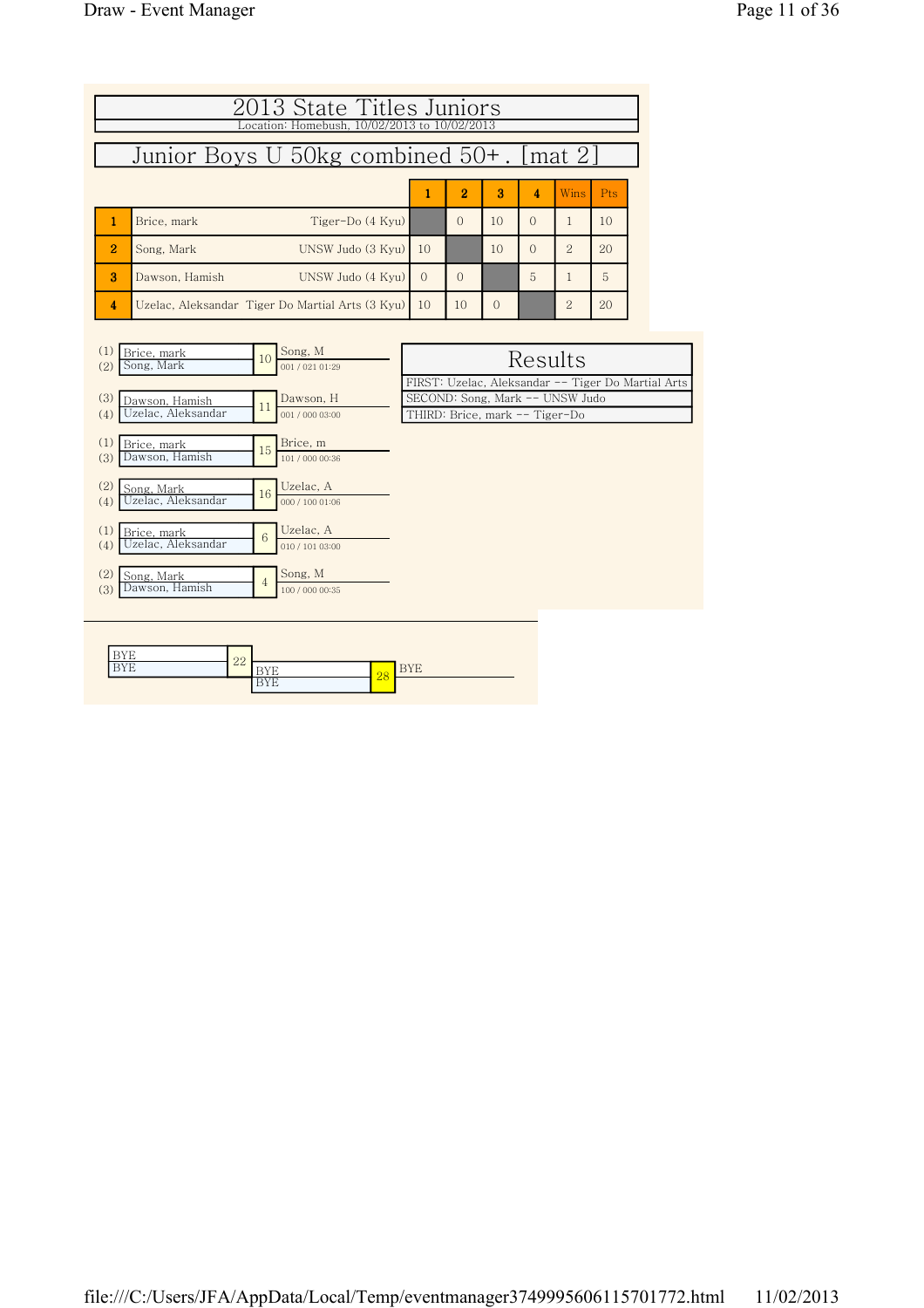|                | 2013 State Titles Juniors<br>Location: Homebush, 10/02/2013 to 10/02/2013 |          |                |                 |               |        |  |  |  |  |  |
|----------------|---------------------------------------------------------------------------|----------|----------------|-----------------|---------------|--------|--|--|--|--|--|
|                | Senior Girls U 40kg combined U36kg. [mat 4]                               |          |                |                 |               |        |  |  |  |  |  |
|                |                                                                           | 1        | $\overline{2}$ | З               | Wins.         | Pts    |  |  |  |  |  |
|                | Shinsei (3 Kvu)<br>Orbanic, Jennifer Rose                                 |          | $\Omega$       | 10 <sup>2</sup> |               | 10     |  |  |  |  |  |
| $\overline{2}$ | Budokan (2 Kyu)<br>Bovd. Katelyn                                          | 10       |                |                 | $\mathcal{P}$ | 11     |  |  |  |  |  |
| $\mathbf{R}$   | St Georges Basin Judo (3 Kyu)<br>Grainger, Tilhanev                       | $\Omega$ | $\Omega$       |                 | $\cap$        | $\cap$ |  |  |  |  |  |

| (1)<br>Orbanic, Jennifer Rose |    | Boyd, K             |                                           |
|-------------------------------|----|---------------------|-------------------------------------------|
| Boyd, Katelyn<br>(2)          |    | 000 / 021 02:19     | Results                                   |
|                               |    |                     | FIRST: Boyd, Katelyn -- Budokan           |
| Orbanic, Jennifer Rose        | 5  | Orbanic, J          | SECOND: Orbanic, Jennifer Rose -- Shinsei |
| Grainger, Tilhaney<br>(3)     |    | 100 / 011 02:42     |                                           |
|                               |    |                     |                                           |
| (2)<br>Boyd, Katelyn          | 22 | Boyd, K             |                                           |
| Grainger, Tilhaney<br>(3)     |    | 001d1 / 000s1 03:34 |                                           |
|                               |    |                     |                                           |
|                               |    |                     |                                           |
|                               |    |                     |                                           |

| ---           | 67 |   |                          |  |
|---------------|----|---|--------------------------|--|
| .<br><b>.</b> |    | - | $\overline{\phantom{a}}$ |  |
|               |    | . | ು                        |  |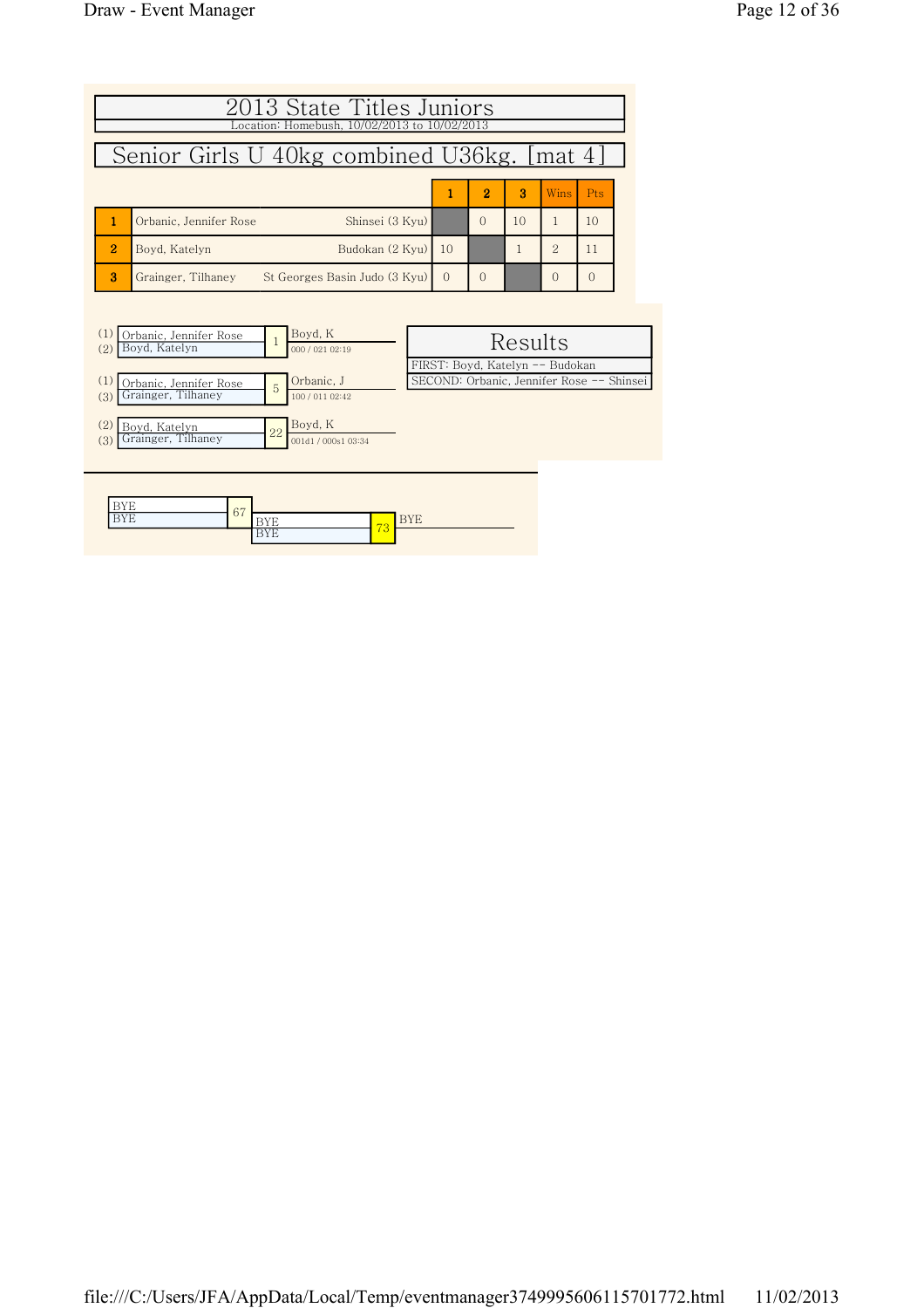| 2013 State Titles Juniors                                                                        |                                                                                     |         |          |                |          |  |  |  |  |  |
|--------------------------------------------------------------------------------------------------|-------------------------------------------------------------------------------------|---------|----------|----------------|----------|--|--|--|--|--|
| Location: Homebush, 10/02/2013 to 10/02/2013                                                     |                                                                                     |         |          |                |          |  |  |  |  |  |
| Senior Girls combined u44kg and U48kg. [mat 4]                                                   |                                                                                     |         |          |                |          |  |  |  |  |  |
| 2<br>3<br>Wins<br><b>Pts</b>                                                                     |                                                                                     |         |          |                |          |  |  |  |  |  |
| 1<br>Budokan (2 Kyu)<br>Lane, Kendall                                                            |                                                                                     | 10      | 10       | $\overline{2}$ | 20       |  |  |  |  |  |
| $\overline{2}$<br>UNSW Judo (3 Kyu)<br>Cockley, Jennifer                                         | $\Omega$                                                                            |         | $\Omega$ | $\Omega$       | $\Omega$ |  |  |  |  |  |
| 3<br>Walker, Paige<br>Illawarra International (3 Kyu)                                            | $\Omega$                                                                            | 7       |          | 1              | 7        |  |  |  |  |  |
|                                                                                                  |                                                                                     |         |          |                |          |  |  |  |  |  |
| Lane, K<br>(1)<br>Lane, Kendall<br>$\overline{2}$<br>Cockley, Jennifer<br>(2)<br>100 / 000 00:43 |                                                                                     | Results |          |                |          |  |  |  |  |  |
| Lane, K<br>(1)<br>Lane, Kendall<br>9<br>Walker, Paige<br>(3)<br>100 / 000 00:16                  | FIRST: Lane, Kendall -- Budokan<br>SECOND: Walker, Paige -- Illawarra International |         |          |                |          |  |  |  |  |  |
| Walker, P<br>(2)<br>Cockley, Jennifer<br>23<br>Walker, Paige<br>(3)<br>000 / 012s1 03:00         |                                                                                     |         |          |                |          |  |  |  |  |  |

| $-$            | 68 |          |   |
|----------------|----|----------|---|
| $- - - -$<br>. |    |          | . |
|                |    | <b>.</b> |   |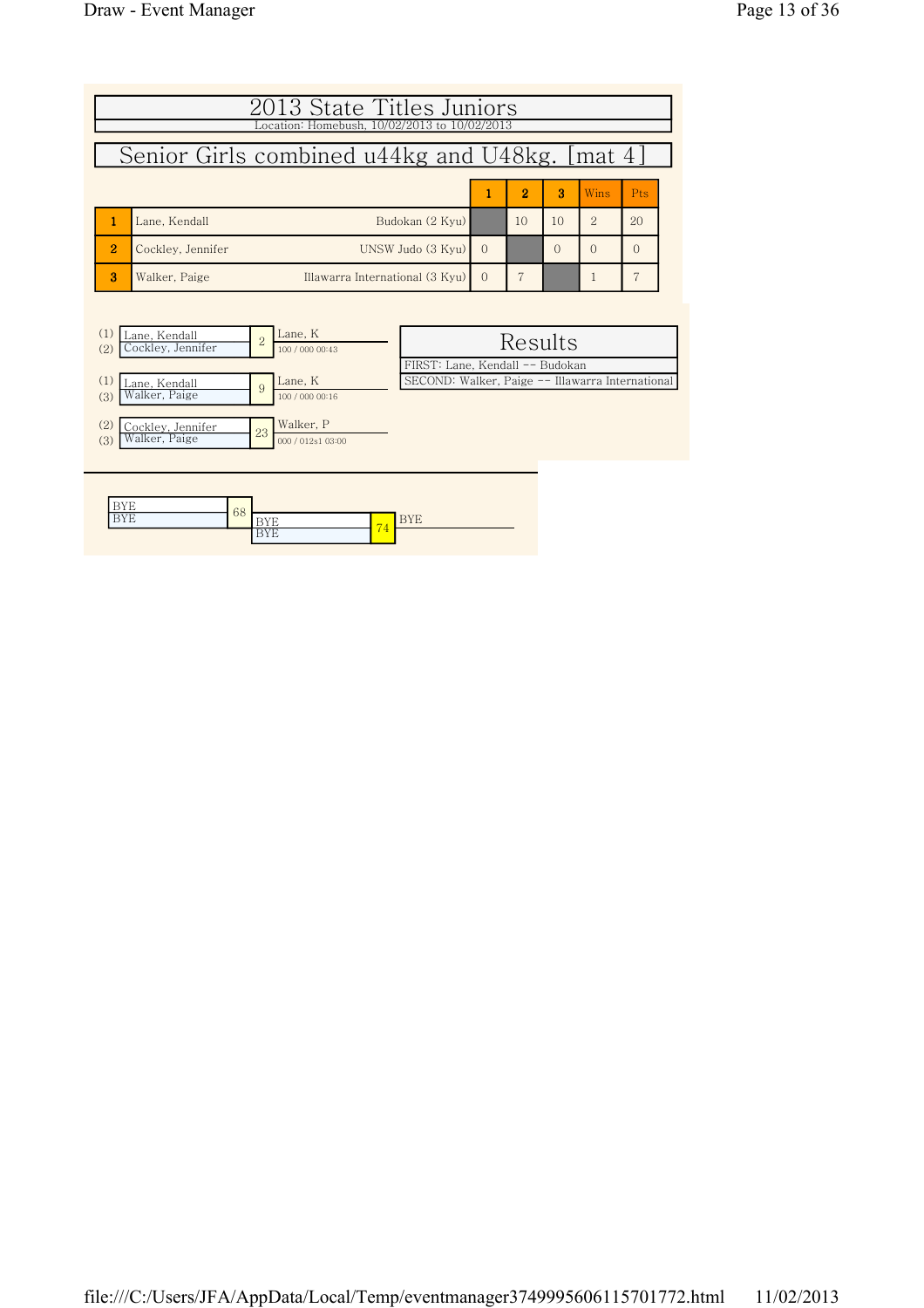| Page 14 of 36 |  |
|---------------|--|
|---------------|--|

|                                        | 2013 State Titles Juniors<br>Location: Homebush, 10/02/2013 to 10/02/2013                                      |  |                                                                                                                             |              |                |              |                         |                              |              |                                        |                                                                                                                                       |  |
|----------------------------------------|----------------------------------------------------------------------------------------------------------------|--|-----------------------------------------------------------------------------------------------------------------------------|--------------|----------------|--------------|-------------------------|------------------------------|--------------|----------------------------------------|---------------------------------------------------------------------------------------------------------------------------------------|--|
|                                        | Senior Girls U 52kg. [mat 3]                                                                                   |  |                                                                                                                             |              |                |              |                         |                              |              |                                        |                                                                                                                                       |  |
|                                        |                                                                                                                |  |                                                                                                                             | $\mathbf{1}$ | $\overline{2}$ | 3            | $\overline{\mathbf{4}}$ | 5                            | Wins         | Pts                                    |                                                                                                                                       |  |
| $\mathbf{1}$                           | Woolfe, Lavina                                                                                                 |  | Illawarra International (4 Kyu)                                                                                             |              | $\mathbf{0}$   | $\mathbf{0}$ | 10                      | 10                           | $\,2$        | 20                                     |                                                                                                                                       |  |
| $\overline{\mathbf{2}}$                | Griffiths, Alex                                                                                                |  | BLACKTOWN CITY JUDO CLUB (4 Kyu)                                                                                            | $\mathbf{1}$ |                | $\mathbf{0}$ | 10                      | $\mathbf{0}$                 | $\,2$        | 11                                     |                                                                                                                                       |  |
| 3                                      | Naidoo, Kasiea                                                                                                 |  | Kido Mingara (3 Kyu)                                                                                                        | 10           | 10             |              | 10                      | $\overline{O}$               | 3            | 30                                     |                                                                                                                                       |  |
| $\overline{\mathbf{4}}$                | Rudgley, Amber                                                                                                 |  | Budokan (3 Kyu)                                                                                                             | $\,0\,$      | $\overline{0}$ | $\mathbf{0}$ |                         | $\mathbf{0}$                 | $\mathbf{0}$ | $\Omega$                               |                                                                                                                                       |  |
| 5                                      | Griffiths, Isabella                                                                                            |  | BLACKTOWN CITY JUDO CLUB (4 Kyu)                                                                                            | $\mathbf{0}$ | 10             | 10           | 10                      |                              | 3            | 30                                     |                                                                                                                                       |  |
| (1)<br>(2)<br>(3)<br>(4)<br>(1)<br>(5) | Woolfe, Lavina<br>Griffiths, Alex<br>Naidoo, Kasiea<br>Rudgley, Amber<br>Woolfe, Lavina<br>Griffiths, Isabella |  | Griffiths, A<br>5<br>001/002d103:16<br>Naidoo, K<br>$\overline{2}$<br>100 / 000 00:44<br>Woolfe, L<br>10<br>100 / 001 00:43 |              |                |              |                         | FIRST: Griffiths, Isabella - | Results      | SECOND: Naidoo, Kasiea -- Kido Mingara | - BLACKTOWN CITY JUDO CLUB<br>THIRD: Woolfe, Lavina -- Illawarra International<br>FOURTH: Griffiths, Alex -- BLACKTOWN CITY JUDO CLUB |  |
| (2)<br>(3)<br>(4)<br>(5)               | Griffiths, Alex<br>Naidoo, Kasiea<br>Rudgley, Amber<br>Griffiths, Isabella                                     |  | Naidoo, K<br>9<br>000 / 100 00:12<br>Griffiths, I<br>6<br>000 / 100 00:00                                                   |              |                |              |                         |                              |              |                                        |                                                                                                                                       |  |
| (1)<br>(3)<br>(2)<br>(4)               | Woolfe, Lavina<br>Naidoo, Kasiea<br>Griffiths, Alex<br>Rudgley, Amber                                          |  | Naidoo, K<br>14<br>001 / 102 02:52<br>Griffiths, A<br>13<br>100 / 000 00:00                                                 |              |                |              |                         |                              |              |                                        |                                                                                                                                       |  |
| (3)<br>(5)                             | Naidoo, Kasiea<br>Griffiths, Isabella                                                                          |  | Griffiths, I<br>18<br>000 / 100 00:16                                                                                       |              |                |              |                         |                              |              |                                        |                                                                                                                                       |  |
| (1)<br>(4)                             | Woolfe, Lavina<br>Rudgley, Amber                                                                               |  | Woolfe, L<br>19<br>100 / 000 00:00                                                                                          |              |                |              |                         |                              |              |                                        |                                                                                                                                       |  |
| (2)<br>(5)                             | Griffiths, Alex<br>Griffiths, Isabella                                                                         |  | Griffiths, I<br>$\mathbf{1}$<br>000 / 100 00:36                                                                             |              |                |              |                         |                              |              |                                        |                                                                                                                                       |  |
| <b>RVF</b>                             |                                                                                                                |  |                                                                                                                             |              |                |              |                         |                              |              |                                        |                                                                                                                                       |  |

| <b>BYE</b> | 25 |            |    |                      |    |                   |
|------------|----|------------|----|----------------------|----|-------------------|
| <b>BYE</b> |    | <b>BYE</b> | 52 |                      |    |                   |
|            |    | <b>BYE</b> |    | <b>TAXZES</b><br>DIE |    | <b>TAX78</b><br>. |
|            |    | <b>BYE</b> | 51 | <b>BYE</b>           | 59 |                   |
|            |    | <b>BYE</b> |    |                      |    |                   |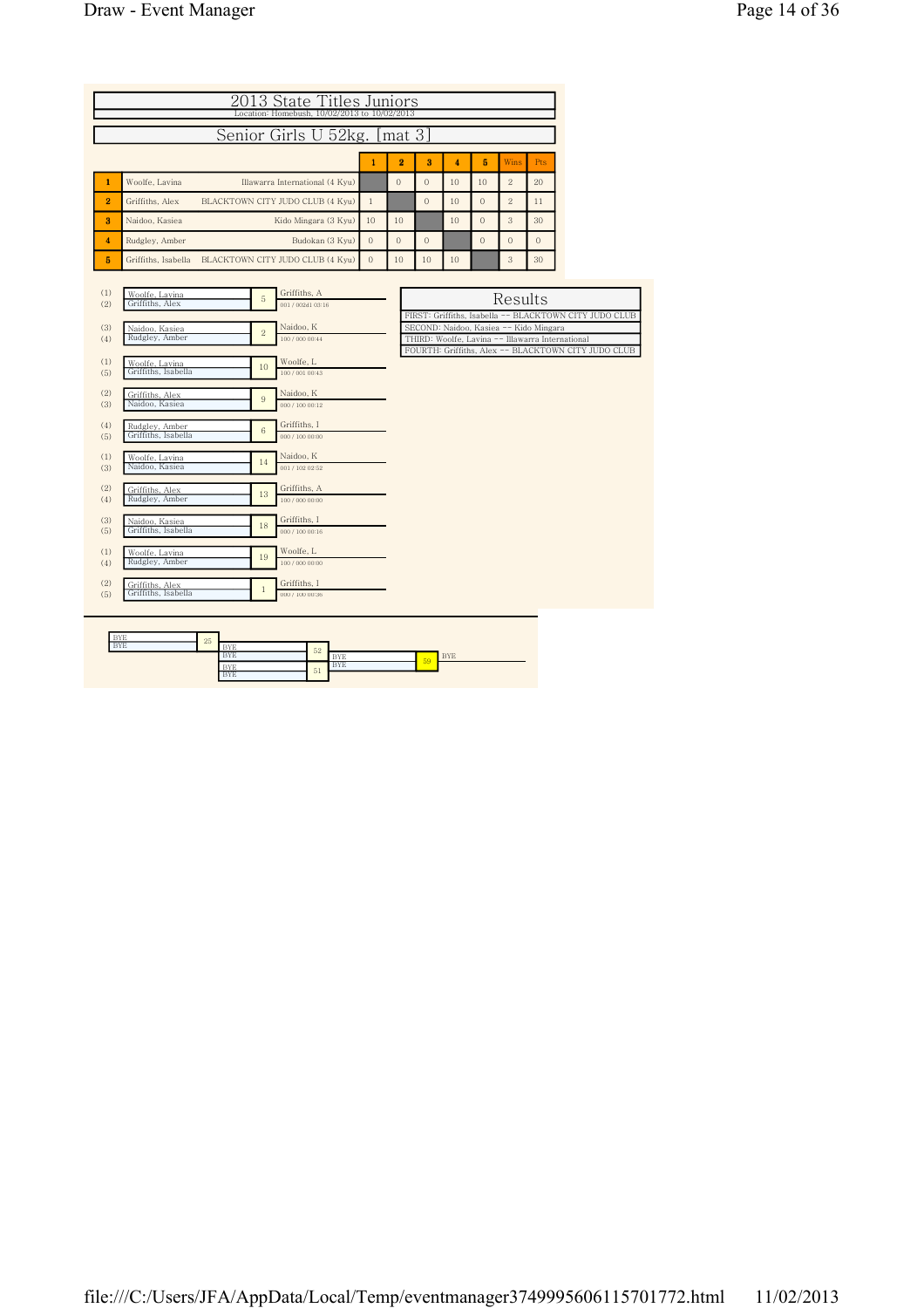| Senior Girls U 57kg. [mat 4]<br>$\overline{2}$<br>3<br>Wins<br>Pts<br>1<br>1<br>$\Omega$<br>1<br>Budokan (3 Kvu)<br>10<br>10<br>Duffy, Loretta<br>$\overline{2}$<br>$\overline{2}$<br>10<br>20<br>Yuukan (2 Kyu)<br>10<br>Haughey, molly<br>3<br>$\Omega$<br>Hemmings, Dakota Shinsei (4 Kyu)<br>$\Omega$<br>$\Omega$ | 2013 State Titles Juniors<br>Location: Homebush, 10/02/2013 to 10/02/2013 |  |  |  |  |  |  |  |  |  |  |
|-----------------------------------------------------------------------------------------------------------------------------------------------------------------------------------------------------------------------------------------------------------------------------------------------------------------------|---------------------------------------------------------------------------|--|--|--|--|--|--|--|--|--|--|
|                                                                                                                                                                                                                                                                                                                       |                                                                           |  |  |  |  |  |  |  |  |  |  |
|                                                                                                                                                                                                                                                                                                                       |                                                                           |  |  |  |  |  |  |  |  |  |  |
|                                                                                                                                                                                                                                                                                                                       |                                                                           |  |  |  |  |  |  |  |  |  |  |
|                                                                                                                                                                                                                                                                                                                       |                                                                           |  |  |  |  |  |  |  |  |  |  |
|                                                                                                                                                                                                                                                                                                                       |                                                                           |  |  |  |  |  |  |  |  |  |  |

| Duffy, Loretta<br>Haughey, molly<br>(2) | 3  | Haughey, m<br>000 / 100 00:11 | Results                           |  |
|-----------------------------------------|----|-------------------------------|-----------------------------------|--|
|                                         |    |                               | FIRST: Haughey, molly -- Yuukan   |  |
| (1)<br>Duffy, Loretta                   | 14 | Duffy, L                      | SECOND: Duffy, Loretta -- Budokan |  |
| Hemmings, Dakota<br>(3)                 |    | 100 / 000 00:00               |                                   |  |
|                                         |    |                               |                                   |  |
| (2)<br>Haughey, molly                   | 53 | Haughey, m                    |                                   |  |
| Hemmings, Dakota<br>(3)                 |    | 110 / 000 00:30               |                                   |  |
|                                         |    |                               |                                   |  |
|                                         |    |                               |                                   |  |

| ----<br>. .<br>- |    |             |     |        |
|------------------|----|-------------|-----|--------|
| ----<br>. .      | 69 | .<br>.      | -   | .<br>∸ |
|                  |    | .<br>.<br>∸ | 70. |        |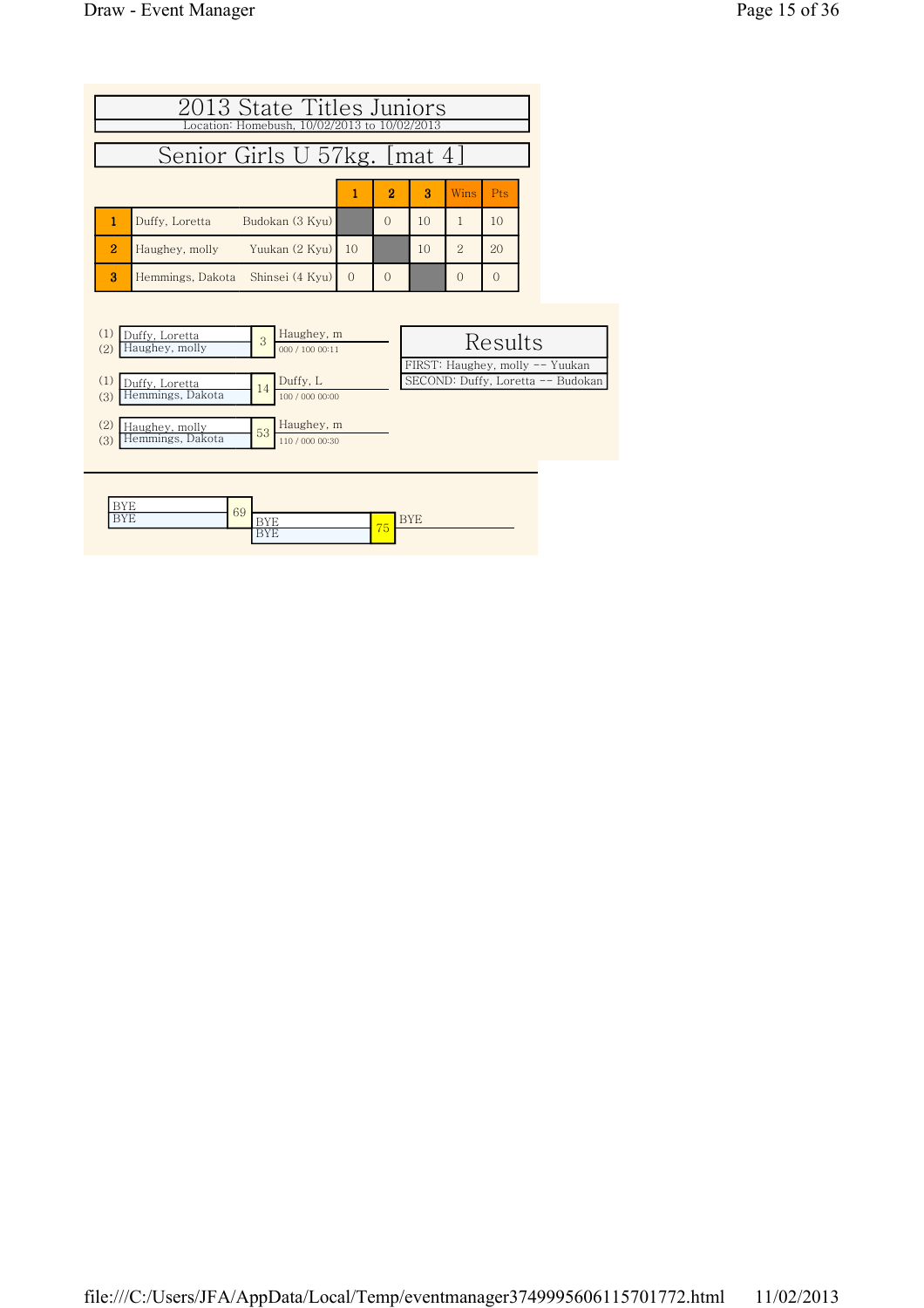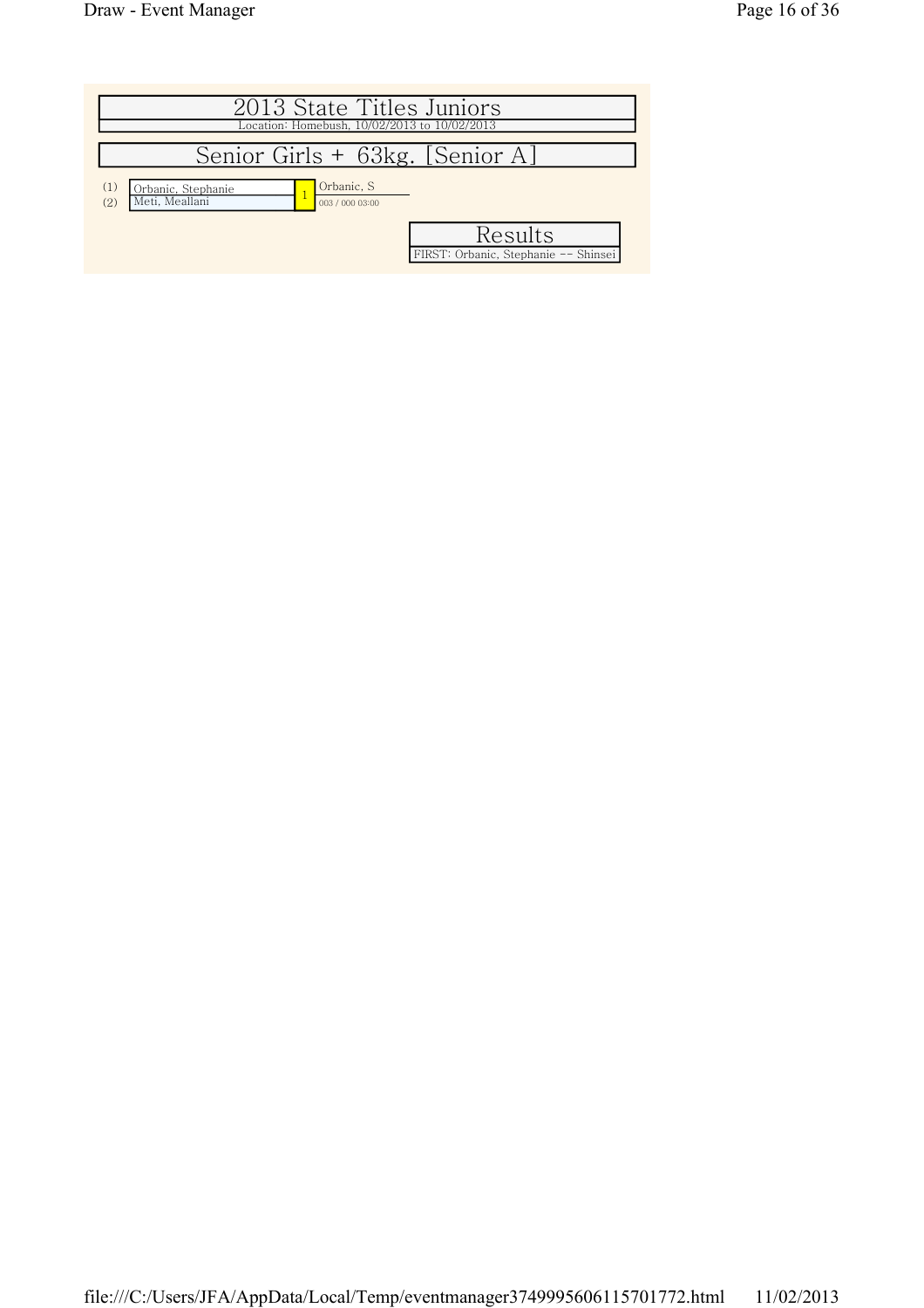|             |                                        |                |                                 | 2013 State Titles Juniors                                                                                                                                  |  |
|-------------|----------------------------------------|----------------|---------------------------------|------------------------------------------------------------------------------------------------------------------------------------------------------------|--|
|             |                                        |                |                                 | Location: Homebush, 10/02/2013 to 10/02/2013                                                                                                               |  |
|             |                                        |                | Senior Boys U 36kg.             | mat 4                                                                                                                                                      |  |
| (1)<br>(2)  | Cadorin, Samuel<br>Villani, Daniel     | $\overline{4}$ | Villani, D<br>000 / 110 01:46   |                                                                                                                                                            |  |
| (3)<br>(4)  | <b>BYE</b><br>kucheryavvy, Dmytro      |                | kucheryavvy, D                  |                                                                                                                                                            |  |
| (1)<br>(5)  | Cadorin, Samuel<br>Taylor, William     | 10             | Cadorin, S<br>021/000 01:26     |                                                                                                                                                            |  |
| (2)<br>(3)  | Villani, Daniel<br><b>BYE</b>          |                | Villani, D                      |                                                                                                                                                            |  |
| (4)<br>(5)  | kucheryavvy, Dmytro<br>Taylor, William | 6              | Taylor, W<br>012/100s1 02:20    |                                                                                                                                                            |  |
| (1)<br>(3)  | Cadorin, Samuel<br><b>BYE</b>          |                | Cadorin, S                      |                                                                                                                                                            |  |
| (2)<br>(4)  | Villani, Daniel<br>kucheryavvy, Dmytro | 11             | Villani, D<br>020 / 000 01:46   |                                                                                                                                                            |  |
| (3)<br>(5)  | <b>BYE</b><br>Taylor, William          |                | Taylor, W                       |                                                                                                                                                            |  |
| (1)<br>(4)  | Cadorin, Samuel<br>kucheryavvy, Dmytro | 15             | Cadorin, S<br>011/010s2 03:00   | Walker, C<br>Cadorin, S                                                                                                                                    |  |
| (2)<br>(5)  | Villani, Daniel<br>Taylor, William     | 16             | Villani, D<br>100 / 000 00:26   | 41<br>Walker, C<br>010 / 100 01:44<br>Villani, D<br>Villani, D                                                                                             |  |
|             |                                        |                |                                 | 51<br>Walker, C<br>101 / 000 00:38<br>51<br>Grainger, I<br>Cadorin, S                                                                                      |  |
| (6)<br>(7)  | Toymasian, Tigran<br>Devine, Joshua    | $\overline{7}$ | Tovmasian, T<br>100 / 000 00:08 | 61<br>000 / 100 00:30<br>Grainger, I<br>Villani, D<br>Villani, D                                                                                           |  |
| (8)<br>(9)  | Grainger, Isaac<br>Walker, Clayton     | 8              | Grainger, I<br>102/000 01:00    | 65<br>Grainger, I<br>100 / 000 01:45                                                                                                                       |  |
| (6)<br>(10) | Tovmasian, Tigran<br><b>BYE</b>        |                | Toymasian, T                    |                                                                                                                                                            |  |
| (7)<br>(8)  | Devine, Joshua<br>Grainger, Isaac      | 12             | Grainger, I<br>000 / 100 00:18  |                                                                                                                                                            |  |
| (9)<br>(10) | Walker, Clavton<br><b>BYE</b>          |                | Walker, C                       |                                                                                                                                                            |  |
| (6)<br>(8)  | Toymasian, Tigran<br>Grainger, Isaac   | 17             | Grainger, I<br>000 / 100 01:43  |                                                                                                                                                            |  |
| (7)<br>(9)  | Devine, Joshua<br>Walker, Clayton      | 18             | Walker, C<br>000 / 101 01:48    |                                                                                                                                                            |  |
| (8)<br>(10) | Grainger, Isaac<br><b>BYE</b>          |                | Grainger, I                     |                                                                                                                                                            |  |
| (6)<br>(9)  | Tovmasian, Tigran<br>Walker, Clayton   | 13             | Walker, C<br>002 / 010s1 03:00  |                                                                                                                                                            |  |
| (7)<br>(10) | Devine, Joshua<br><b>BYE</b>           |                | Devine, J                       |                                                                                                                                                            |  |
|             |                                        |                |                                 | Results<br>FIRST: Villani, Daniel -- Kido Mingara<br>SECOND: Grainger, Isaac -- St Georges Basin Judo<br>THIRD: Walker, Clayton -- Illawarra International |  |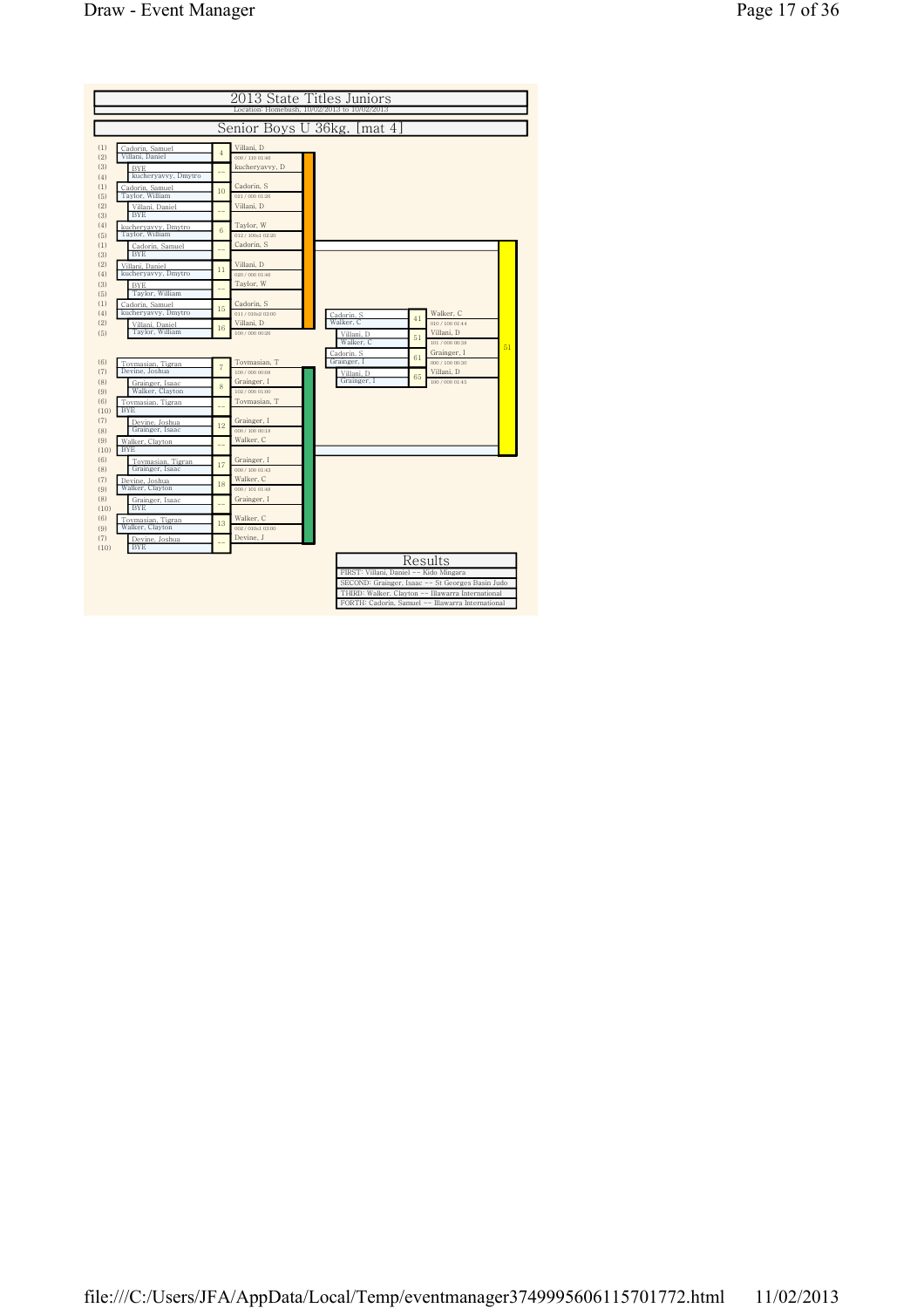| ocation: Homebush, 10/02/2013 to 10/02/2013                                                                                |                          |                   | 2013 State Titles Juniors |                         |                    |                |                     |                    |
|----------------------------------------------------------------------------------------------------------------------------|--------------------------|-------------------|---------------------------|-------------------------|--------------------|----------------|---------------------|--------------------|
| Senior Boys U 36kg.                                                                                                        |                          |                   | mat 4                     |                         |                    |                |                     |                    |
|                                                                                                                            | $\mathbf{1}$             |                   | $\overline{2}$            | 3                       | 4                  | 5              | Wins                | Pts                |
| Cadorin, Samuel<br>Illawarra International (3 Kyu)<br>1                                                                    |                          |                   | $\mathbf{0}$              | 5                       | 10                 |                | $\overline{2}$      | 15                 |
| $\overline{2}$<br>Villani, Daniel<br>Kido Mingara (3 Kyu)                                                                  | 10                       |                   |                           | 10                      | 10                 |                | 3                   | 30                 |
| 3<br>kucheryavvy, Dmytro<br>(4 Kyu)                                                                                        | $\theta$                 |                   | $\mathbf{0}$              |                         | $\mathbf{0}$       |                | $\theta$            | $\mathbf{0}$       |
| $\overline{\mathbf{4}}$<br>Taylor, William<br>Zenbu (3 Kyu)                                                                | $\mathbf{0}$             |                   | $\overline{0}$            | 10                      |                    |                | $\,1$               | 10                 |
| 5                                                                                                                          |                          |                   |                           |                         |                    |                |                     |                    |
| <b>BYE</b><br>24<br><b>BYE</b><br><b>BYE</b><br>30<br><b>BYE</b><br><b>BYE</b><br>29<br><b>BYE</b>                         | <b>BYE</b><br><b>BYE</b> |                   |                           |                         | 36                 | <b>BYE</b>     |                     |                    |
|                                                                                                                            |                          | 6                 | $\overline{7}$            | 8                       | $\overline{9}$     | 10             | Wins                | Pts                |
| 6<br>BLACKTOWN CITY JUDO CLUB (3 Kyu)<br>Tovmasian, Tigran                                                                 |                          |                   | 10                        | $\mathbf{0}$            | $\theta$           |                | $\mathbf{1}$        | 10                 |
| $\overline{7}$<br>Devine, Joshua<br>UNSW Judo (3 Kyu)<br>8                                                                 |                          | $\theta$<br>10    | 10                        | $\mathbf{0}$            | $\mathbf{0}$<br>10 |                | $\overline{0}$<br>3 | $\mathbf{0}$<br>30 |
| Grainger, Isaac<br>St Georges Basin Judo (2 Kyu)<br>$\boldsymbol{9}$<br>Walker, Clayton<br>Illawarra International (3 Kyu) |                          | $\scriptstyle{7}$ | 10                        | $\boldsymbol{0}$        |                    |                | $\overline{2}$      | 17                 |
| 10                                                                                                                         |                          |                   |                           |                         |                    |                |                     |                    |
| <b>BYE</b><br>25<br><b>BYE</b><br><b>BYE</b><br>33<br><b>BYE</b><br><b>BYE</b><br>32<br><b>BYE</b>                         | <b>BYE</b><br><b>BYE</b> |                   |                           |                         | 37                 | <b>BYE</b>     |                     |                    |
|                                                                                                                            |                          |                   |                           |                         |                    |                |                     |                    |
|                                                                                                                            |                          | $\overline{1}$    | $\overline{2}$            | $\overline{\mathbf{3}}$ |                    | $\overline{4}$ | Wins                | Pts                |
| $\mathbf{1}$<br>Cadorin, Samuel<br>Illawarra International (3 Kyu)                                                         |                          |                   | $\theta$                  | $\theta$                | $\theta$           | $\mathbf{0}$   |                     | $\mathbf{0}$       |
| $\overline{2}$<br>Villani, Daniel<br>Kido Mingara (3 Kyu)                                                                  |                          | 10                |                           | 10                      | 10                 | $\sqrt{3}$     |                     | 30                 |
| $\overline{\mathbf{3}}$<br>Grainger, Isaac<br>St Georges Basin Judo (2 Kyu)                                                |                          | 10                | $\mathbf{0}$              |                         | 10                 | $\overline{2}$ |                     | 20                 |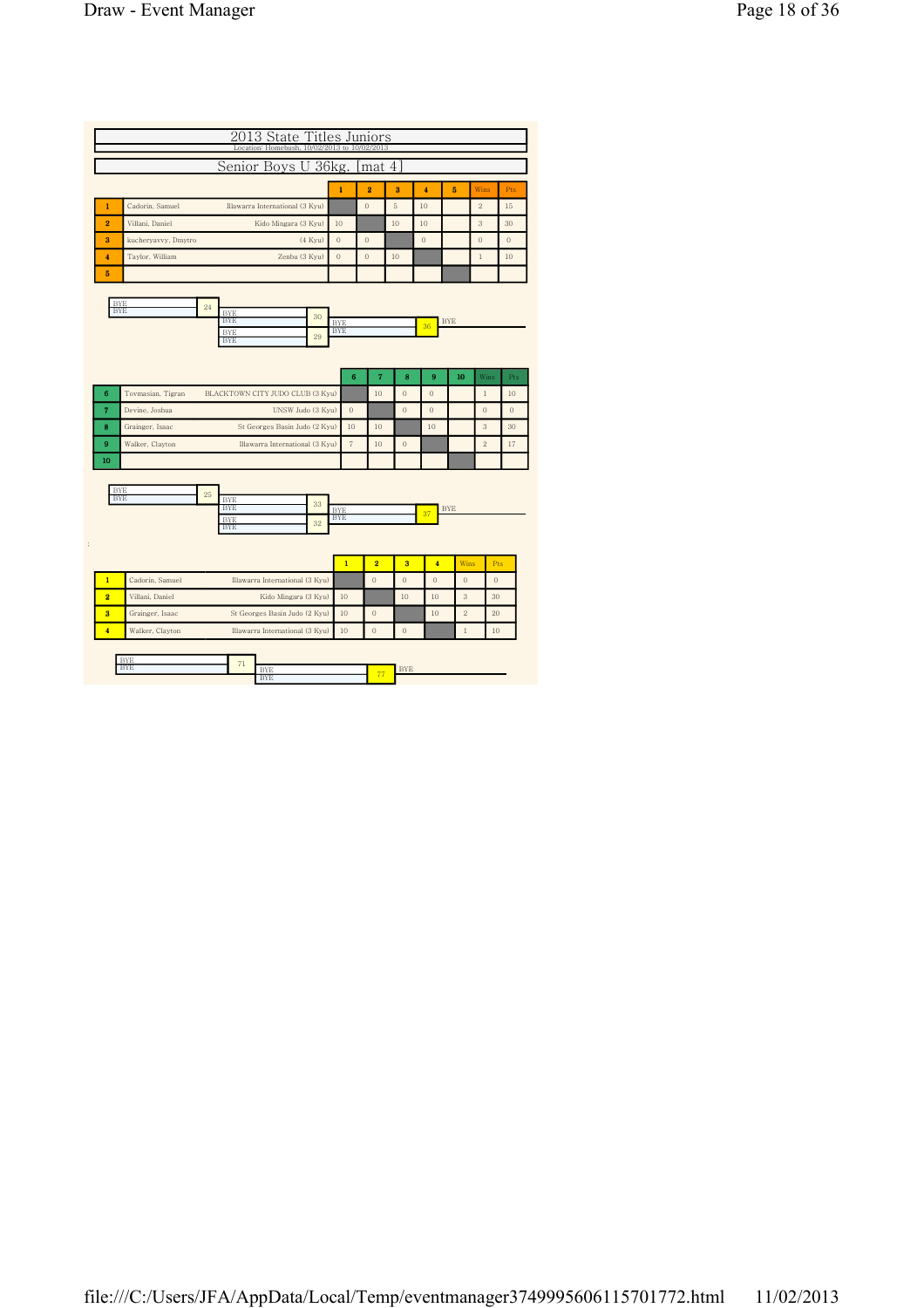| 2013 State Titles Juniors<br>Location: Homebush, 10/02/2013 to 10/02/2013                                                                                                                                                                                                                                                        |          |                |          |    |                |                |
|----------------------------------------------------------------------------------------------------------------------------------------------------------------------------------------------------------------------------------------------------------------------------------------------------------------------------------|----------|----------------|----------|----|----------------|----------------|
| Senior Boys U 40kg. [mat 4]                                                                                                                                                                                                                                                                                                      |          |                |          |    |                |                |
|                                                                                                                                                                                                                                                                                                                                  | 1        | $\overline{2}$ | 3        | 4  | <b>Wins</b>    | <b>Pts</b>     |
| $\mathbf{1}$<br>Hormovas, Jorge<br>Western Warriors (2 Kyu)                                                                                                                                                                                                                                                                      |          | 10             | 10       | 10 | 3              | 30             |
| $\overline{2}$<br>BLACKTOWN CITY JUDO CLUB (3 Kyu)<br>Dillon, Jake                                                                                                                                                                                                                                                               | $\Omega$ |                | $\Omega$ | 10 | 1              | 10             |
| 3<br>Shinsei (3 Kyu)<br>Carter-March, Joel                                                                                                                                                                                                                                                                                       | $\Omega$ | 10             |          | 10 | $\overline{2}$ | 20             |
| Tiger-Do (3 Kyu)<br>Brice, Dylan<br>4                                                                                                                                                                                                                                                                                            | $\Omega$ | $\mathbf{0}$   | $\Omega$ |    | $\Omega$       | $\overline{0}$ |
| Hormovas, J<br>(1)<br>Hormovas, Jorge<br>28<br>Dillon, Jake<br>(2)<br>020 / 000 01:53<br>FIRST: Hormovas, Jorge -- Western Warriors<br>SECOND: Carter- March, Joel -- Shinsei<br>Carter-March, J<br>(3)<br>Carter-March, Joel<br>31<br>Brice, Dylan<br>THIRD: Dillon, Jake -- BLACKTOWN CITY JUDO CLUB<br>(4)<br>020 / 001 02:20 |          |                | Results  |    |                |                |
| Hormovas, J<br>(1)<br>Hormovas, Jorge<br>Carter- March, Joel<br>46<br>100 / 000 00:25<br>(3)                                                                                                                                                                                                                                     |          |                |          |    |                |                |
| (2)<br>Dillon, J<br>Dillon, Jake<br>49<br>Brice, Dylan<br>(4)<br>100 / 000 00:12                                                                                                                                                                                                                                                 |          |                |          |    |                |                |
| Hormovas, J<br>(1)<br>Hormovas, Jorge<br>56<br>Brice, Dylan<br>100 / 000 00:10<br>(4)                                                                                                                                                                                                                                            |          |                |          |    |                |                |
| Carter-March, J<br>(2)<br>Dillon, Jake<br>63<br>Carter- March, Joel<br>(3)<br>000 / 100 00:53                                                                                                                                                                                                                                    |          |                |          |    |                |                |



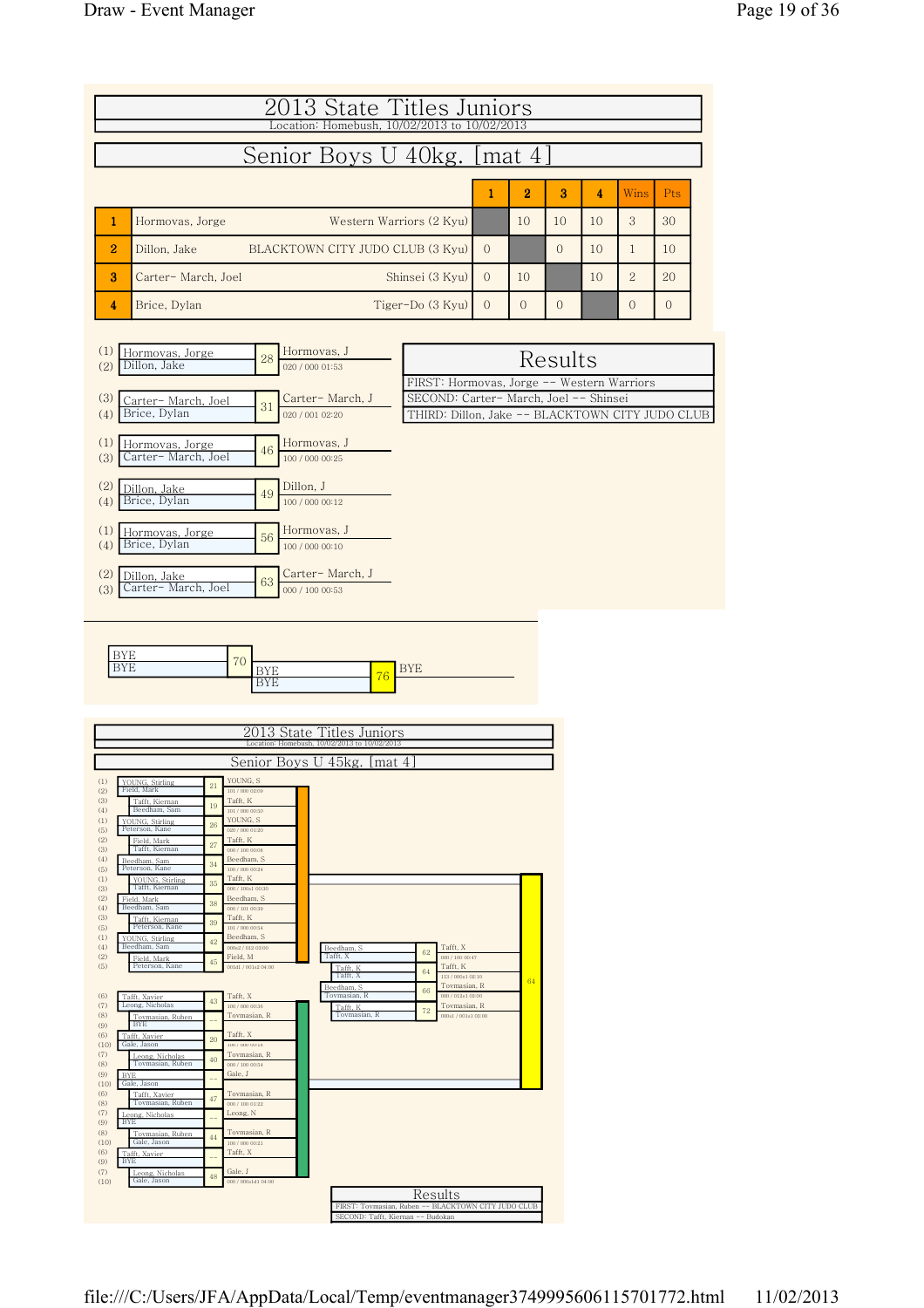THIRD: Tafft, Xavier -- Budokan FORTH: Beedham, Sam -- Budokan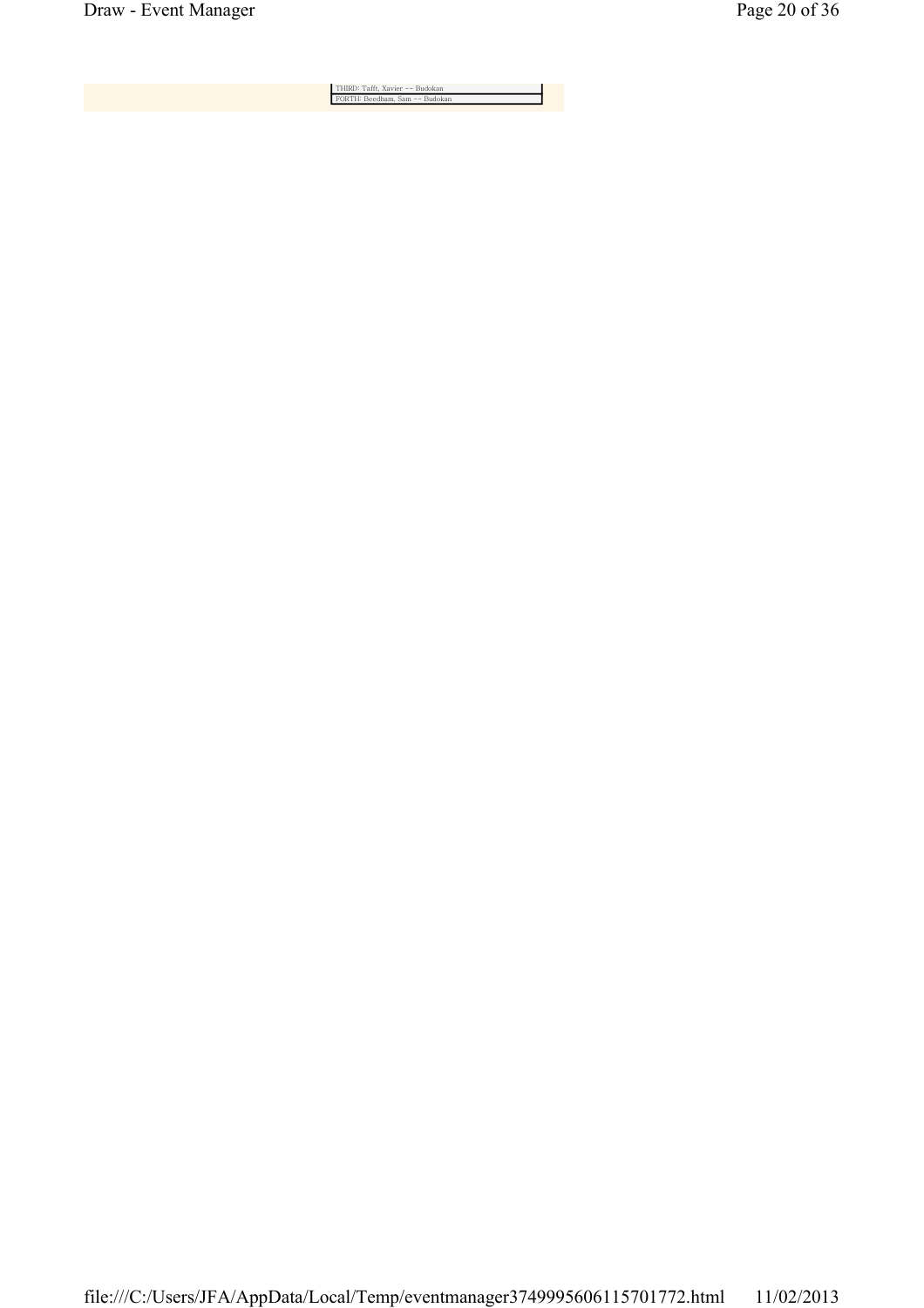|                                                                    |                | Senior Boys U                                                    |                   | $45$ kg.                 |                                    | mat 4                |                   |                  |                                                 |                    |                  |
|--------------------------------------------------------------------|----------------|------------------------------------------------------------------|-------------------|--------------------------|------------------------------------|----------------------|-------------------|------------------|-------------------------------------------------|--------------------|------------------|
|                                                                    |                |                                                                  |                   | 1                        | $\overline{\mathbf{2}}$            |                      | 3                 | 4                | 5                                               | Wins               | Pts              |
| YOUNG, Stirling                                                    |                |                                                                  | Woy Woy (4 Kyu)   |                          | 10                                 | $\circ$              |                   | $\theta$         | $10\,$                                          | $\sqrt{2}$         | 20               |
| Field, Mark                                                        |                | Samurai Judo Academy (4 Kyu)                                     |                   | $\boldsymbol{0}$         |                                    | $\boldsymbol{0}$     |                   | $\boldsymbol{0}$ | $\,1$                                           | $\,1$              | $\,1$            |
| Tafft, Kiernan                                                     |                |                                                                  | Budokan (2 Kyu)   | 10                       | 10                                 |                      |                   | 10               | 10                                              | $\overline{4}$     | 40               |
| Beedham, Sam                                                       |                |                                                                  | Budokan (2 Kyu)   | $\overline{\tau}$        | 10                                 | $\mathbf{0}$         |                   |                  | 10                                              | 3                  | 27               |
| Peterson, Kane                                                     |                | Maitland PCYC (4 Kyu)                                            |                   | $\theta$                 | $\Omega$                           | $\overline{0}$       |                   | $\theta$         |                                                 | $\theta$           | $\mathbf{0}$     |
| <b>BYF</b>                                                         |                |                                                                  |                   |                          |                                    |                      |                   |                  |                                                 |                    |                  |
| <b>BYE</b>                                                         | 50             | <b>BYF</b><br><b>BYE</b>                                         | 55                |                          |                                    |                      |                   |                  |                                                 |                    |                  |
|                                                                    |                | <b>BYE</b>                                                       | 54                | <b>BYE</b><br><b>BYE</b> |                                    |                      |                   | 59               | <b>BYE</b>                                      |                    |                  |
|                                                                    |                | <b>BYE</b>                                                       |                   |                          |                                    |                      |                   |                  |                                                 |                    |                  |
|                                                                    |                |                                                                  |                   |                          |                                    |                      |                   |                  |                                                 |                    |                  |
| Tafft, Xavier                                                      |                |                                                                  | Budokan (3 Kyu)   |                          | 6                                  | 7<br>10              | 8<br>$\mathbf{0}$ | 9<br>10          | 10                                              | Wins<br>$\sqrt{2}$ | Pts<br>20        |
| Leong, Nicholas                                                    |                |                                                                  | UNSW Judo (3 Kyu) |                          | $\Omega$                           |                      | $\overline{0}$    | $\boldsymbol{0}$ |                                                 | $\overline{0}$     | $\theta$         |
| Tovmasian, Ruben                                                   |                | BLACKTOWN CITY JUDO CLUB (2 Kyu)                                 |                   |                          | 10                                 | 10                   |                   | 10               |                                                 | 3                  | 30               |
| Gale, Jason                                                        |                |                                                                  | Budokan (4 Kyu)   |                          | $\boldsymbol{0}$                   | $\mathbf{1}$         | $\mathbf 0$       |                  |                                                 | $\mathbf{1}$       | $\mathbf{1}$     |
|                                                                    |                |                                                                  |                   |                          |                                    |                      |                   |                  |                                                 |                    |                  |
|                                                                    |                |                                                                  |                   |                          |                                    |                      |                   |                  |                                                 |                    |                  |
| <b>BYE</b><br><b>BYE</b>                                           | 52             | <b>BYE</b>                                                       | 58                |                          |                                    |                      |                   |                  |                                                 |                    |                  |
|                                                                    |                | <b>BYE</b><br><b>BYE</b>                                         |                   | <b>BYE</b><br><b>BYE</b> |                                    |                      |                   | 60               | <b>BYE</b>                                      |                    |                  |
|                                                                    |                | <b>BYE</b>                                                       | 57                |                          |                                    |                      |                   |                  |                                                 |                    |                  |
|                                                                    |                |                                                                  |                   |                          |                                    |                      |                   |                  |                                                 |                    |                  |
|                                                                    |                |                                                                  |                   |                          | $\mathbf{1}$                       | $\overline{2}$       |                   | 3                | 4                                               | Wins               | Pts              |
| Tafft, Kiernan                                                     |                |                                                                  | Budokan (2 Kyu)   |                          |                                    | 10                   |                   | 10               | $\theta$                                        | $\sqrt{2}$         | 20               |
| Beedham, Sam                                                       |                |                                                                  | Budokan (2 Kyu)   |                          | $\mathbf{0}$                       |                      |                   | $\Omega$         | $\theta$                                        | $\theta$           | $\boldsymbol{0}$ |
| Tafft, Xavier<br>Tovmasian, Ruben                                  |                | BLACKTOWN CITY JUDO CLUB (2 Kyu)                                 | Budokan (3 Kyu)   |                          | $\boldsymbol{0}$<br>$\overline{5}$ | 10<br>$\overline{7}$ |                   | 10               | $\theta$                                        | $\mathbf{1}$<br>3  | 10<br>22         |
|                                                                    |                |                                                                  |                   |                          |                                    |                      |                   |                  |                                                 |                    |                  |
| BYE<br><b>BYE</b>                                                  |                | 78                                                               |                   |                          |                                    |                      |                   |                  |                                                 |                    |                  |
|                                                                    |                | <b>BYE</b><br><b>BYE</b>                                         |                   |                          |                                    |                      | <b>BYE</b>        |                  |                                                 |                    |                  |
|                                                                    |                |                                                                  |                   |                          |                                    | 79                   |                   |                  |                                                 |                    |                  |
|                                                                    |                |                                                                  |                   |                          |                                    |                      |                   |                  |                                                 |                    |                  |
|                                                                    |                | 3<br>State                                                       |                   |                          | Titles Juniors                     |                      |                   |                  |                                                 |                    |                  |
|                                                                    |                | Location: Homebush, 10/02/2013 to 10/02/2013                     |                   |                          |                                    |                      |                   |                  |                                                 |                    |                  |
|                                                                    |                | Senior Boys U                                                    |                   | $50$ $kg.$               |                                    | mat                  | 3                 |                  |                                                 |                    |                  |
| Blanch, Solomon<br>Simmons, Jason                                  | $\sqrt{3}$     | Simmons, J<br>001s2 / 011 03:00                                  |                   |                          |                                    |                      |                   |                  |                                                 |                    |                  |
| Brothers, Lachlan<br>De Rossi, Alan                                | $\overline{4}$ | Brothers, L<br>$100$ / $000$ $00\!\!:\!\!29$                     |                   |                          |                                    |                      |                   |                  |                                                 |                    |                  |
| Blanch, Solomon<br>BYE                                             |                | Blanch, S                                                        |                   |                          |                                    |                      |                   |                  |                                                 |                    |                  |
| Simmons, Jason<br>Brothers, Lachlan                                | $\,$ 8 $\,$    | Brothers, L<br>000 / 100 01:46                                   |                   |                          |                                    |                      |                   |                  |                                                 |                    |                  |
| De Rossi, Alan<br><b>BYE</b>                                       |                | De Rossi A                                                       |                   |                          |                                    |                      |                   |                  |                                                 |                    |                  |
| Blanch, Solomon<br>Brothers, Lachlan                               | 15             | Blanch, S<br>100 / 000 00:47                                     |                   |                          |                                    |                      |                   |                  |                                                 |                    |                  |
|                                                                    | 16             | Simmons, J                                                       |                   |                          |                                    |                      |                   |                  |                                                 |                    |                  |
| Simmons, Jason<br>De Rossi, Alan<br>Brothers, Lachlan              |                | $100\; / \;000\; 00\mathord{:}45$<br>Brothers, L                 |                   |                          |                                    |                      |                   |                  |                                                 |                    |                  |
| <b>BYE</b><br>Blanch, Solomon                                      | 11             | Blanch, S                                                        |                   |                          |                                    |                      |                   |                  |                                                 |                    |                  |
| De Rossi, Alan<br>Simmons, Jason                                   |                | 100 / 000 00:11<br>Simmons, J                                    |                   | Brothers.<br>Rozic, A    |                                    |                      |                   | 45               | Rozic, A<br>$000{\rm s}1$ / $011$ $03{\rm :}00$ |                    |                  |
| <b>BYE</b>                                                         |                |                                                                  |                   |                          | Blanch, S<br>Rozic, A              |                      |                   | 47               | Blanch, S<br>100/00001:05                       |                    |                  |
|                                                                    |                | Rozic, A                                                         |                   | Blanch, G                | Brothers, L                        |                      |                   | 49               | Blanch, G<br>000 / 100 00:44                    |                    | 47               |
| Angelou, Jacob<br>Rozic, Antonio                                   | $\overline{7}$ | 000 / 100 01:06                                                  |                   |                          | Blanch, S.                         |                      |                   | 54               | Blanch, S                                       |                    |                  |
| MacFadyen, Alexander<br><b>BYE</b>                                 |                | MacFadyen, A                                                     |                   |                          | Blanch, G                          |                      |                   |                  | $100\,/\,000\,01\05$                            |                    |                  |
| Angelou, Jacob<br>Blanch, Gilgamesh                                | 12             | Blanch, G<br>000 / 101 00:40                                     |                   |                          |                                    |                      |                   |                  |                                                 |                    |                  |
| Rozic<br>Antonio<br>MacFadyen, Alexander                           | 17             | Rozic, A<br>$100\; / \;000\; 00\rlap{.}^\text{\phantom{1}}{.}44$ |                   |                          |                                    |                      |                   |                  |                                                 |                    |                  |
| <b>BYE</b><br>Blanch, Gilgamesh                                    |                | Blanch, G                                                        |                   |                          |                                    |                      |                   |                  |                                                 |                    |                  |
| Angelou, Jacob                                                     | 22             | Angelou, J                                                       |                   |                          |                                    |                      |                   |                  |                                                 |                    |                  |
| MacFadyen, Alexander<br>Rozic, Antonio                             |                | 020 / 000 01:24<br>Rozic, A                                      |                   |                          |                                    |                      |                   |                  |                                                 |                    |                  |
| <b>BYE</b><br>MacFadyen, Alexander                                 |                | Blanch, G                                                        |                   |                          |                                    |                      |                   |                  |                                                 |                    |                  |
| Blanch, Gilgamesh                                                  | 30             | 000/02000:41<br>Angelou, J                                       |                   |                          |                                    |                      |                   |                  |                                                 |                    |                  |
| ngelou, Jacob<br><b>BYE</b><br>Rozic, Antonio<br>Blanch, Gilgamesh | 23             | Blanch, G                                                        |                   |                          |                                    |                      |                   |                  |                                                 |                    |                  |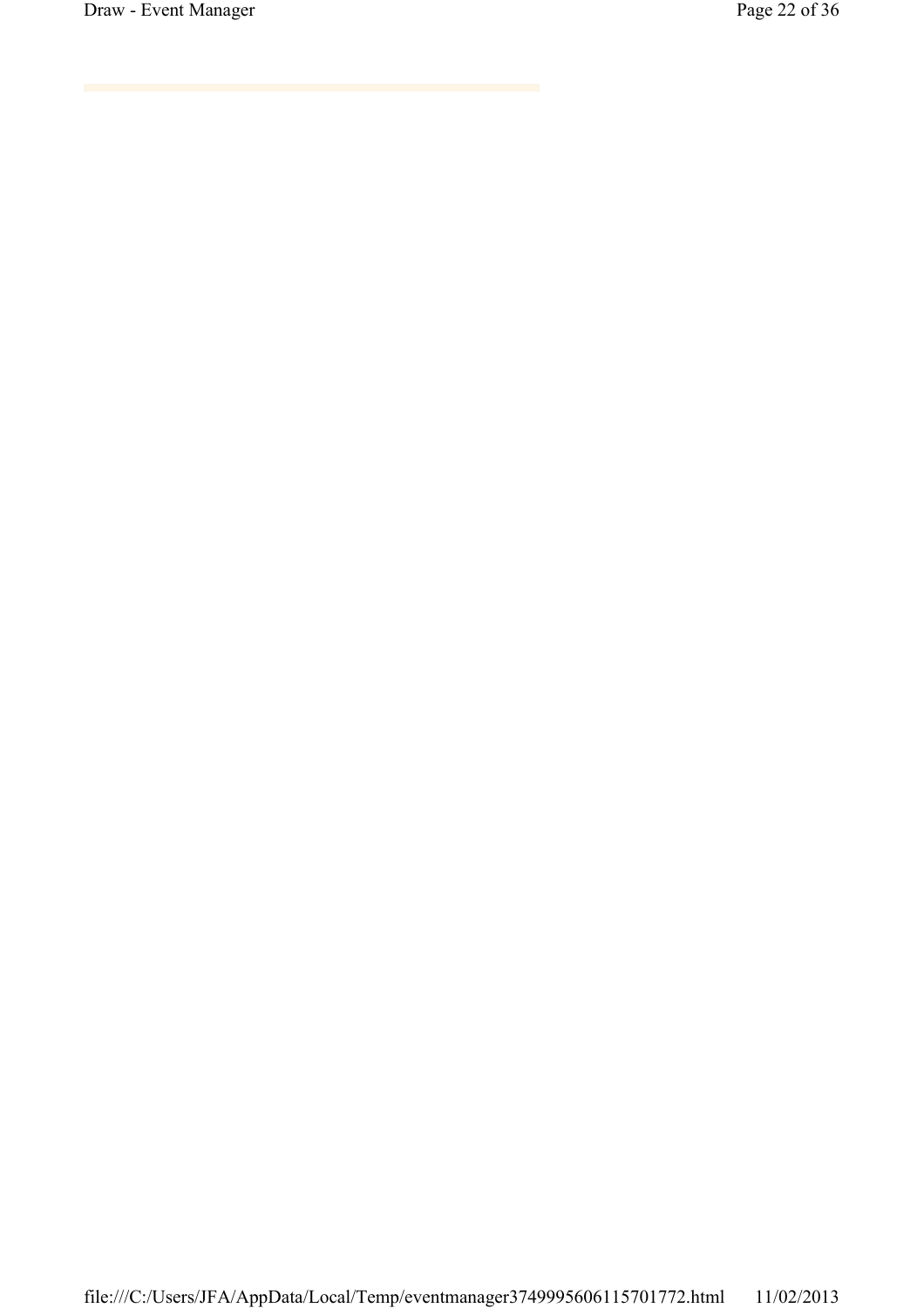|                      |                                |                                | $\mathbf{1}$             | $\overline{2}$                                                                                                                                               | 3           | $\overline{4}$                                                              | 5              | Wins           | Pts                        |
|----------------------|--------------------------------|--------------------------------|--------------------------|--------------------------------------------------------------------------------------------------------------------------------------------------------------|-------------|-----------------------------------------------------------------------------|----------------|----------------|----------------------------|
| Blanch, Solomon      |                                |                                |                          | $\overline{0}$                                                                                                                                               | 10          | 10                                                                          |                | $\overline{2}$ | 20                         |
| Simmons, Jason       |                                |                                | $\sqrt{7}$               |                                                                                                                                                              | $\theta$    | 10                                                                          |                | $\overline{2}$ | 17                         |
| Brothers, Lachlan    |                                |                                | $\mathbf{0}$             | 10                                                                                                                                                           |             | 10                                                                          |                | $\overline{2}$ | 20                         |
| De Rossi, Alan       |                                |                                | $\mathbf{0}$             | $\overline{0}$                                                                                                                                               | $\theta$    |                                                                             |                | $\theta$       | $\mathbf{0}$               |
|                      |                                |                                |                          |                                                                                                                                                              |             |                                                                             |                |                |                            |
|                      |                                |                                |                          |                                                                                                                                                              |             |                                                                             |                |                |                            |
| <b>BYE</b>           | <b>BYE</b>                     |                                |                          |                                                                                                                                                              |             |                                                                             |                |                |                            |
|                      | <b>BYE</b>                     |                                |                          |                                                                                                                                                              |             | 31                                                                          |                |                |                            |
|                      |                                |                                |                          |                                                                                                                                                              |             |                                                                             |                |                |                            |
|                      |                                |                                |                          |                                                                                                                                                              |             |                                                                             |                |                |                            |
|                      |                                |                                | 6                        | 7                                                                                                                                                            | 8           | 9                                                                           | 10             | Wins           | Pts                        |
|                      |                                |                                |                          |                                                                                                                                                              |             |                                                                             |                |                |                            |
| Angelou, Jacob       | UNSW Judo (3 Kyu)              |                                |                          | $\overline{0}$                                                                                                                                               | 10          | $\mathbf{0}$                                                                |                | $\,1$          |                            |
| Rozic, Antonio       | Zenbu (2 Kyu)                  |                                | 10                       |                                                                                                                                                              | 10          | $\mathbf{0}$                                                                |                | $\overline{2}$ |                            |
| MacFadyen, Alexander | Samurai Judo Academy (3 Kyu)   |                                | $\Omega$                 | $\overline{0}$                                                                                                                                               |             | $\Omega$                                                                    |                | $\theta$       |                            |
| Blanch, Gilgamesh    | Southern Cross Judo (4 Kyu)    |                                | 10                       | 10                                                                                                                                                           | 10          |                                                                             |                | 3              |                            |
|                      |                                |                                |                          |                                                                                                                                                              |             |                                                                             |                |                |                            |
| <b>BYE</b>           |                                |                                |                          |                                                                                                                                                              |             |                                                                             |                |                |                            |
| <b>BYE</b>           | 34<br><b>BYE</b><br><b>BYE</b> | 38                             |                          |                                                                                                                                                              |             |                                                                             |                |                |                            |
|                      | <b>BYE</b>                     | 35                             | <b>BYE</b><br><b>BYE</b> |                                                                                                                                                              |             | 42                                                                          | <b>BYE</b>     |                |                            |
|                      | <b>BYE</b>                     |                                |                          |                                                                                                                                                              |             |                                                                             |                |                |                            |
|                      |                                |                                |                          |                                                                                                                                                              |             |                                                                             |                |                |                            |
| Blanch, Solomon      | Southern Cross Judo (4 Kyu)    |                                | $\overline{1}$           | $\overline{2}$<br>10                                                                                                                                         | 3<br>10     | $\overline{4}$<br>10                                                        | Wins<br>3      | 30             | Pts                        |
| Brothers, Lachlan    | Budokan (2 Kyu)                |                                | $\overline{0}$           |                                                                                                                                                              | $\mathbf 0$ | $\overline{0}$                                                              | $\overline{0}$ | $\theta$       |                            |
| Rozic, Antonio       | Zenbu (2 Kyu)                  |                                | $\overline{0}$           | $\overline{7}$                                                                                                                                               |             | $\overline{0}$                                                              | $\mathbf{1}$   | $\overline{7}$ | 10<br>20<br>$\theta$<br>30 |
|                      | <b>BYE</b>                     | 20<br><b>BYE</b><br><b>BYE</b> | 26<br>24                 | 2013 State Titles Juniors<br>Southern Cross Judo (4 Kyu)<br>BLACKTOWN CITY JUDO CLUB (2 Kyu)<br>Budokan (2 Kyu)<br>Zenbu (3 Kyu)<br><b>BYE</b><br><b>BYE</b> |             | Location: Homebush, 10/02/2013 to 10/02/2013<br>Senior Boys U 50kg. [mat 3] |                | <b>BYE</b>     |                            |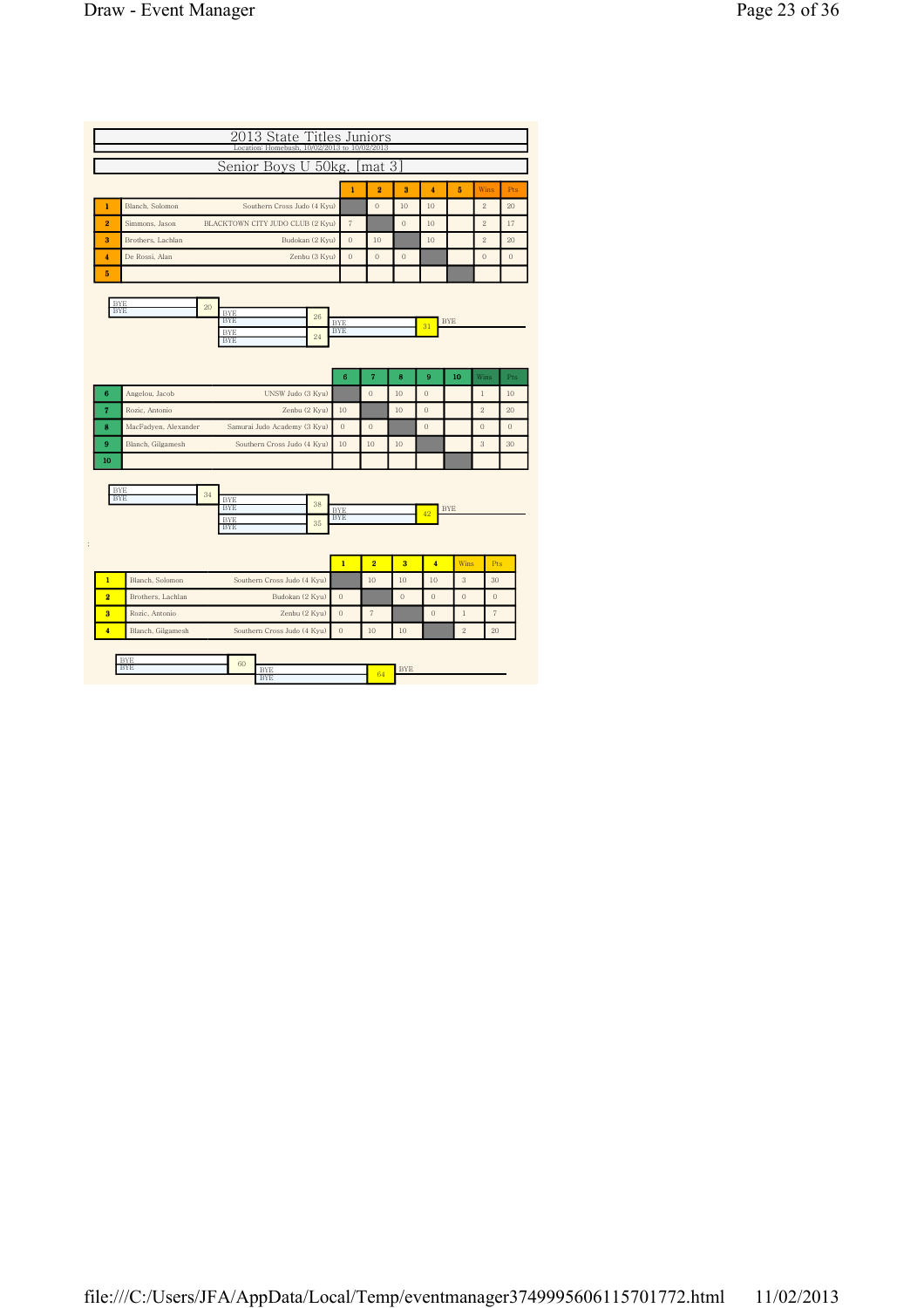| 2013 State Titles Juniors<br>Location: Homebush, 10/02/2013 to 10/02/2013<br>Senior Boys U 55kg. [mat 3] |                                                                         |          |    |          |                |          |  |  |  |  |  |
|----------------------------------------------------------------------------------------------------------|-------------------------------------------------------------------------|----------|----|----------|----------------|----------|--|--|--|--|--|
| $\overline{2}$<br>3<br>Pts<br>Wins<br>1                                                                  |                                                                         |          |    |          |                |          |  |  |  |  |  |
| 1                                                                                                        | Penrith PCYC (3 Kyu)<br>Agius, Brandon                                  |          | 10 | $\Omega$ | $\mathbf{1}$   | 10       |  |  |  |  |  |
| $\overline{2}$                                                                                           | Zenbu (3 Kyu)<br>Constantinidis, Fotis                                  | $\Omega$ |    | $\Omega$ | $\Omega$       | $\Omega$ |  |  |  |  |  |
| 3                                                                                                        | UNSW Judo (3 Kyu)<br>McDermott, Liam                                    | 7        | 10 |          | $\overline{2}$ | 17       |  |  |  |  |  |
|                                                                                                          |                                                                         |          |    |          |                |          |  |  |  |  |  |
| (1)<br>(2)                                                                                               | Agius, B<br>Agius, Brandon<br>21<br>Constantinidis Fotis<br>101/0010994 |          |    |          |                | Results  |  |  |  |  |  |

| Agius, Brandon<br>Constantinidis, Fotis<br>(2) | 21 | Agius, B<br>101 / 001 02:24 | Results                                |
|------------------------------------------------|----|-----------------------------|----------------------------------------|
|                                                |    |                             | FIRST: McDermott, Liam -- UNSW Judo    |
| (1)<br>Agius, Brandon                          | 28 | McDermott, L                | SECOND: Agius, Brandon -- Penrith PCYC |
| McDermott, Liam<br>(3)                         |    | 000 / 010 03:00             |                                        |
|                                                |    |                             |                                        |
| (2)<br>Constantinidis, Fotis                   | 32 | McDermott, L                |                                        |
| McDermott, Liam<br>(3)                         |    | 000 / 100 00:12             |                                        |
|                                                |    |                             |                                        |
|                                                |    |                             |                                        |

| <br>-                        | 55 |           |                    |          |
|------------------------------|----|-----------|--------------------|----------|
| $- - - -$<br>. .<br><b>.</b> |    |           | $\sim$ $\sim$<br>- | . .<br>∸ |
|                              |    | - 11<br>∸ | v                  |          |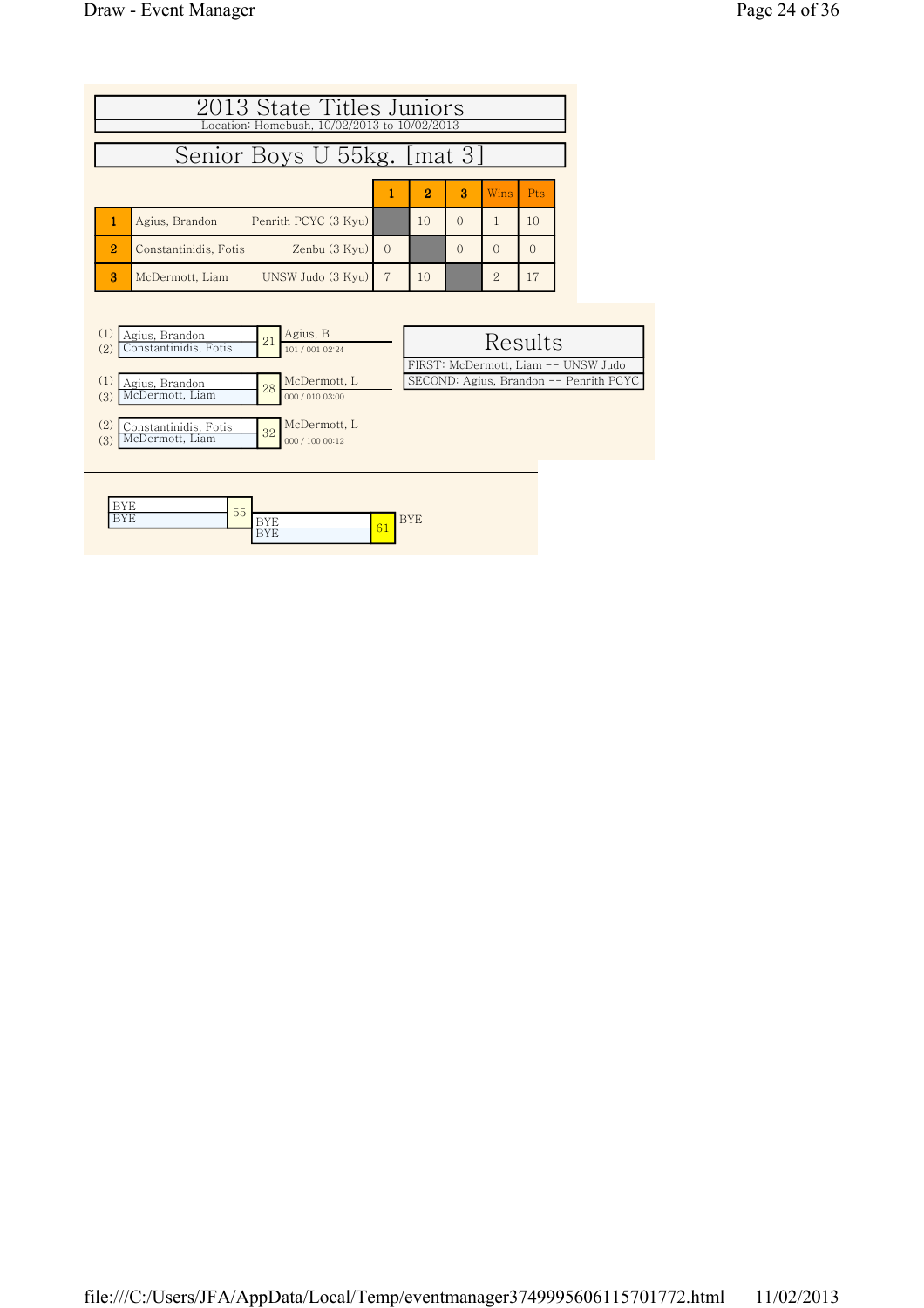| Senior Boys U 60kg. [mat 3]<br>$\overline{2}$<br>$\mathbf{1}$<br>3<br>$\overline{\mathbf{4}}$<br>5<br>Wins<br>Pts<br>Stewart, Liam<br>$\mathbf{1}$<br>Budokan (2 Kyu)<br>10<br>$\mathbf{0}$<br>10<br>10<br>3<br>30<br>2<br>$\Omega$<br>$\overline{0}$<br>$\overline{0}$<br>Tandean, Bjorn<br>Budokan (4 Kyu)<br>10<br>$\mathbf{1}$<br>10<br>3<br>Zenbu (2 Kyu)<br>10<br>5<br>5<br>10<br>$\overline{4}$<br>Redzeposki, Baki<br>30<br>$\Omega$<br>$\mathbf{0}$<br>$\overline{2}$<br>$\overline{\bf{4}}$<br>Lee, Branden<br>Shinsei (3 Kyu)<br>10<br>10<br>20<br>5<br>$\overline{0}$<br>$\overline{0}$<br>$\mathbf{0}$<br>$\mathbf{0}$<br>$\overline{0}$<br>Nolan, Riley<br>Yuukan Judo Club (3 Kyu)<br>$\Omega$<br>(1)<br>Stewart, L<br>Stewart, Liam<br>Results<br>27<br>Tandean, Bjorn<br>021/000s102:34<br>(2)<br>FIRST: Redzeposki, Baki -- Zenbu<br>SECOND: Stewart, Liam -- Budokan<br>(3)<br>Redzeposki, B<br>Redzeposki, Baki<br>29<br>Lee, Branden<br>THIRD: Lee, Branden -- Shinsei<br>(4)<br>002 / 000s1 03:00<br>FOURTH: Tandean, Bjorn -- Budokan<br>(1)<br>Stewart, L<br>Stewart, Liam<br>33<br>Nolan, Riley<br>102/001 03:00<br>(5)<br>(2)<br>Redzeposki, B<br>Tandean, Bjorn<br>36<br>Redzeposki, Baki<br>001/002s1 03:00<br>(3)<br>(4)<br>Lee, B<br>Lee. Branden<br>39<br>Nolan, Riley<br>101 / 000 01:39<br>(5)<br>(1)<br>Redzeposki, B<br>Stewart, Liam<br>40<br>Redzeposki, Baki<br>000s1 / 101 02:09<br>(3)<br>(2)<br>Lee, B<br>Tandean, Bjorn<br>43<br>Lee. Branden<br>(4)<br>000 / 100 00:54<br>(3)<br>Redzeposki, B<br>Redzeposki, Baki<br>44<br>Nolan, Riley<br>100 / 000 00:06<br>(5)<br>(1)<br>Stewart, L<br>Stewart, Liam<br>46<br>Lee, Branden<br>(4)<br>020 / 000 01:10<br>(2)<br>Tandean, B<br>Tandean, Bjorn<br>48<br>Nolan, Riley<br>100 / 000 00:25<br>(5) |  | 2013 State Titles Juniors<br>Location: Homebush. 10/02/2013 to 10/02/2013 |  |  |  |  |
|--------------------------------------------------------------------------------------------------------------------------------------------------------------------------------------------------------------------------------------------------------------------------------------------------------------------------------------------------------------------------------------------------------------------------------------------------------------------------------------------------------------------------------------------------------------------------------------------------------------------------------------------------------------------------------------------------------------------------------------------------------------------------------------------------------------------------------------------------------------------------------------------------------------------------------------------------------------------------------------------------------------------------------------------------------------------------------------------------------------------------------------------------------------------------------------------------------------------------------------------------------------------------------------------------------------------------------------------------------------------------------------------------------------------------------------------------------------------------------------------------------------------------------------------------------------------------------------------------------------------------------------------------------------------------------------------------------------------------------------------------------------------------------------------|--|---------------------------------------------------------------------------|--|--|--|--|
|                                                                                                                                                                                                                                                                                                                                                                                                                                                                                                                                                                                                                                                                                                                                                                                                                                                                                                                                                                                                                                                                                                                                                                                                                                                                                                                                                                                                                                                                                                                                                                                                                                                                                                                                                                                            |  |                                                                           |  |  |  |  |
|                                                                                                                                                                                                                                                                                                                                                                                                                                                                                                                                                                                                                                                                                                                                                                                                                                                                                                                                                                                                                                                                                                                                                                                                                                                                                                                                                                                                                                                                                                                                                                                                                                                                                                                                                                                            |  |                                                                           |  |  |  |  |
|                                                                                                                                                                                                                                                                                                                                                                                                                                                                                                                                                                                                                                                                                                                                                                                                                                                                                                                                                                                                                                                                                                                                                                                                                                                                                                                                                                                                                                                                                                                                                                                                                                                                                                                                                                                            |  |                                                                           |  |  |  |  |
|                                                                                                                                                                                                                                                                                                                                                                                                                                                                                                                                                                                                                                                                                                                                                                                                                                                                                                                                                                                                                                                                                                                                                                                                                                                                                                                                                                                                                                                                                                                                                                                                                                                                                                                                                                                            |  |                                                                           |  |  |  |  |
|                                                                                                                                                                                                                                                                                                                                                                                                                                                                                                                                                                                                                                                                                                                                                                                                                                                                                                                                                                                                                                                                                                                                                                                                                                                                                                                                                                                                                                                                                                                                                                                                                                                                                                                                                                                            |  |                                                                           |  |  |  |  |
|                                                                                                                                                                                                                                                                                                                                                                                                                                                                                                                                                                                                                                                                                                                                                                                                                                                                                                                                                                                                                                                                                                                                                                                                                                                                                                                                                                                                                                                                                                                                                                                                                                                                                                                                                                                            |  |                                                                           |  |  |  |  |
|                                                                                                                                                                                                                                                                                                                                                                                                                                                                                                                                                                                                                                                                                                                                                                                                                                                                                                                                                                                                                                                                                                                                                                                                                                                                                                                                                                                                                                                                                                                                                                                                                                                                                                                                                                                            |  |                                                                           |  |  |  |  |
|                                                                                                                                                                                                                                                                                                                                                                                                                                                                                                                                                                                                                                                                                                                                                                                                                                                                                                                                                                                                                                                                                                                                                                                                                                                                                                                                                                                                                                                                                                                                                                                                                                                                                                                                                                                            |  |                                                                           |  |  |  |  |
|                                                                                                                                                                                                                                                                                                                                                                                                                                                                                                                                                                                                                                                                                                                                                                                                                                                                                                                                                                                                                                                                                                                                                                                                                                                                                                                                                                                                                                                                                                                                                                                                                                                                                                                                                                                            |  |                                                                           |  |  |  |  |
|                                                                                                                                                                                                                                                                                                                                                                                                                                                                                                                                                                                                                                                                                                                                                                                                                                                                                                                                                                                                                                                                                                                                                                                                                                                                                                                                                                                                                                                                                                                                                                                                                                                                                                                                                                                            |  |                                                                           |  |  |  |  |
|                                                                                                                                                                                                                                                                                                                                                                                                                                                                                                                                                                                                                                                                                                                                                                                                                                                                                                                                                                                                                                                                                                                                                                                                                                                                                                                                                                                                                                                                                                                                                                                                                                                                                                                                                                                            |  |                                                                           |  |  |  |  |
|                                                                                                                                                                                                                                                                                                                                                                                                                                                                                                                                                                                                                                                                                                                                                                                                                                                                                                                                                                                                                                                                                                                                                                                                                                                                                                                                                                                                                                                                                                                                                                                                                                                                                                                                                                                            |  |                                                                           |  |  |  |  |
|                                                                                                                                                                                                                                                                                                                                                                                                                                                                                                                                                                                                                                                                                                                                                                                                                                                                                                                                                                                                                                                                                                                                                                                                                                                                                                                                                                                                                                                                                                                                                                                                                                                                                                                                                                                            |  |                                                                           |  |  |  |  |
|                                                                                                                                                                                                                                                                                                                                                                                                                                                                                                                                                                                                                                                                                                                                                                                                                                                                                                                                                                                                                                                                                                                                                                                                                                                                                                                                                                                                                                                                                                                                                                                                                                                                                                                                                                                            |  |                                                                           |  |  |  |  |
|                                                                                                                                                                                                                                                                                                                                                                                                                                                                                                                                                                                                                                                                                                                                                                                                                                                                                                                                                                                                                                                                                                                                                                                                                                                                                                                                                                                                                                                                                                                                                                                                                                                                                                                                                                                            |  |                                                                           |  |  |  |  |
|                                                                                                                                                                                                                                                                                                                                                                                                                                                                                                                                                                                                                                                                                                                                                                                                                                                                                                                                                                                                                                                                                                                                                                                                                                                                                                                                                                                                                                                                                                                                                                                                                                                                                                                                                                                            |  |                                                                           |  |  |  |  |
|                                                                                                                                                                                                                                                                                                                                                                                                                                                                                                                                                                                                                                                                                                                                                                                                                                                                                                                                                                                                                                                                                                                                                                                                                                                                                                                                                                                                                                                                                                                                                                                                                                                                                                                                                                                            |  |                                                                           |  |  |  |  |
|                                                                                                                                                                                                                                                                                                                                                                                                                                                                                                                                                                                                                                                                                                                                                                                                                                                                                                                                                                                                                                                                                                                                                                                                                                                                                                                                                                                                                                                                                                                                                                                                                                                                                                                                                                                            |  |                                                                           |  |  |  |  |
|                                                                                                                                                                                                                                                                                                                                                                                                                                                                                                                                                                                                                                                                                                                                                                                                                                                                                                                                                                                                                                                                                                                                                                                                                                                                                                                                                                                                                                                                                                                                                                                                                                                                                                                                                                                            |  |                                                                           |  |  |  |  |
|                                                                                                                                                                                                                                                                                                                                                                                                                                                                                                                                                                                                                                                                                                                                                                                                                                                                                                                                                                                                                                                                                                                                                                                                                                                                                                                                                                                                                                                                                                                                                                                                                                                                                                                                                                                            |  |                                                                           |  |  |  |  |
|                                                                                                                                                                                                                                                                                                                                                                                                                                                                                                                                                                                                                                                                                                                                                                                                                                                                                                                                                                                                                                                                                                                                                                                                                                                                                                                                                                                                                                                                                                                                                                                                                                                                                                                                                                                            |  |                                                                           |  |  |  |  |
|                                                                                                                                                                                                                                                                                                                                                                                                                                                                                                                                                                                                                                                                                                                                                                                                                                                                                                                                                                                                                                                                                                                                                                                                                                                                                                                                                                                                                                                                                                                                                                                                                                                                                                                                                                                            |  |                                                                           |  |  |  |  |
|                                                                                                                                                                                                                                                                                                                                                                                                                                                                                                                                                                                                                                                                                                                                                                                                                                                                                                                                                                                                                                                                                                                                                                                                                                                                                                                                                                                                                                                                                                                                                                                                                                                                                                                                                                                            |  |                                                                           |  |  |  |  |
|                                                                                                                                                                                                                                                                                                                                                                                                                                                                                                                                                                                                                                                                                                                                                                                                                                                                                                                                                                                                                                                                                                                                                                                                                                                                                                                                                                                                                                                                                                                                                                                                                                                                                                                                                                                            |  |                                                                           |  |  |  |  |
|                                                                                                                                                                                                                                                                                                                                                                                                                                                                                                                                                                                                                                                                                                                                                                                                                                                                                                                                                                                                                                                                                                                                                                                                                                                                                                                                                                                                                                                                                                                                                                                                                                                                                                                                                                                            |  |                                                                           |  |  |  |  |

| <b>BYE</b> | 53 |                      |    |            |    |            |
|------------|----|----------------------|----|------------|----|------------|
| <b>BYE</b> |    | <b>TAXZES</b><br>BYE | 58 |            |    |            |
|            |    | <b>VSS21</b><br>BYE  |    | <b>BYE</b> |    | DVD<br>DIE |
|            |    | <b>BYE</b>           | 57 | <b>BYE</b> | 63 |            |
|            |    | <b>BYE</b>           |    |            |    |            |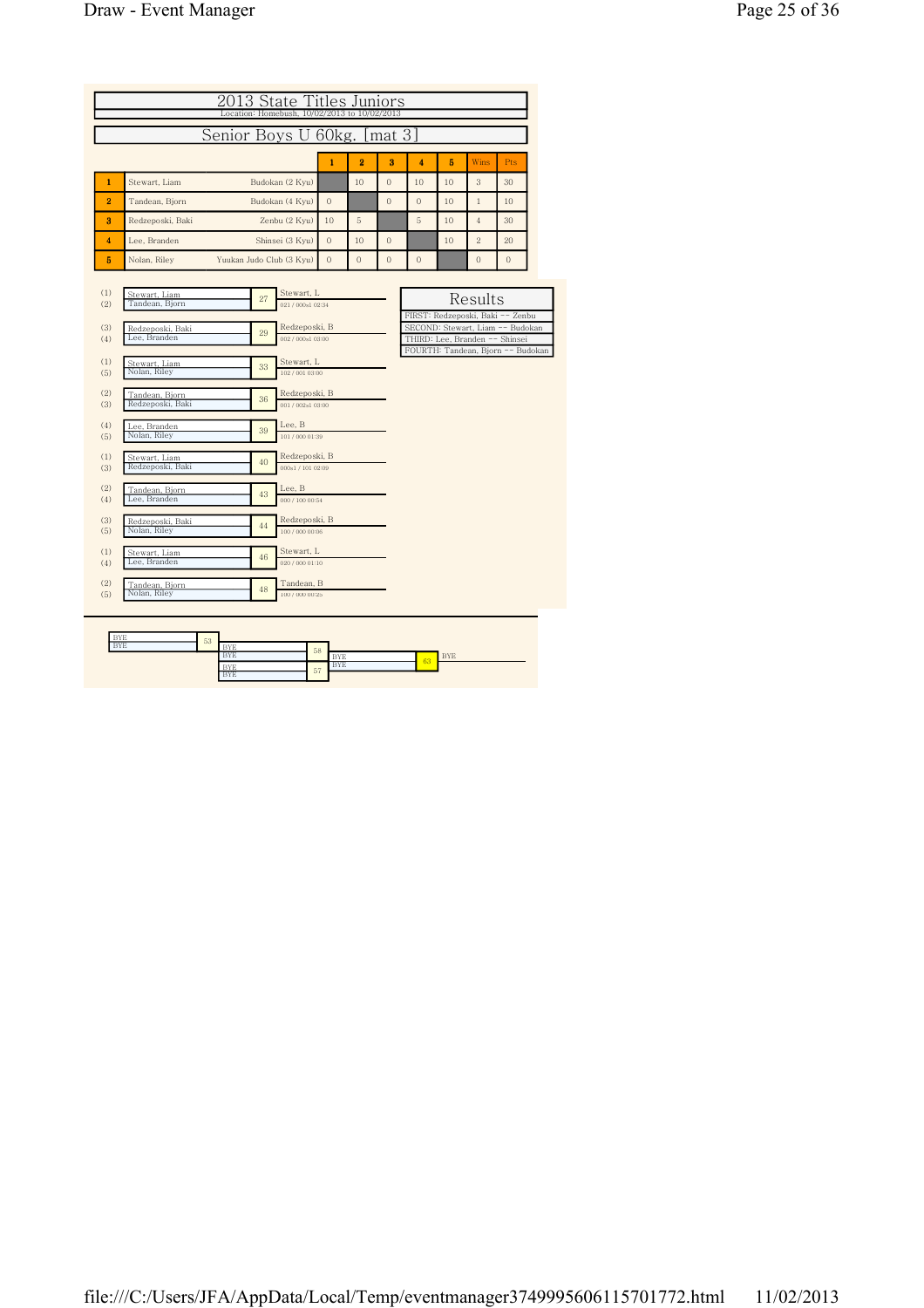|                | 2013 State Titles Juniors<br>Location: Homebush, 10/02/2013 to 10/02/2013 |    |                |          |               |            |  |  |  |  |  |
|----------------|---------------------------------------------------------------------------|----|----------------|----------|---------------|------------|--|--|--|--|--|
|                | Senior Boys + 66kg. [mat 3]                                               |    |                |          |               |            |  |  |  |  |  |
|                |                                                                           |    | $\overline{2}$ | 3        | Wins.         | <b>Pts</b> |  |  |  |  |  |
|                | Tiger Do Martial Arts (2 Kyu)<br>Shiner, Patrick                          |    | $\Omega$       | $\Omega$ | $\Omega$      | ∩          |  |  |  |  |  |
| $\overline{2}$ | UNSW Judo (2 Kyu)<br>Peppas, Matthew                                      | 10 |                | $\Omega$ |               | 10         |  |  |  |  |  |
| 3              | BLACKTOWN CITY JUDO CLUB (4 Kyu)<br>Dhiman, Raghay                        | 5  | 10             |          | $\mathcal{P}$ | 15         |  |  |  |  |  |



| Results                                           |
|---------------------------------------------------|
| FIRST: Dhiman, Raghav -- BLACKTOWN CITY JUDO CLUB |
| SECOND: Peppas, Matthew -- UNSW Judo              |
|                                                   |
|                                                   |
|                                                   |
|                                                   |

| $-$ | 56 |          |                           |                 |
|-----|----|----------|---------------------------|-----------------|
| 1 E |    | -        | $\mathbb{C}^{\mathbb{C}}$ | $-$<br><u>.</u> |
|     |    | . .<br>Ð | υZ                        |                 |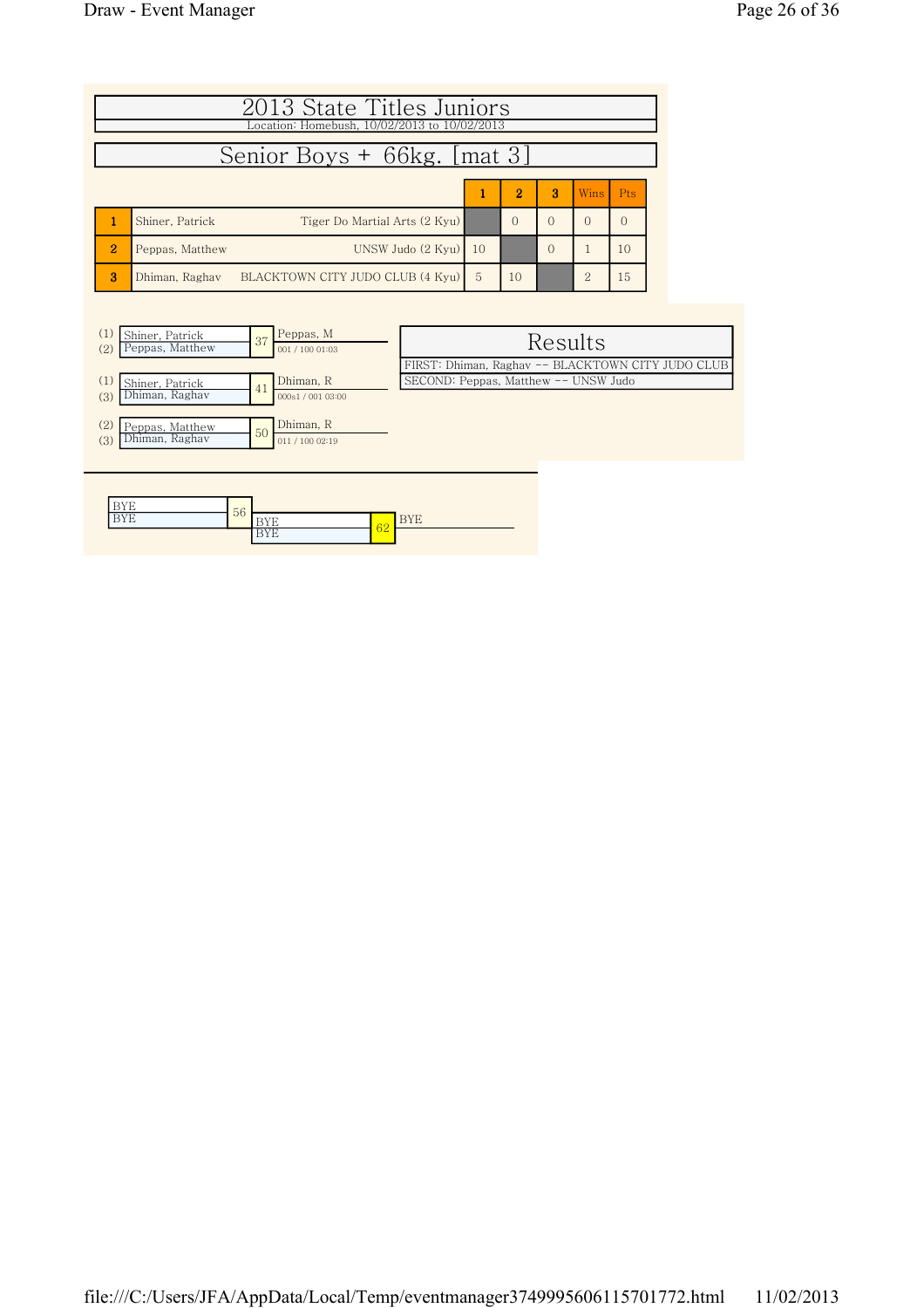|                           | 2013 State Titles Juniors<br>Location: Homebush, 10/02/2013 to 10/02/2013 |          |          |          |  |    |  |  |  |  |
|---------------------------|---------------------------------------------------------------------------|----------|----------|----------|--|----|--|--|--|--|
| Cadet Men U 50kg. [Mat 5] |                                                                           |          |          |          |  |    |  |  |  |  |
|                           | $\overline{2}$<br>$\mathbf{R}$<br><b>Pts</b><br><b>Wins</b>               |          |          |          |  |    |  |  |  |  |
|                           | Budokan (3 Kyu)<br>Kazangi, Kurt                                          |          | 10       | $\Omega$ |  | 10 |  |  |  |  |
| $\overline{2}$            | Illawarra International (3 Kyu)<br>Zahra, James                           | $\Omega$ |          | 10       |  | 10 |  |  |  |  |
| 3                         | Erzurumlu, Atilla BLACKTOWN CITY JUDO CLUB (2 Kyu)                        | 10       | $\Omega$ |          |  | 10 |  |  |  |  |



| Erzurumlu. | $\Omega$            | 100 / 000 01:26 |        |                 |  |  |  |
|------------|---------------------|-----------------|--------|-----------------|--|--|--|
| Kazangi, K | $\overline{\omega}$ | Erzurumlu.      | $\sim$ | Zahra. J        |  |  |  |
|            |                     | Zahra. J        | ◡      | 001s2/011 04:00 |  |  |  |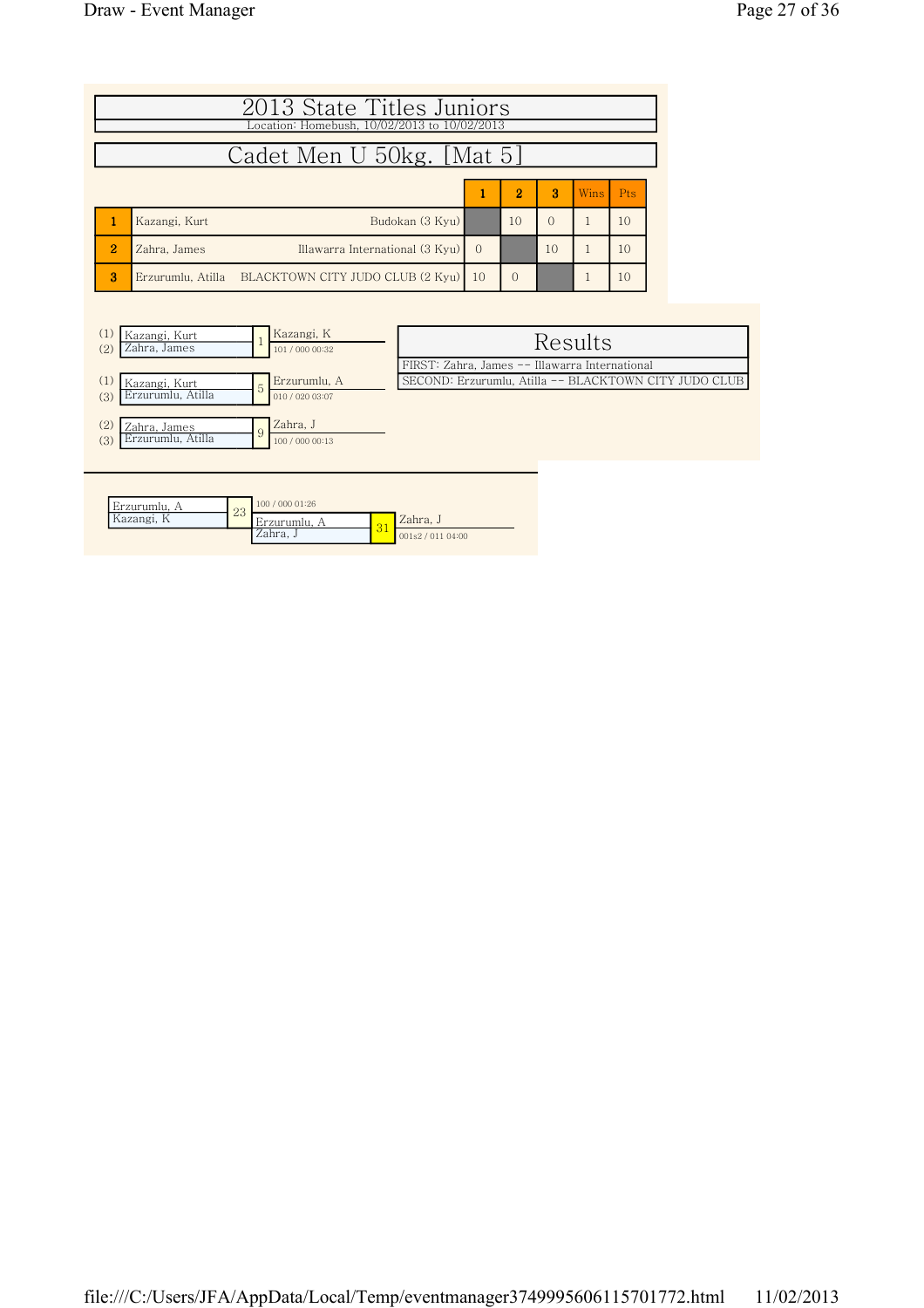|                |                                                                                | 2013 State Titles Juniors<br>Location: Homebush, 10/02/2013 to 10/02/2013 |                                                                                                                                                                            |                          |                |                |                     |                |                |                |  |
|----------------|--------------------------------------------------------------------------------|---------------------------------------------------------------------------|----------------------------------------------------------------------------------------------------------------------------------------------------------------------------|--------------------------|----------------|----------------|---------------------|----------------|----------------|----------------|--|
|                |                                                                                | Cadet Men U 55kg. [Mat 6]                                                 |                                                                                                                                                                            |                          |                |                |                     |                |                |                |  |
|                |                                                                                |                                                                           |                                                                                                                                                                            | $\mathbf{1}$             | $\overline{2}$ | 3              | $\overline{\bf{4}}$ | 5              | <b>Wins</b>    | Pts            |  |
| $\mathbf{1}$   | Galloway, Tom                                                                  |                                                                           | UNSW Judo (3 Kvu)                                                                                                                                                          |                          | $\overline{0}$ | $\Omega$       | 10                  | $\Omega$       | $\mathbf{1}$   | 10             |  |
| $\overline{2}$ | Haughey, Michael                                                               | Yuukan Judo Club (2 Kyu)                                                  |                                                                                                                                                                            | 10                       |                | 10             | 10                  | $\overline{0}$ | 3              | 30             |  |
| 3              | Grainger, Danyon (FG) St Georges Basin Judo (1 Kyu)                            |                                                                           |                                                                                                                                                                            | 10                       | $\Omega$       |                | $\Omega$            | $\overline{0}$ | $\mathbf{1}$   | 10             |  |
| 4              | Naidoo, Neeson (FG)                                                            | Kido Mingara (1 Kyu)                                                      |                                                                                                                                                                            | $\Omega$                 | $\overline{0}$ | $\overline{7}$ |                     | $\overline{0}$ | $\mathbf{1}$   | $\overline{7}$ |  |
| 5              | Edwards, Conor                                                                 |                                                                           | Budokan (2 Kyu)                                                                                                                                                            | 10                       | 10             | 10             | 10                  |                | $\overline{4}$ | 40             |  |
| (1)<br>(2)     | Galloway, Tom<br>Haughey, Michael                                              | $\mathbf{1}$                                                              | Haughey, M<br>000 / 100 00:09                                                                                                                                              |                          |                |                |                     |                |                | Results        |  |
| (3)<br>(4)     | Grainger, Danyon (FG)<br>Naidoo, Neeson (FG)                                   |                                                                           | FIRST: Edwards, Conor -- Budokan<br>SECOND: Haughey, Michael -- Yuukan Judo Club<br>THIRD: Grainger, Danyon -- St Georges Basin Judo<br>FOURTH: Galloway, Tom -- UNSW Judo |                          |                |                |                     |                |                |                |  |
| (1)<br>(5)     | Galloway, Tom<br>Edwards, Conor                                                | 5                                                                         | Edwards, C<br>000 / 100 00:18                                                                                                                                              |                          |                |                |                     |                |                |                |  |
| (2)<br>(3)     | Haughey, Michael<br>Grainger, Danyon (FG)                                      | $\,$ 6                                                                    | Haughey, M<br>110/000s102:29                                                                                                                                               |                          |                |                |                     |                |                |                |  |
| (4)<br>(5)     | Naidoo, Neeson (FG)<br>Edwards, Conor                                          | 9                                                                         | Edwards, C<br>001s1 / 100 03:19                                                                                                                                            |                          |                |                |                     |                |                |                |  |
| (1)<br>(3)     | Galloway, Tom<br>Grainger, Danyon (FG)                                         | 10                                                                        | Grainger, D<br>000s1/100s101:01                                                                                                                                            |                          |                |                |                     |                |                |                |  |
| (2)<br>(4)     | Haughey, Michael<br>Naidoo, Neeson (FG)                                        | 13                                                                        | Haughey, M                                                                                                                                                                 |                          |                |                |                     |                |                |                |  |
| (3)<br>(5)     | Edwards, C<br>Grainger, Danyon (FG)<br>14<br>Edwards, Conor<br>000 / 100 00:36 |                                                                           |                                                                                                                                                                            |                          |                |                |                     |                |                |                |  |
| (1)<br>(4)     | Galloway, Tom<br>Naidoo, Neeson (FG)                                           | 16                                                                        | Galloway, T                                                                                                                                                                |                          |                |                |                     |                |                |                |  |
| (2)<br>(5)     | Haughey, Michael<br>Edwards, Conor                                             | Edwards, C<br>000 / 020s1 03:57                                           |                                                                                                                                                                            |                          |                |                |                     |                |                |                |  |
|                | <b>BYE</b><br>19<br><b>BYE</b>                                                 | <b>BYE</b><br><b>BYE</b><br><b>RVE</b>                                    | 23                                                                                                                                                                         | <b>BYE</b><br><b>BYE</b> |                |                | 27                  | <b>BYE</b>     |                |                |  |

BYE 22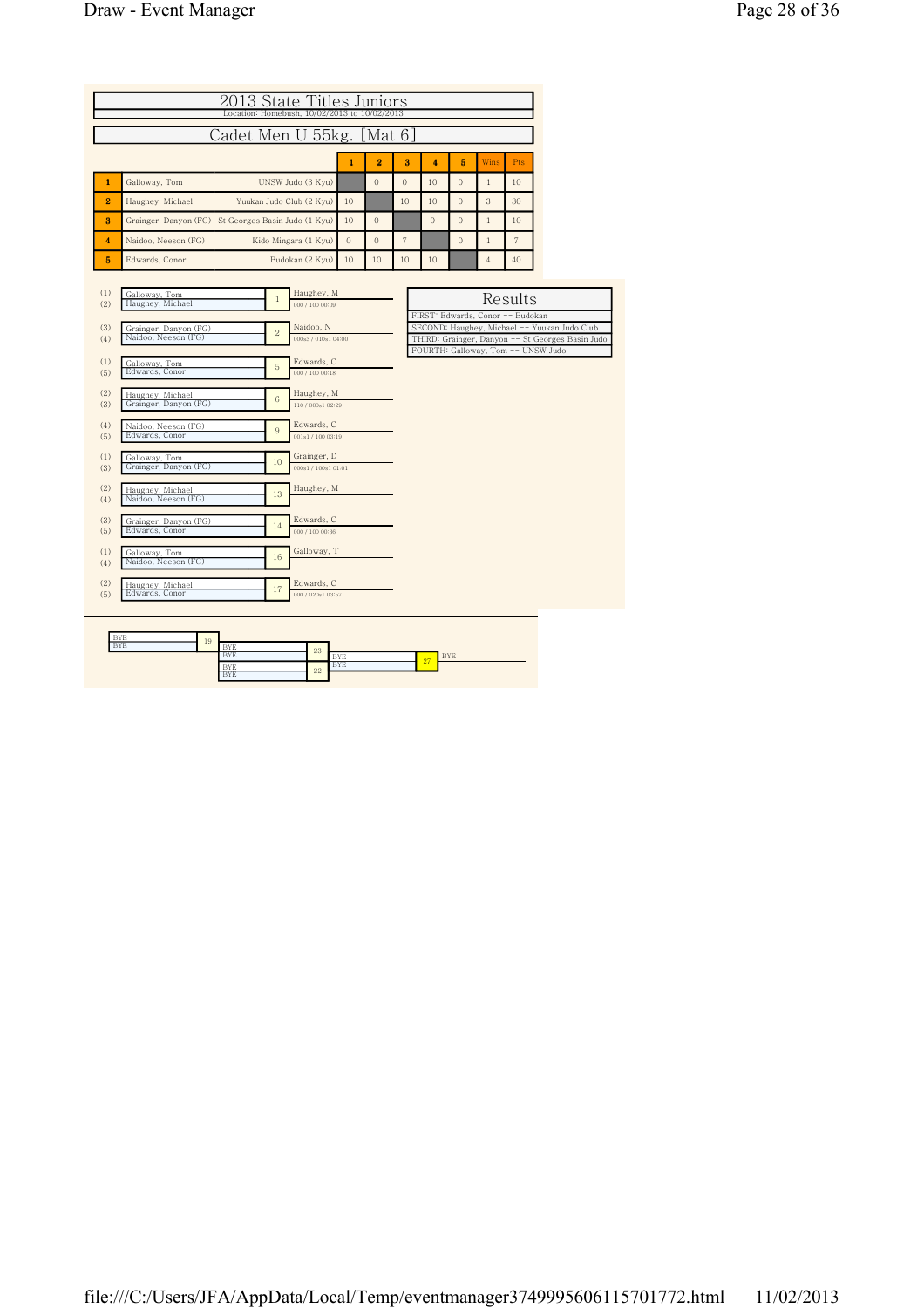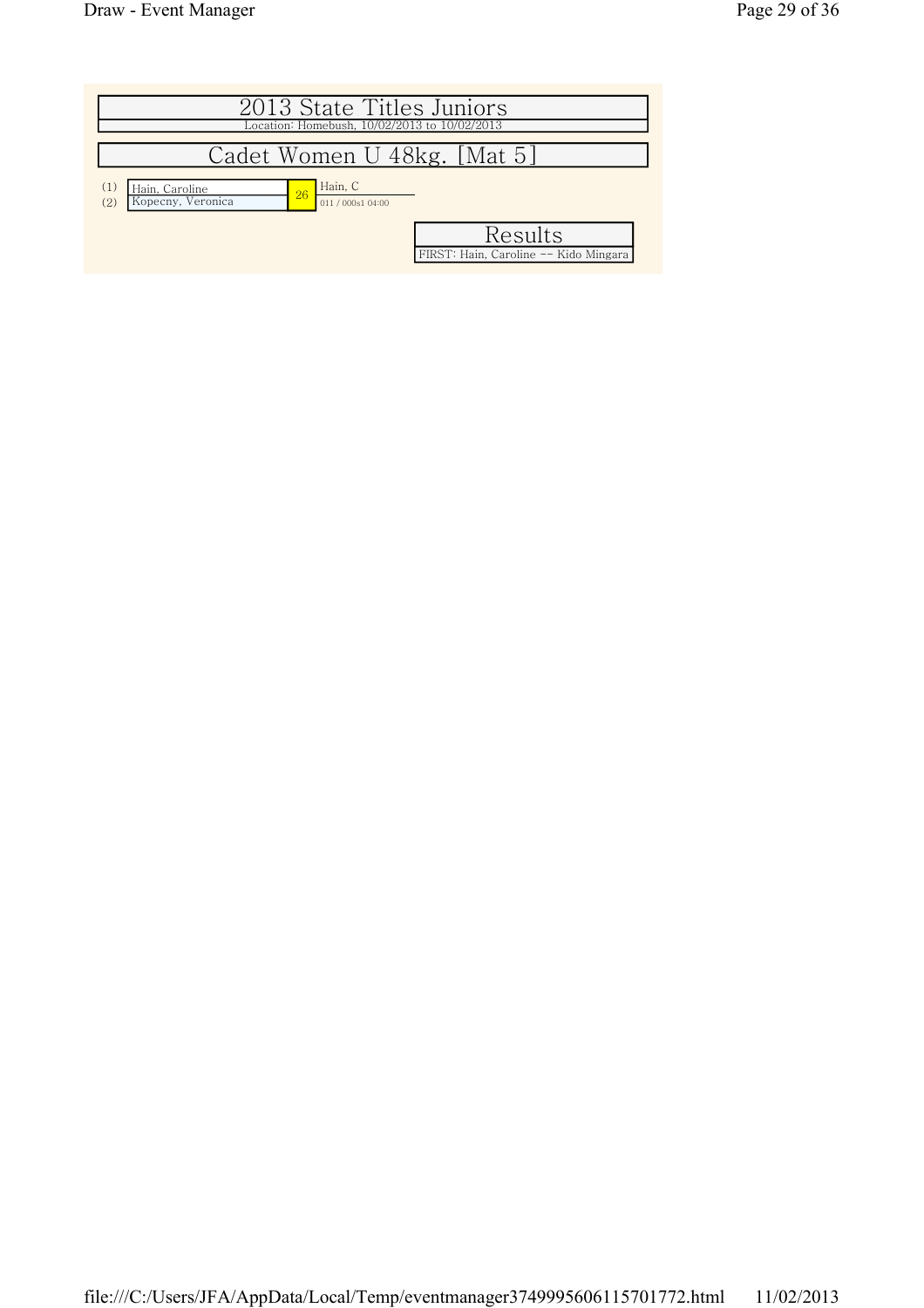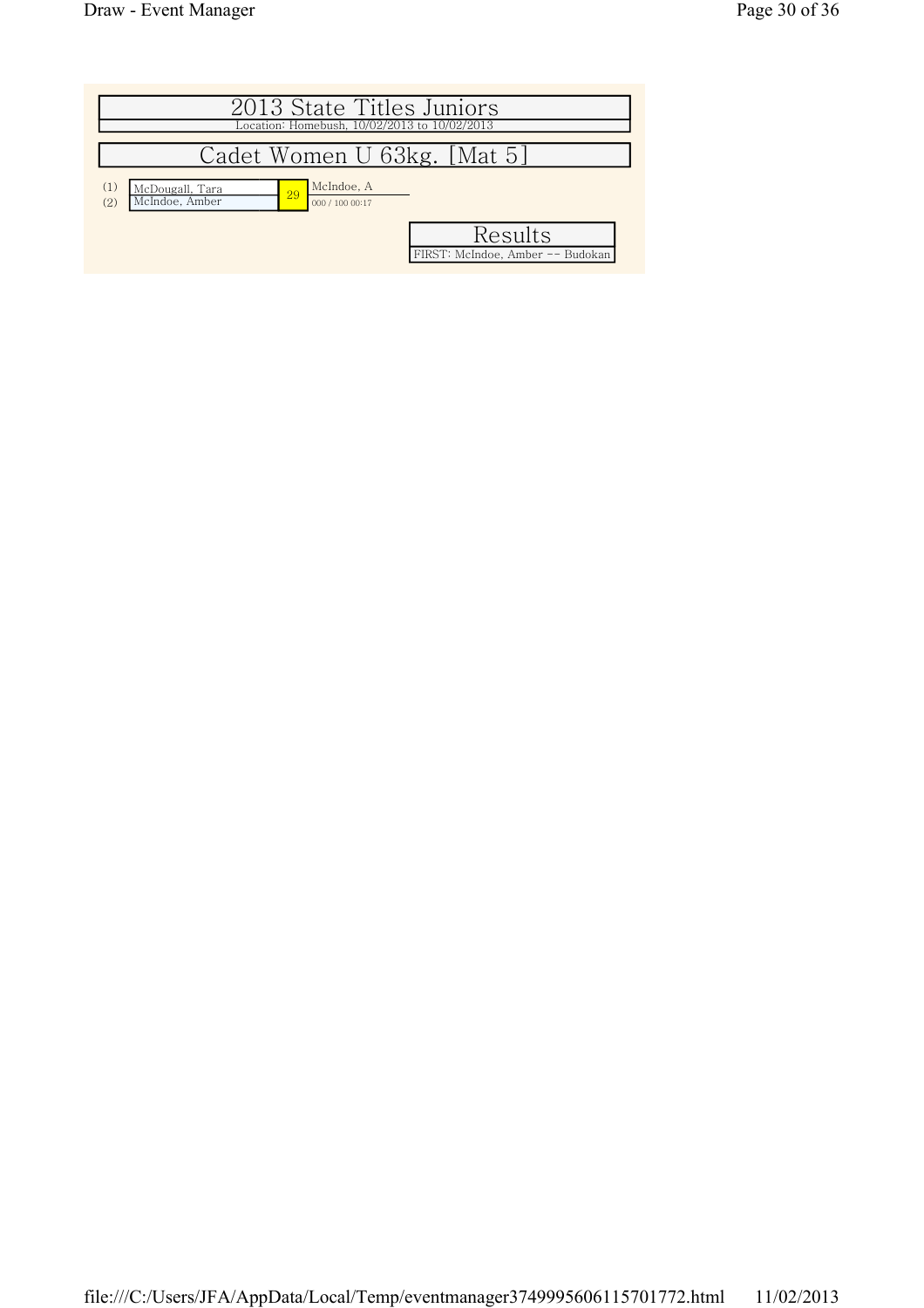|                                               | 2013 State Titles Juniors<br>Location: Homebush, 10/02/2013 to 10/02/2013 |              |          |          |                |          |  |  |  |  |  |
|-----------------------------------------------|---------------------------------------------------------------------------|--------------|----------|----------|----------------|----------|--|--|--|--|--|
| Cadet WomenCombined U70kg and + 70kg. [Mat 5] |                                                                           |              |          |          |                |          |  |  |  |  |  |
|                                               | $\overline{2}$<br>з<br><b>Wins</b><br><b>Pts</b>                          |              |          |          |                |          |  |  |  |  |  |
|                                               | Western Warriors (2 Kyu)<br>Coffa, Peta                                   |              | $\cap$   | $\Omega$ | $\Omega$       | $\Omega$ |  |  |  |  |  |
| $\overline{2}$                                | Budokan (1 Kyu)<br>De Bruine, Naomi                                       | $\vert$ 10   |          | 10       | $\overline{2}$ | 20       |  |  |  |  |  |
| 3                                             | Maybury-Picatoste, Ieesha BLACKTOWN CITY JUDO CLUB (3 Kyu)                | $ 10\rangle$ | $\Omega$ |          |                | 10       |  |  |  |  |  |

| Coffa, Peta<br>De Bruine, Naomi<br>(2)               | $\Omega$ | De Bruine, N<br>000 / 020 00:36         | Results                                                      |
|------------------------------------------------------|----------|-----------------------------------------|--------------------------------------------------------------|
|                                                      |          |                                         | FIRST: De Bruine, Naomi -- Budokan                           |
| Coffa, Peta<br>Maybury-Picatoste, Ieesha<br>(3)      |          | Maybury-Picatoste, I<br>000 / 101 03:03 | SECOND: Maybury-Picatoste, Ieesha -- BLACKTOWN CITY JUDO CLU |
| De Bruine, Naomi<br>Maybury-Picatoste, Ieesha<br>(3) | 14       | De Bruine, N<br>100 / 000 00:20         |                                                              |

| ----<br><b>.</b> | $\Omega$ |                        |    |          |
|------------------|----------|------------------------|----|----------|
| ----<br>.        | $-4$     | <b>.</b>               | ാറ | н<br>BYE |
|                  |          | ---<br>- 11 11 11<br>∸ | υZ |          |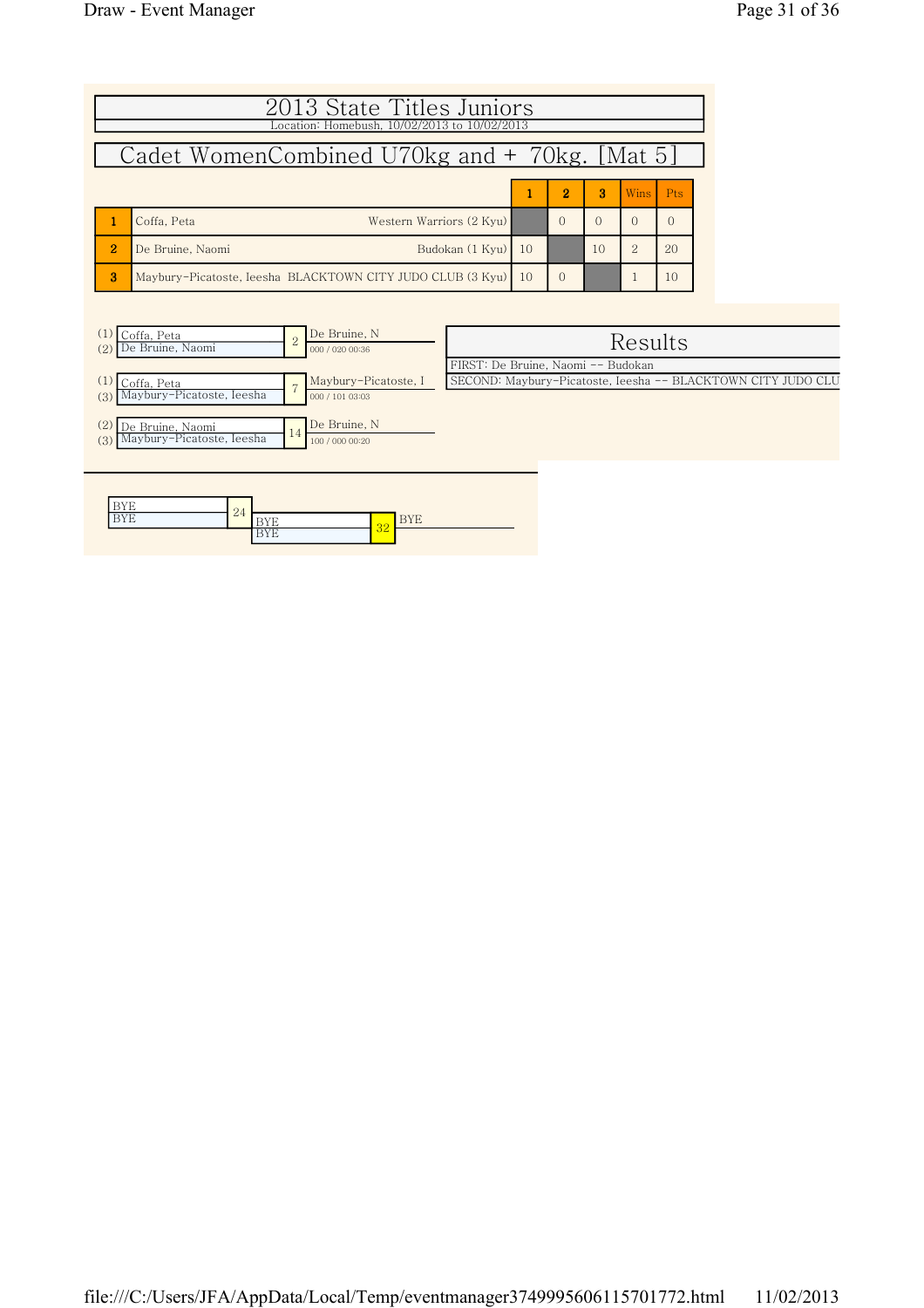|                                                                      | 2013 State Titles Juniors<br>Location: Homebush, 10/02/2013 to 10/02/2013 |          |          |          |    |                |          |  |  |  |  |
|----------------------------------------------------------------------|---------------------------------------------------------------------------|----------|----------|----------|----|----------------|----------|--|--|--|--|
| Cadet Men U 60kg. [Mat 5]                                            |                                                                           |          |          |          |    |                |          |  |  |  |  |
| $\overline{2}$<br>Ŕ<br>$\overline{\mathbf{A}}$<br><b>Wins</b><br>Pts |                                                                           |          |          |          |    |                |          |  |  |  |  |
|                                                                      | Illawarra International (2 Kyu)<br>Zahra, Steven                          |          | $\Omega$ | $\Omega$ | 10 |                | 10       |  |  |  |  |
| $\overline{2}$                                                       | Simmons, Nicholas, BLACKTOWN CITY JUDO CLUB (2 Kyu)                       | 10       |          | $\Omega$ | 10 | $\mathfrak{D}$ | 20       |  |  |  |  |
| 3                                                                    | Budokan (1 Kvu)<br>Mcindoe, Kyle                                          | 10       | 10       |          | 10 | 3              | 30       |  |  |  |  |
| 4                                                                    | Illawarra International (3 Kyu)<br>Woolfe, William                        | $\Omega$ | $\Omega$ | $\Omega$ |    | $\Omega$       | $\Omega$ |  |  |  |  |

| (1)<br>(2) | Zahra, Steven<br>Simmons, Nicholas   | 10 | Simmons, N<br>000 / 100 00:15 | Results                                                                                                                                     |
|------------|--------------------------------------|----|-------------------------------|---------------------------------------------------------------------------------------------------------------------------------------------|
| (3)<br>(4) | Mcindoe, Kyle<br>Woolfe, William     | 13 | Mcindoe, K<br>100 / 000 00:27 | FIRST: Mcindoe, Kyle -- Budokan<br>SECOND: Simmons, Nicholas -- BLACKTOWN CITY JUDO CLUB<br>THIRD: Zahra, Steven -- Illawarra International |
| (1)<br>(3) | Zahra, Steven<br>Mcindoe, Kyle       | 17 | Mcindoe, K<br>000 / 020 01:59 |                                                                                                                                             |
| (2)<br>(4) | Simmons, Nicholas<br>Woolfe, William | 20 | Simmons, N<br>100 / 000 00:17 |                                                                                                                                             |
| (1)<br>(4) | Zahra, Steven<br>Woolfe, William     | 4  | Zahra, S<br>100 / 000 00:31   |                                                                                                                                             |
| (2)<br>(3) | Simmons, Nicholas<br>Mcindoe, Kyle   | 6  | Mcindoe, K<br>000 / 020 01:26 |                                                                                                                                             |
|            |                                      |    |                               |                                                                                                                                             |

| $-$<br>. . | 25     |          |    |                  |
|------------|--------|----------|----|------------------|
| <b>.</b>   | $\sim$ |          | 33 | $ -$<br><u>.</u> |
|            |        | <b>.</b> |    |                  |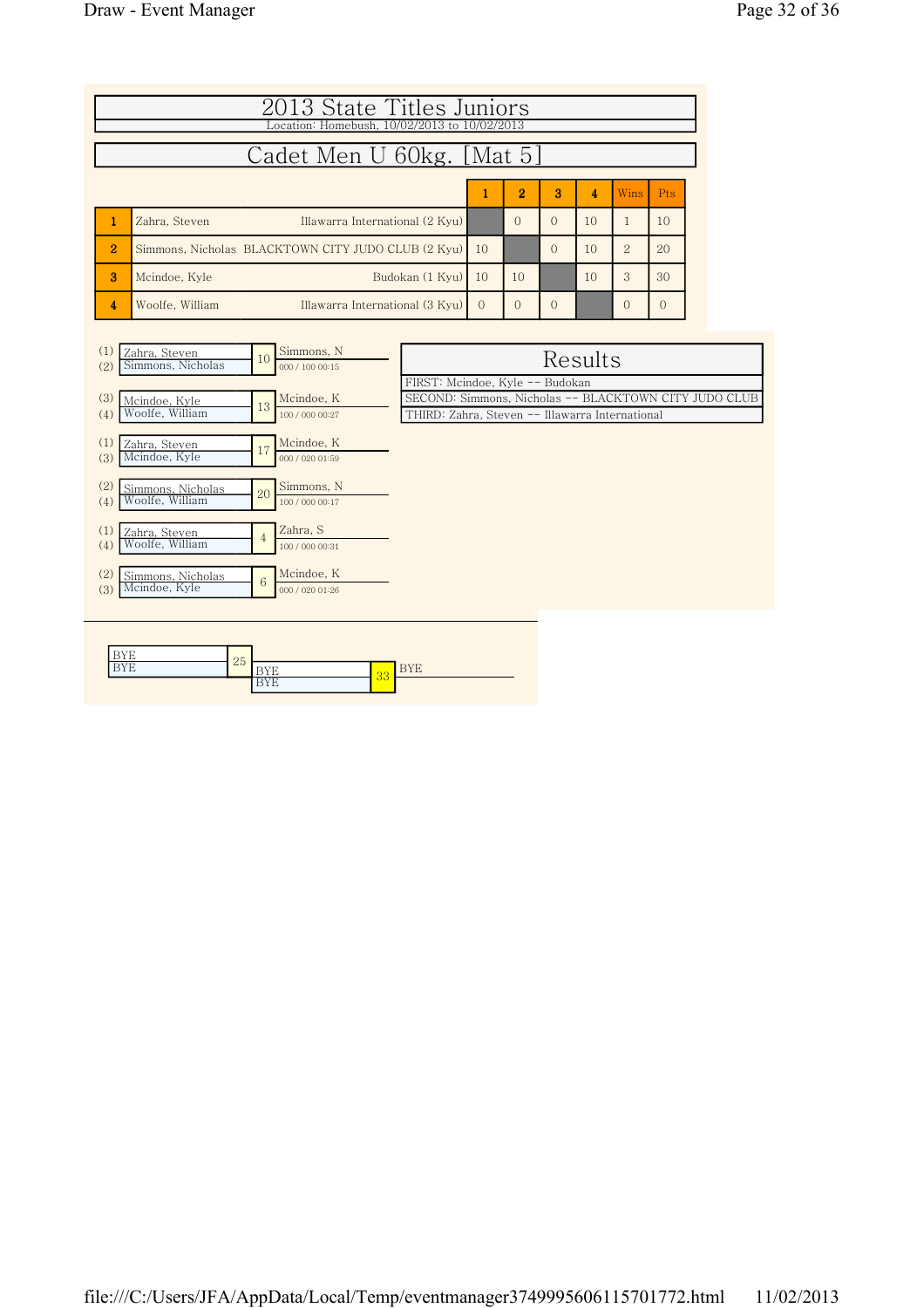|                                                                                                                                          | 2013 State Titles Juniors<br>Location: Homebush, 10/02/2013 to 10/02/2013                                                                                                                                                                                                                                                                                    |                                                                                                                                                                                                                                                                                                                                                                                    |       |                |                |                |                |                |          |                                                                                                                                                                                             |  |  |
|------------------------------------------------------------------------------------------------------------------------------------------|--------------------------------------------------------------------------------------------------------------------------------------------------------------------------------------------------------------------------------------------------------------------------------------------------------------------------------------------------------------|------------------------------------------------------------------------------------------------------------------------------------------------------------------------------------------------------------------------------------------------------------------------------------------------------------------------------------------------------------------------------------|-------|----------------|----------------|----------------|----------------|----------------|----------|---------------------------------------------------------------------------------------------------------------------------------------------------------------------------------------------|--|--|
|                                                                                                                                          |                                                                                                                                                                                                                                                                                                                                                              | Cadet Men U                                                                                                                                                                                                                                                                                                                                                                        | 66kg. |                | Mat 5          |                |                |                |          |                                                                                                                                                                                             |  |  |
|                                                                                                                                          | $\mathbf{1}$<br>2<br>3<br>5<br>Wins<br>4<br>Pts                                                                                                                                                                                                                                                                                                              |                                                                                                                                                                                                                                                                                                                                                                                    |       |                |                |                |                |                |          |                                                                                                                                                                                             |  |  |
| $\mathbf{1}$                                                                                                                             | Curtis, Lance                                                                                                                                                                                                                                                                                                                                                | Yuukan Judo Club (4 Kyu)                                                                                                                                                                                                                                                                                                                                                           |       | $\overline{0}$ | $\overline{0}$ | $\overline{0}$ | $\overline{O}$ | $\mathbf{0}$   | $\Omega$ |                                                                                                                                                                                             |  |  |
| 2                                                                                                                                        | Girardi, Michael                                                                                                                                                                                                                                                                                                                                             | Tiger Do Martial Arts (3 Kyu)                                                                                                                                                                                                                                                                                                                                                      | 10    |                | $\overline{O}$ | 10             | 10             | 3              | 30       |                                                                                                                                                                                             |  |  |
| 3                                                                                                                                        | Nolan, Blake                                                                                                                                                                                                                                                                                                                                                 | Yuukan Judo Club (1 Kyu)                                                                                                                                                                                                                                                                                                                                                           | 10    | 10             |                | 10             | 10             | $\overline{4}$ | 40       |                                                                                                                                                                                             |  |  |
| $\overline{\mathbf{4}}$                                                                                                                  | Jenson, Darcy                                                                                                                                                                                                                                                                                                                                                | Kugatsu Bass Hill (4 Kyu)                                                                                                                                                                                                                                                                                                                                                          | 10    | $\overline{0}$ | $\overline{0}$ |                | $\overline{0}$ | $\,1$          | 10       |                                                                                                                                                                                             |  |  |
| 5                                                                                                                                        | Sawyer, Jayden                                                                                                                                                                                                                                                                                                                                               | Samurai Judo Academy (2 Kyu)                                                                                                                                                                                                                                                                                                                                                       | 10    | $\overline{0}$ | $\overline{0}$ | 10             |                | $\overline{2}$ | 20       |                                                                                                                                                                                             |  |  |
| (1)<br>(2)<br>(3)<br>(4)<br>(1)<br>(5)<br>(2)<br>(3)<br>(4)<br>(5)<br>(1)<br>(3)<br>(2)<br>(4)<br>(3)<br>(5)<br>(1)<br>(4)<br>(2)<br>(5) | Curtis, Lance<br>Girardi, Michael<br>Nolan, Blake<br>Jenson, Darcy<br>Curtis, Lance<br>Sawyer, Jayden<br>Girardi, Michael<br>Nolan, Blake<br>Jenson, Darcy<br>Sawyer, Jayden<br>Curtis, Lance<br>Nolan, Blake<br>Girardi, Michael<br>Jenson, Darcy<br>Nolan, Blake<br>Sawyer, Jayden<br>Curtis, Lance<br>Jenson, Darcy<br>Girardi, Michael<br>Sawyer, Jayden | Girardi, M<br>11<br>000 / 020 00:34<br>Nolan, B<br>8<br>100 / 000 00:36<br>Sawyer, J<br>16<br>000 / 100 00:43<br>Nolan, B<br>15<br>000 / 100 01:29<br>Sawyer, J<br>12<br>000 / 101 00:27<br>Nolan, B<br>3<br>000 / 100 00:23<br>Girardi, M<br>18<br>111/000 01:34<br>Nolan, B<br>19<br>113/000s103:24<br>Jenson, D<br>21<br>000 / 101 01:09<br>Girardi, M<br>22<br>112/010s2 03:03 |       |                |                |                |                |                | Results  | FIRST: Nolan, Blake -- Yuukan Judo Club<br>SECOND: Girardi, Michael -- Tiger Do Martial Arts<br>THIRD: Sawyer, Jayden -- Samurai Judo Academy<br>FOURTH: Jenson, Darcy -- Kugatsu Bass Hill |  |  |

| <b>BYE</b> | 27     |            |    |                   |            |            |
|------------|--------|------------|----|-------------------|------------|------------|
| <b>BYE</b> | $\sim$ | <b>BYE</b> | 30 |                   |            |            |
|            |        | <b>BYE</b> |    | <b>RVF</b><br>BYE | $\sqrt{2}$ | <b>BYE</b> |
|            |        | <b>BYE</b> | 28 | <b>BYE</b>        | -04        |            |
|            |        | <b>BYE</b> |    |                   |            |            |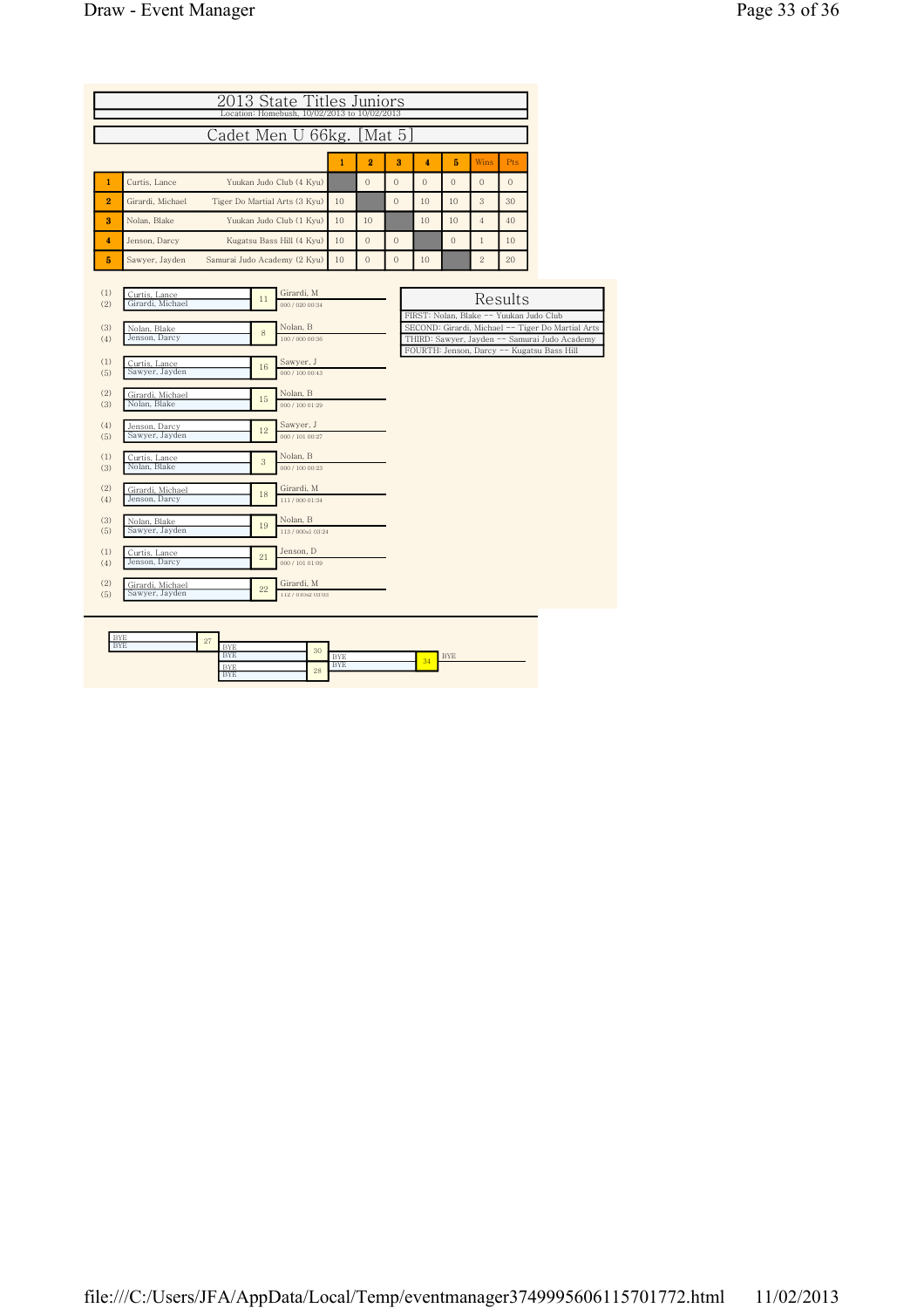|                             | 2013 State Titles Juniors<br>Location: Homebush, 10/02/2013 to 10/02/2013 |   |                |   |                             |            |  |
|-----------------------------|---------------------------------------------------------------------------|---|----------------|---|-----------------------------|------------|--|
| Cadet Men U 73kg. [Mat 6]   |                                                                           |   |                |   |                             |            |  |
|                             |                                                                           |   | $\overline{2}$ | 3 | <b>Wins</b>                 | <b>Pts</b> |  |
|                             | Snowy Mountains Judo Club (2 Kyu)<br>Kopecny, Tim                         |   | $\cap$         |   |                             | $\Omega$   |  |
| $\mathcal{D}_{\mathcal{L}}$ | Budokan (1 Kyu)<br>Leishman, Cameron                                      |   |                | ∩ |                             |            |  |
| я                           | UNSW Judo (2 Kyu)<br>Amromin, Boris                                       | 5 |                |   | $\mathcal{D}_{\mathcal{L}}$ | 12         |  |



| ---              | ററ         |                      |    |          |  |  |  |
|------------------|------------|----------------------|----|----------|--|--|--|
| ----<br><b>.</b> | $\Delta U$ | . .<br><b>.</b>      | 25 | <u>.</u> |  |  |  |
|                  |            | <b>.</b><br><b>.</b> |    |          |  |  |  |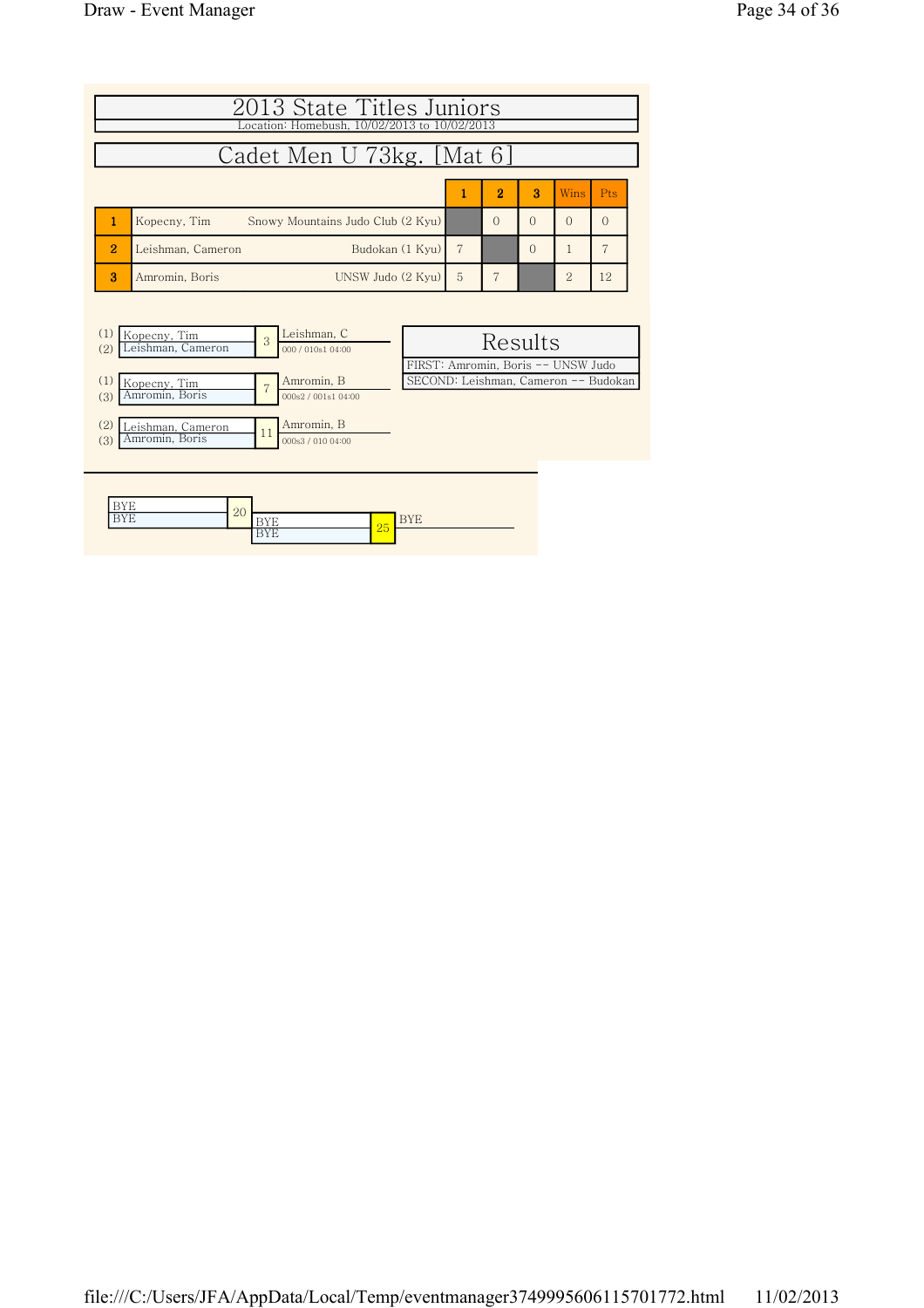|                | 2013 State Titles Juniors<br>Location: Homebush, 10/02/2013 to 10/02/2013 |          |                |           |          |     |  |  |  |
|----------------|---------------------------------------------------------------------------|----------|----------------|-----------|----------|-----|--|--|--|
|                | Cadet Men U 81kg. [Mat 6]                                                 |          |                |           |          |     |  |  |  |
|                |                                                                           |          | $\overline{2}$ | 3         | Wins     | Pts |  |  |  |
|                | St Marys RSL (1 Kyu)<br>Vukovich, Robert                                  |          | 10             | 10        | 2        | 20  |  |  |  |
| $\overline{2}$ | Tiger Do Martial Arts (3 Kyu)<br>Pace, Robert                             | $\Omega$ |                | $\bigcap$ | $\Omega$ |     |  |  |  |
| 3              | Prociuk, Andrzej (FG) Tiger Do Martial Arts (1 Kyu)                       | $\Omega$ | 10             |           |          | 10  |  |  |  |



| ---           | $\Omega$ <sup>+</sup> |                 |    |          |  |  |  |  |
|---------------|-----------------------|-----------------|----|----------|--|--|--|--|
| ----<br><br>- | $\sim$ 1              | . .<br><b>.</b> | 5e | . .<br>∸ |  |  |  |  |
|               |                       | ---<br><b>.</b> | ∠∪ |          |  |  |  |  |